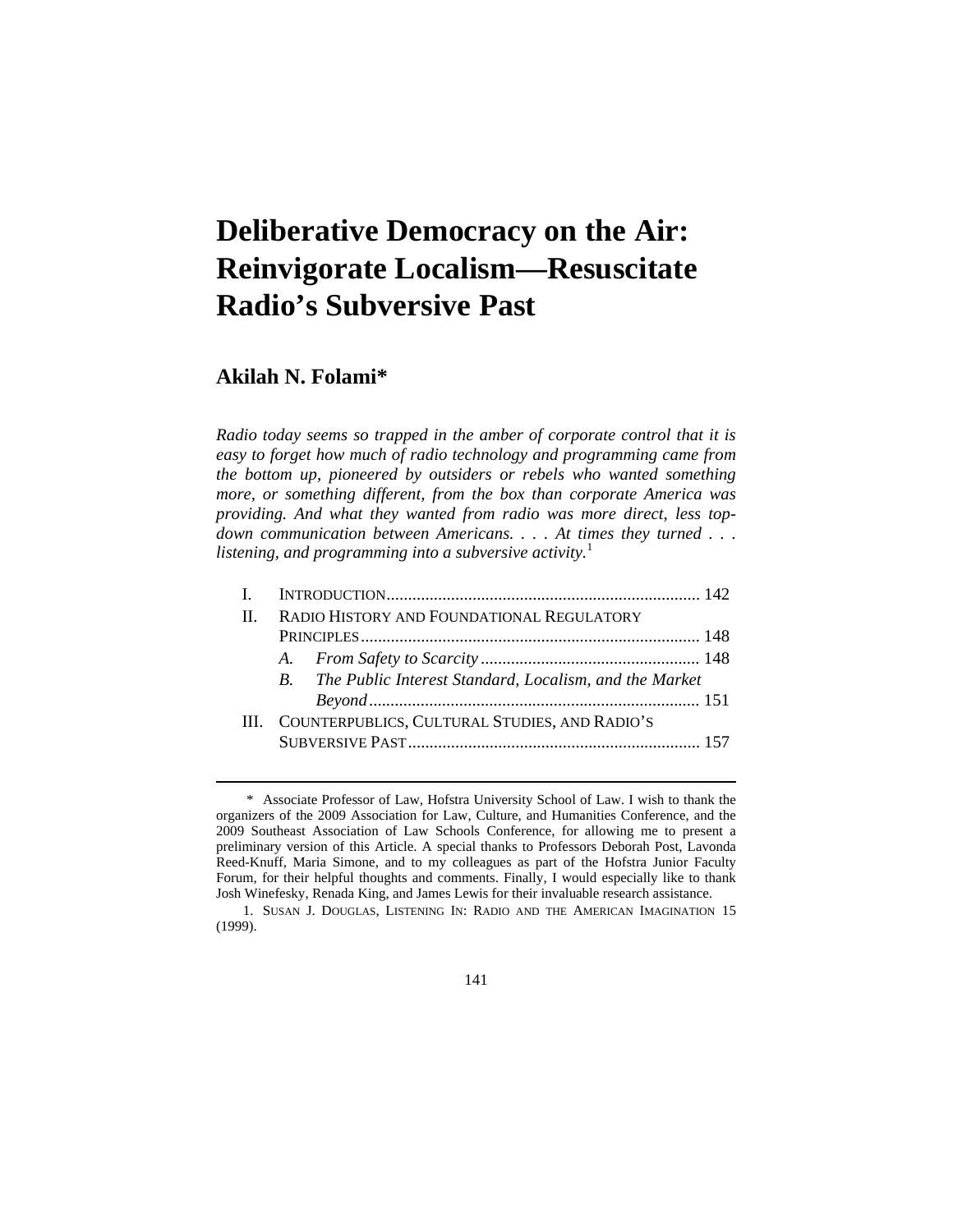#### 142 **FEDERAL COMMUNICATIONS LAW JOURNAL** [Vol. 63]

|    | A.              | Habermas's Theorized Public Sphere and the Efficacy            |  |
|----|-----------------|----------------------------------------------------------------|--|
|    |                 | of Counterpublics on Deliberative Democracy 157                |  |
|    | <i>B</i> .      | The Connection: Cultural Studies, Deliberative                 |  |
|    |                 | Democracy, Counterpublics, Radio, and Music 159                |  |
|    | $\mathcal{C}$ . | The Emergence of Rock and Roll on White Radio as an            |  |
|    |                 |                                                                |  |
|    |                 | Radio and Rock and Roll's Subversive Challenge<br>$\mathbf{1}$ |  |
|    |                 | to the Then-Existing Economic Order  167                       |  |
|    |                 | Radio and Rock and Roll's Subversive Challenge<br>$2^{\circ}$  |  |
|    |                 | to the Then-Existing Mainstream Discourse on                   |  |
|    |                 | Identity and Race Relations in America  171                    |  |
|    |                 | 3.                                                             |  |
|    |                 |                                                                |  |
|    | A.              | Deregulation and Its Effect on Music Content on Radio. 183     |  |
|    | B.              | Opening Up Access: Suggested Approaches 187                    |  |
| V. |                 |                                                                |  |
|    |                 |                                                                |  |

## I. INTRODUCTION

Radio is dead. $2$  Dead, that is, to realizing those, at first, noble ideals of being a communicative medium created by the people, for the people, and representative of the people. At radio's mass emergence, many perceived it as the vehicle through which America's locally, regionally, ethnically, and/or socioeconomically marginalized populations could be included in America's democracy by being given an expressive and deliberative space on this newly accessible and fairly inexpensive medium. Today, however, scholars and activists<sup>3</sup> have argued that deregulation of the media industry,

 <sup>2.</sup> Radio, here, and throughout this Article, unless otherwise specified, is referring to conglomerate-controlled, full-power commercial radio, and not to nonconglomerate, locally owned commercial radio or to low-power, noncommercial, public, or college/educational radio.

 <sup>3.</sup> *See* Michael A. McGregor, *When the "Public Interest" Is Not What Interests the Public*, 11 COMM. L. & POL'Y 207, 207–08 (2006); *see also, e.g.*, Paul Cowling, *An Earthy Enigma: The Role of Localism in the Political, Cultural and Economic Dimensions of Media Ownership Regulation*, 27 HASTINGS COMM. & ENT. L.J. 257, 266–67 (2005); Robert W. McChesney, *The U.S. Media Reform Movement: Going Forward*, MONTHLY REV., Sept. 15, 2008, at 51–55; ROBERT W. MCCHESNEY, RICH MEDIA, POOR DEMOCRACY: COMMUNICATION POLITICS IN DUBIOUS TIMES 74–75 (1999); FREEPRESS, http://www.freepress.net (last visited Oct. 24, 2010); MEDIA ACCESS PROJECT, http:// www.mediaaccess.org (last visited Oct. 24, 2010). In addition, the public responded visibly and quite vocally in protest to the FCC's 2003 *Order*. *See* In the Matter of 2002 Biennial Regulatory Review–Review of the Commission's Broadcast Ownership Rules & Other Rules Adopted Pursuant to Section 202 of the Telecommunications Act of 1996, *Report and Order and Notice of Proposed Rulemaking*, 18 F.C.C.R. 13620 (2003) [hereinafter 2003 *Report and Order*], which permitted a further deregulation of the media industry. Such deregulation has been found by many to be the leading cause of consolidation in ownership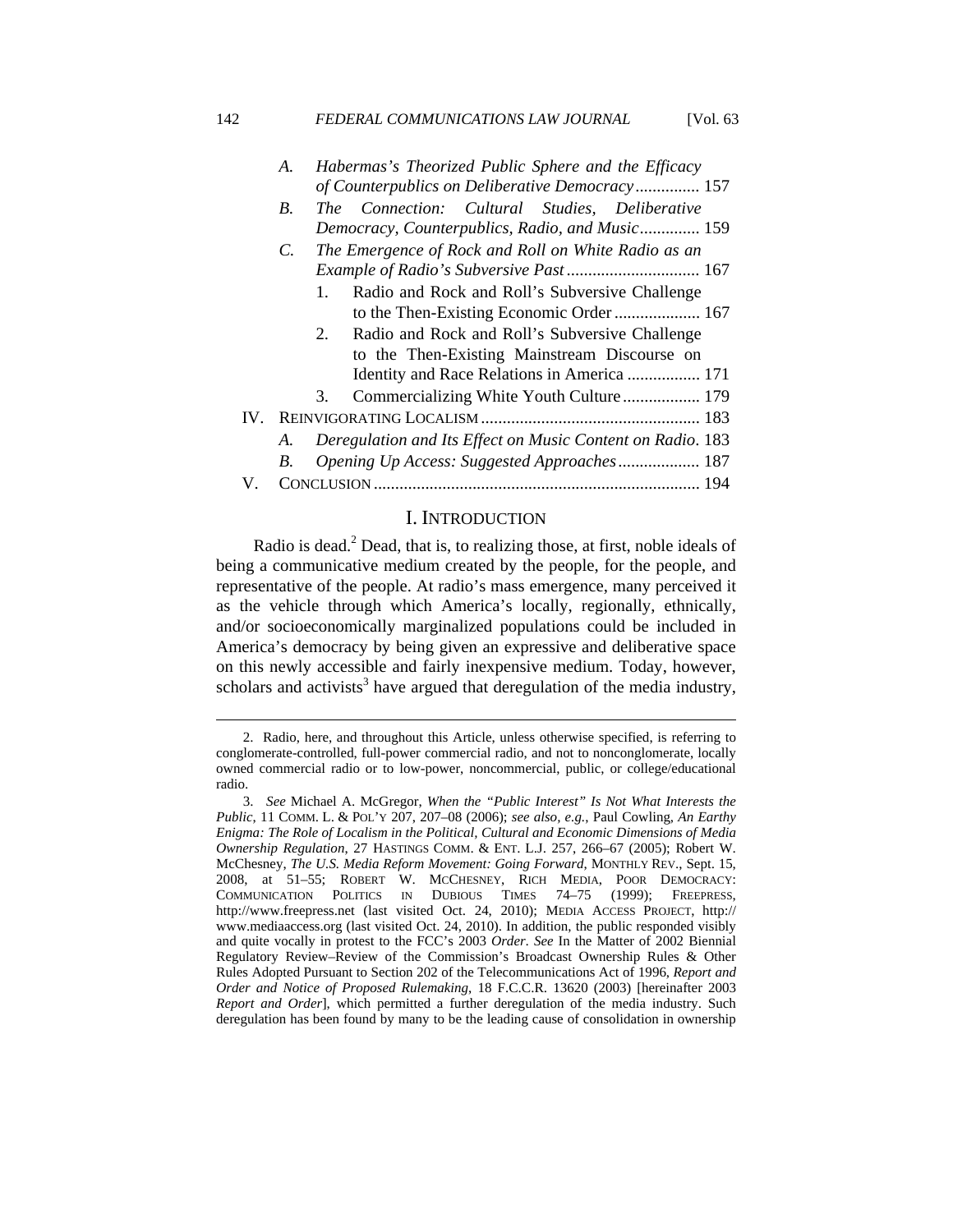$\overline{a}$ 

which began in the early 1980s and was solidified by the Telecommunications Act of 1996,<sup>4</sup> facilitated unprecedented consolidation in radio station ownership. As a result, radio has become a commodified and commercialized wasteland—a corporatized plaything—littered with fragmented, yet overlapping, music formats that play the same homogenized corporate-produced music playlists and are devoid of meaningful local public- and cultural-affairs programming.

These same scholars and activists also contend that radio's fate was sealed with the shift in meaning of the public interest requirement imposed on broadcasters by the  $FCC$ ,<sup>5</sup> which required licensees to serve as "public trustees" of the nation's airwaves for the listening and deliberating public.<sup>6</sup> However, with the ideological shift in meaning of the public interest standard from the public trustee model—aimed at informing the listening public and at facilitating the discourse that occurs within it<sup>7</sup>—to the market model, the FCC's ultimate approach toward radio has effectively resulted in turning the listening audience over to advertisers as a pre-packaged and consuming demographic, a saleable commodity in and of itself. $8$  As a result, and to the dismay of many, radio today focuses little on cultural diversity, norms, tastes, and interests of the local—the historically favored and distinctive quality of radio.

Is radio really dead, though? While some commentators may not have gone so far as to assert radio's death, they have suggested that radio has

of the nation's radio stations. Several congressional leaders, including Senator Russell Feingold from Wisconsin, called for the entire 2003 *Report and Order* to be set aside, while the Prometheus Radio Project, a public advocacy group, challenged it in court. Prometheus Radio Project v. FCC, 373 F.3d 372, 386 (3d Cir. 2004). The Third Circuit stayed the 2003 *Report and Order* and required the FCC to sufficiently justify its continued media ownership deregulation. *Id.* at 435. In the five hearings held by the FCC across the nation, including one in which the Author of this Article testified, there was considerable testimony regarding the effect of deregulation on local musicians' decreased access to the airwaves, decreased coverage of local news and public affairs programs, and the overall lack of diverse content heard on the radio. *Public Hearings on Media Ownership Issues*, FCC, http://www.fcc.gov/ownership/hearings.html (last visited Nov. 14, 2010).

 <sup>4.</sup> Telecommunications Act of 1996, Pub. L. No. 104-104, 110 Stat. 56 (codified at scattered sections of 47 U.S.C.).

 <sup>5.</sup> The public interest requirement was imposed on broadcasters initially via the Radio Act of 1927, Pub. L. No. 69-632, ch. 169, sec. 11, 44 Stat. 1162, and maintained in the Communications Act of 1934, ch. 652, 48 Stat. 1064 (codified as amended at scattered sections of 47 U.S.C.), which remains, in addition to several amendments, the governing framework for the regulation of telecommunications.

 <sup>6.</sup> Victoria F. Phillips, *On Media Consolidation, the Public Interest, and Angels Earning Wings*, 53 AM. U. L. REV. 613, 618 (2004).

 <sup>7.</sup> *See, e.g.*, *id.* at 628.

 <sup>8.</sup> *See* Catherine J.K. Sandoval, *Antitrust Language Barriers: First Amendment Constraints on Defining an Antitrust Market By a Broadcast's Language, and Its Implications for Audiences, Competition, and Democracy*, 60 FED. COMM. L.J. 407, 415 (2008).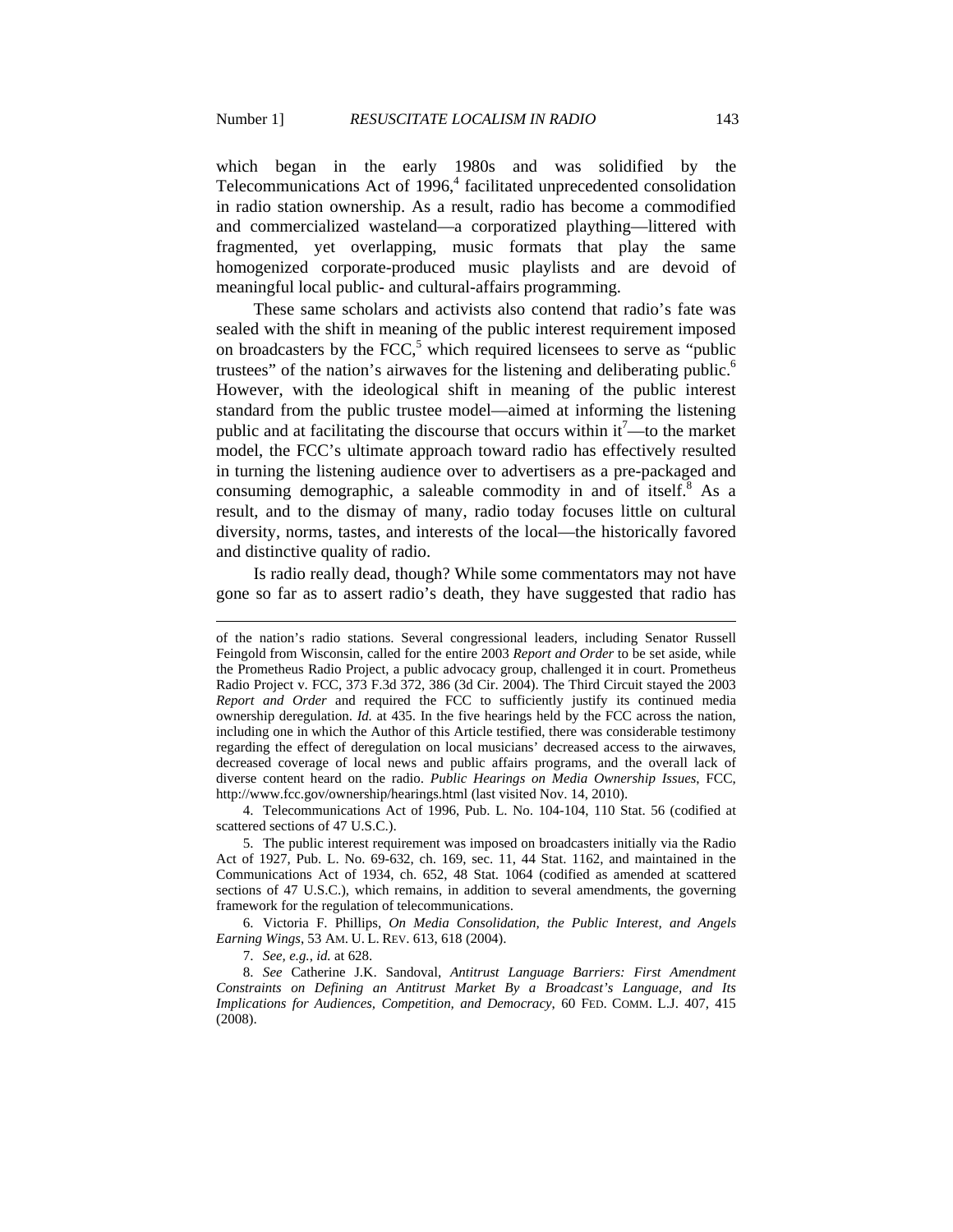struggled to adapt to today's rapidly evolving technological landscape.<sup>9</sup> With broadcast, cable, and satellite television; the Internet; satellite and Internet radio; MP3 players; and the like, the media outlet cup runneth over, providing many different choices for listeners to retrieve the programming content they desire. Despite these doomsday predictions of radio's relevance or deliberative future given corporate control of the medium and the content provided on it, there is reason for pause. Radio's history provides evidence of a rich account of resistance from the bottom up, with once-marginalized groups finding voice and expression on the nation's radio airwaves, even *within* the commercialized setting of terrestrial radio.

In spite of claims of radio's extinction and irrelevance, such history makes radio's current relevance all the more evident. History reveals that now is not the first time radio or radio programming has been slave to corporate control. For example, during the network era, the commercial broadcast networks controlled most radio programming via their affiliate agreements, which bound local affiliate stations to play content provided to them by the corporate networks.<sup>10</sup> Such content was provided remotely and from the top down, with little reflection of local interest or norms. Still again, during the format era which followed the network era and facilitated the rise and development of the Top 40 music format, music playlists were (and still are) selected based primarily on aggregated national surveys, which became further and further removed from the listening preferences of local community members.<sup>11</sup>

For deliberative purpose, it is important to note that the format era followed what some have referred to as the first "death" of radio<sup>12</sup> due in part to the emergence of television; $13$  others, however, including cultural studies scholars, consider it to be more like a transition period in radio between the network and format eras.<sup>14</sup> This transition period opened up

 <sup>9.</sup> *See* MARC FISHER, SOMETHING IN THE AIR: RADIO, ROCK, AND THE REVOLUTION THAT SHAPED A GENERATION 306–09 (2007).

 <sup>10.</sup> *See* DOUGLAS, *supra* note 1, at 63. Similarly, broadcast television would face the same challenges due to increasing commercial network control. Cecilia Rothenberger, *The UHF Discount: Shortchanging the Public Interest*, Note, 53 AM. U. L. REV. 689, 721 (2004) (discussing commercial networks' control and consolidation of broadcast television); s*ee also* Akilah N. Folami, *Freeing the Press from Editorial Discretion and Hegemony in Bona Fide News: Why the Revolution Must Be Televised*, 33 COLUM. J.L. & ARTS, (forthcoming Spring 2011).

 <sup>11.</sup> Robert J. Delchin, *Musical Copyright Law: Past, Present and Future of Online Music Distribution*, 22 CARDOZO ARTS & ENT. L.J. 343, 361 (2004).

 <sup>12.</sup> Derek W. Vaillant, *Sounds of Whiteness: Local Radio, Racial Formation, and Public Culture in Chicago, 1921-1935*, 54 AM. Q. 25, 50–52 (2002) (discussing the first death of local voices and the turning over of radio to commercial corporate interests).

 <sup>13.</sup> *See infra* Part II.B.

 <sup>14.</sup> *See id.*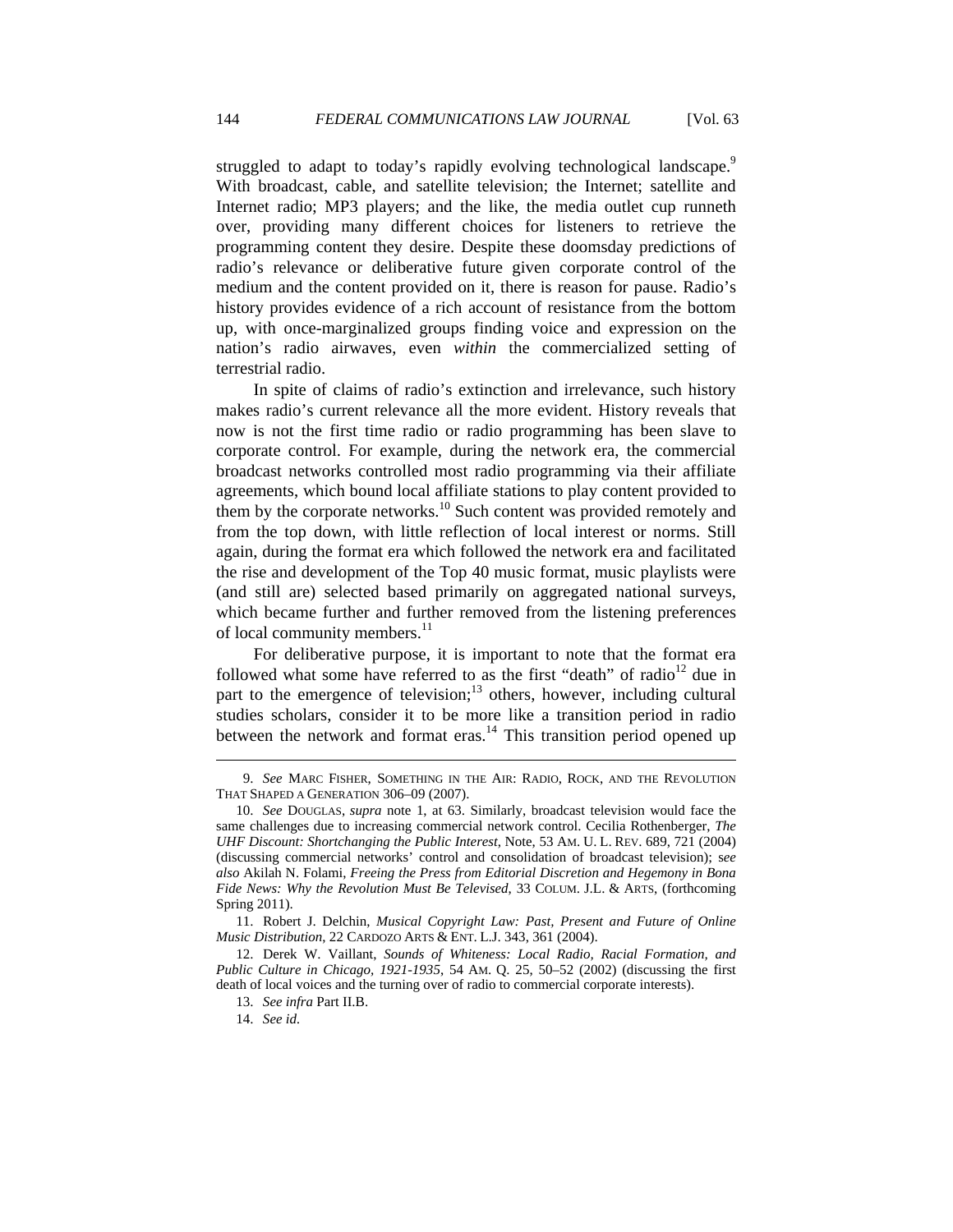access in the mid-1940s to the early 1950s to the nation's radio airwaves to White<sup>15</sup> American youth and Black American musicians and, as a result, gave birth to voices of resistance on the nation's radio airwaves to mainstream American ideologies. These voices were from the marginalized segments of America's population. They challenged the dominant ideological norms and values that permeated mainstream society and that were reflected in the content provided from the top down by the thenexisting, corporate-controlled radio network affiliate outlets and the new and emerging media outlet at the time—television.<sup>16</sup>

This Article zeroes in on this history to show the unique and influential role radio has played in fostering communication in what some public sphere and deliberative democracy theorists call counterpublics,  $17$ which Habermas has historically dismissed as less effective than his idealized formal political public sphere in mounting challenge to authority to effectuate meaningful change.<sup>18</sup> This Article contends that these publics, found most often in the everyday lives, conversations, and interactions of ordinary people can, despite their disorganization, still challenge the hegemonic authority of the majority. For example, by playing on radio the musical tastes of the formerly unacknowledged youth of mainstream American society, the disc jockey,<sup>19</sup> through his guest appearances at high schools, teen "call-in" shows, and announcements regarding local events, tapped into and came to represent this segment of the local community. He gave voice to their concerns and interests that were otherwise rendered invisible by mainstream media outlets, and that were, at times, at odds with

 <sup>15.</sup> The word "White" (as well as the word "Black") is capitalized in this Article when it is used to refer to a racial group because it refers to a "specific cultural group and, as such, require[s] denotation as a proper noun." Kimberlé Williams Crenshaw, *Race, Reform, and Retrenchment: Transformation and Legitimation in Antidiscrimination Law*, 101 HARV. L. REV. 1331, 1332 n.2 (1988).

 <sup>16.</sup> *See infra* Part III.B.

 <sup>17.</sup> *See* Houston A. Baker, Jr., *Critical Memory and the Black Public Sphere* (1994), *in* THE BLACK PUBLIC SPHERE: A PUBLIC CULTURE BOOK 5 (The Black Public Sphere Collective eds., Univ. of Chi. Press 1995); Mary P. Ryan, *Gender and Public Access: Women's Politics in Nineteenth-Century America*, *in* HABERMAS AND THE PUBLIC SPHERE 259, 284 (Craig Calhoun ed., MIT Press 1992).

 <sup>18.</sup> Public sphere theorist, Michael Gardiner, contends that while counterpublics may fall far short of organizing formally into the overtly political reasoning and consensus building political publics endorsed, they nevertheless are "as much sites of impassioned and embodied contestation as arenas of impartial, reasoned debate, . . . and . . . 'consensus and sharing may not always be the goal, but the recognition and appreciation of differences, in the context of confrontation with power.'" Michael E. Gardiner, *Wild Publics and Grotesque Symposiums: Habermas and Bakhtin on Dialogue, Everyday Life and the Public Sphere*, *in* AFTER HABERMAS: NEW PERSPECTIVES ON THE PUBLIC SPHERE 28, 44 (2004) (citations omitted).

 <sup>19.</sup> References to "disc jockey," "DJ," and "deejay" throughout this Article refer to White radio disc jockeys, unless otherwise specified.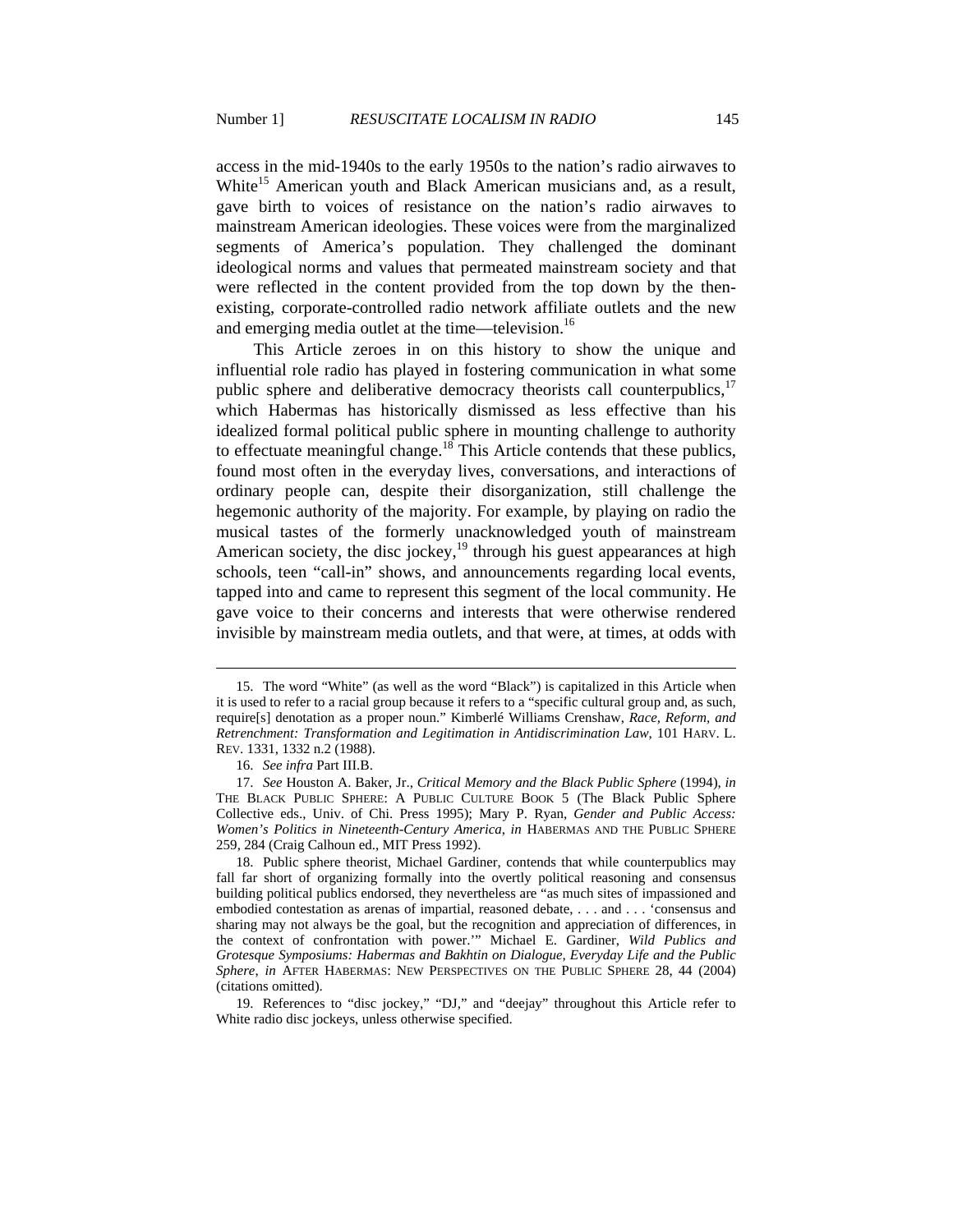the larger dominant ideals.

More specifically, in the mid-1940s to early 1950s, the playing of rock and roll—infused with the "rhythm and blues" sentiments of Black America through its Black musicians—on the nation's segregated airwaves in a racially segregated America, and its consumption by mainstream America's youth, signaled a challenge to the dominant and legally sanctioned ideology strictly prohibiting intermingling between the races, especially on such a socially and culturally pervasive medium as radio. Radio became the stage upon which the contest over social identity and meaning was fought, and it altered, via its heavy influence on popular culture, the way American youth (both Black and White) physically interacted both on and off the dance floor in a racially integrative way that was diametrically opposed to the segregated norms established and endorsed by mainstream America.

By exploring this history as support for the proposal to include music into the calls to reinvigorate localism and resuscitate democratic deliberation (even if subverted) on radio, this Article poses a challenge to deliberative democracy theorists who suggest that challenges to ruling norms can only come via the overtly political public sphere and reasoned debate.<sup>20</sup> Moreover, this Article also calls into question the distinctions made between high and low culture among cultural studies scholars $21$  and between high and low value speech among First Amendment scholars, $^{22}$ where high value, overtly political speech is deemed worthier of greater First Amendment protections than nonovert political speech that is often inclusive of everyday popular cultural expression.

Finally, this Article ultimately encourages media scholars to include in their calls to reform radio not only local news and information, but also local music and popular cultural expression to reverse the tide of the homogenized, corporately produced content that currently stifles the potentiality of subversion. The early rock-and-roll era DJ—who once played bottom-up music and who was, as a result, instrumental in facilitating the contestation over identity meaning and making—has become more distanced from his local listening audience and its preferences due to syndicated programming, corporatized payola, and the new-market based, public interest interpretive standard promoting consumption. He now provides a more top-down, corporate-driven music

 <sup>20.</sup> *See infra* Part III.B.

 <sup>21.</sup> *Id.*

 <sup>22.</sup> *See* Adam Candeub, *Media Ownership Regulation, the First Amendment, and Democracy's Future*, 41 U.C. DAVIS L. REV. 1547, 1586–87 (distinguishing Meiklejohn and Holmesian notions of First Amendment protections, noting the former's elevation of political news and civic information as worthy of the highest level of protection over "unregulated talkativeness").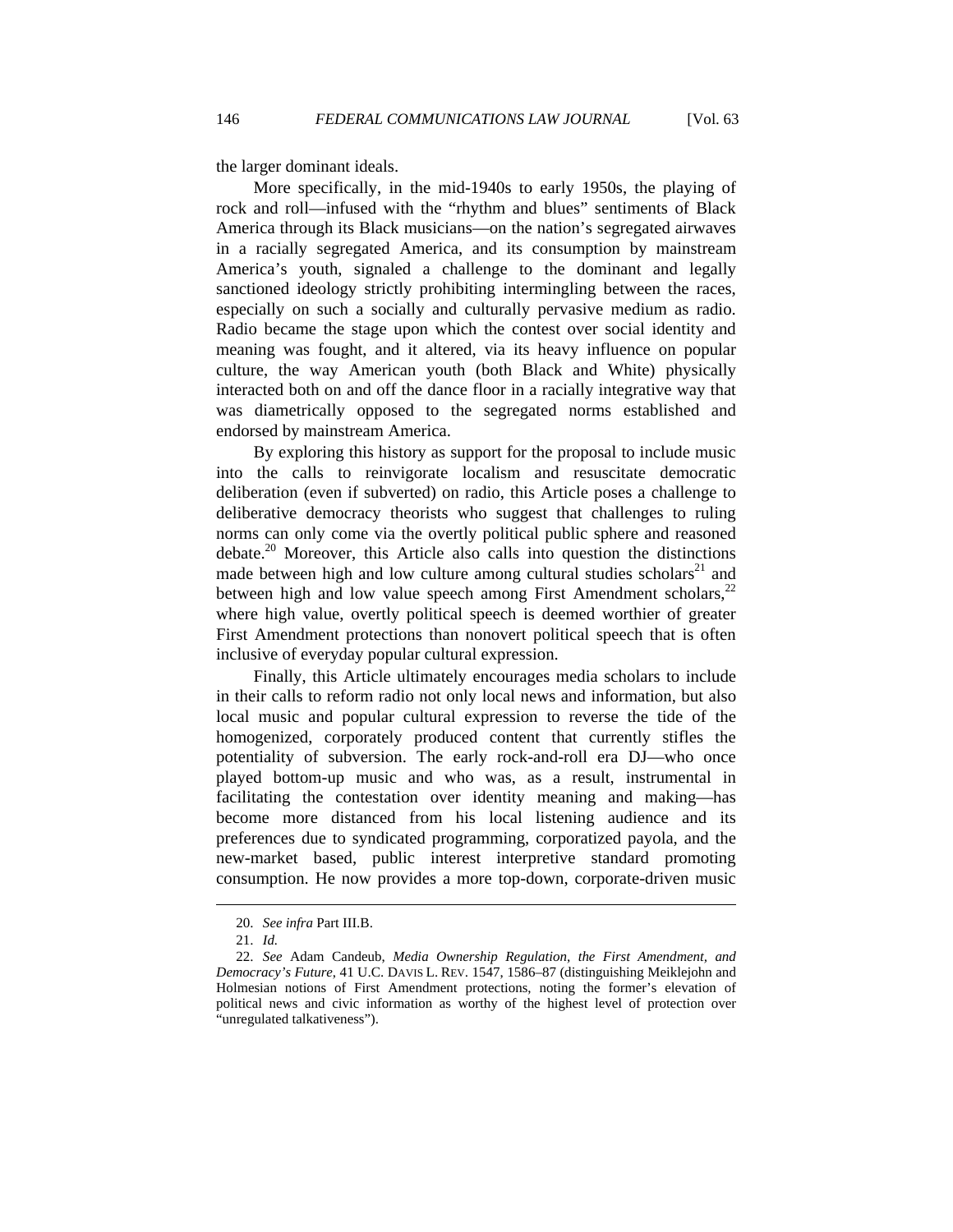$\overline{a}$ 

programming platform that is increasingly sensationalized and homogenously geared toward promoting consumption, rather than discursive exchange. Moreover, despite today's current media-rich environment, radio remains relevant, not only because it continues as a mass disperser of music that can and does shape cultural norms,  $^{23}$  but also because it is still a relatively inexpensive medium through which one can obtain and share information. Comparatively, the content from other media sources comes at a premium that a portion of America's population already marginalized by socioeconomic limitations and America's widening digital divide<sup>24</sup>—may be unable to afford.

Part II of this Article briefly explores the history of radio and its regulation, as well as the original deliberative ideals accompanying its mass emergence and the underlying localism concept. Part III of this Article considers radio through a cultural-studies and deliberative-discourse theory framework and provides, as an example of radio's past as a "subaltern counterpublic," $25$  the emergence of rock and roll and the creation of the disc jockey persona in popular culture. Finally, Part IV advocates for a broader conceptualization of localism, one that includes music as an "arbiter of *cultural recognition*"<sup>26</sup> and of constructions of identity which like the formal public sphere, can also, although in different ways, serve as a significant tool in furthering deliberative democracy. In addition, this Article argues that constructions of localism should also aim to be more inclusive of the interests of those on the bottom rung of America's socioeconomic ladder, whose financial position may preclude them from

 <sup>23.</sup> For example, this Author has explored the manner in which the passage of the Telecommunications Act of 1996 contributed to the creation of the gangsta rapper through the continuous radio airplay of gangsta rap to the exclusion of a diversified representation of rap music that might include lyrical content with more social commentary and varied Black cultural expressivity. Akilah N. Folami, *From Habermas to "Get Rich or Die Tryin": Hip Hop, the Telecommunications Act of 1996 and the Black Public Sphere*, 12 MICH. J. RACE & L. 235 (2007).

 <sup>24.</sup> *See generally* Ronald J. Krotoszynski, Jr. & A. Richard M. Blaiklock, *Enhancing the Spectrum: Media Power, Democracy, and the Marketplace of Ideas*, 2000 U. ILL. L. REV. 813 (2000).

 <sup>25.</sup> Nancy Fraser, *Politics, Culture, and the Public Sphere: Toward a Postmodern Conception*, *in* SOCIAL POSTMODERNISM: BEYOND IDENTITY POLITICS 287, 291 (Linda Nicholson & Steven Seidman eds., Cambridge Univ. Press 1995) (defining subaltern counterpublics as "parallel discursive arenas where members of subordinated social groups invent and circulate counterdiscourses. Subaltern counterpublics permit them to formulate oppositional interpretations of their identities, interests, and needs").

 <sup>26.</sup> Henrik Örnebring & Anna Maria Jönsson, *Tabloid Journalism and the Public Sphere: A Historical Perspective on Tabloid Journalism*, 5 JOURNALISM STUDIES 283, 285 (2004) (distinguishing Habermas's construction of the public sphere as the site of political power from Fraser's construction of the public sphere as the space for asserting equality in cultural and identity recognition, but acknowledging the power of both to serve as participatory tools of democracy).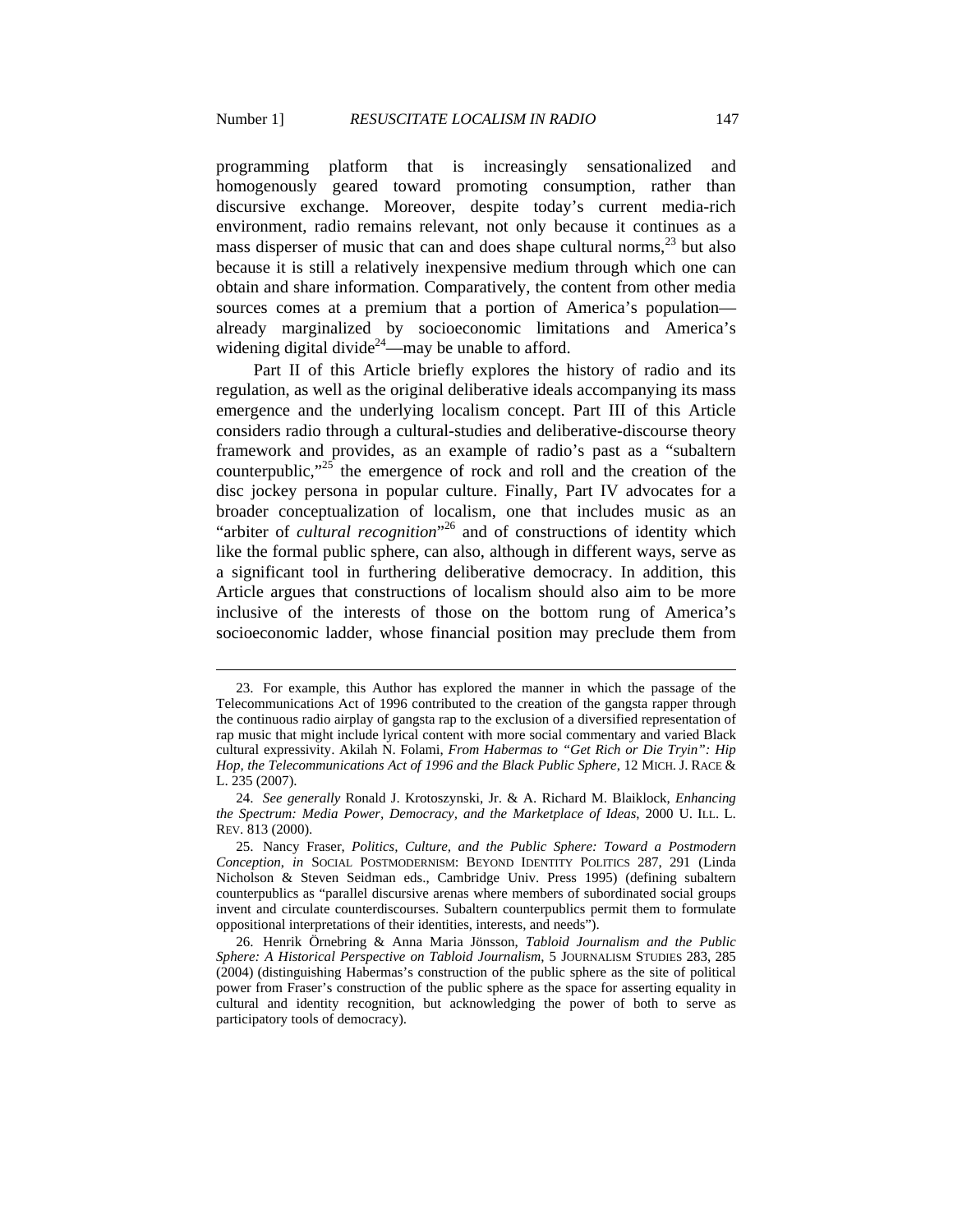taking advantage of today's rich media landscape.

# II. RADIO HISTORY AND FOUNDATIONAL REGULATORY **PRINCIPLES**

### *A. From Safety to Scarcity*

Several years after the introduction of the telegraph in 1840, radio had its debut in America, when Guglielmo Marconi introduced wireless telegraphy by using radio waves to transmit Morse code.<sup>27</sup> The federal government was not originally interested in it or in regulating its use, beyond promoting safety on ships and more efficient transmission of information by segments of the government.<sup>28</sup> Although the government's interest in the medium was slow and radio's broad-based mass appeal did not develop for several decades following its debut, a segment of America's population—the amateur operators—found this new technology enticing almost immediately, and in the process of its exploratory use, it drew the ire of the government.<sup>29</sup> Within a decade of radio's debut, many amateur stations popped up all over the country, causing interference with government and business use of radio and crowding out naval and business transmissions.<sup>30</sup> Some operators even engaged in practical jokes, posing as Navy personnel sending out false orders to naval ships and leading them on wild goose chases.<sup>31</sup> With the *Titanic* disaster in 1912 and the loss of so many lives with its sinking, the public and the government, outraged over the ceaseless interference and chatter on the airwaves that occurred during the ordeal, and especially in its aftermath, directed their anger at the amateur operators.32 Just four months after the *Titanic*'s sinking, the Radio

 <sup>27.</sup> DOUGLAS, *supra* note 1, at 41.

 <sup>28.</sup> Gregory M. Prindle, Note, *No Competition: How Radio Consolidation Has Diminished Diversity and Sacrificed Localism*, 14 FORDHAM INTELL. PROP. MEDIA & ENT. L.J. 279, 284 (2003). For example, in 1910, Congress passed a law requiring certain oceangoing vessels to be equipped with radio equipment in the event of an emergency. Wireless Ship Act, Pub. L. No. 61-262, 36 Stat. 629 (1910) (repealed 1934); *see also* ANN E. WEISS, TUNE IN, TUNE OUT: BROADCASTING REGULATION IN THE UNITED STATES 12 (1981) (discussing how the U.S. Navy was the first major military user of wireless because "[i]t did not take navy officers long to see how useful it would be to have ships linked to each other, and to shore, by wireless").

 <sup>29.</sup> DOUGLAS, *supra* note 1, at 59 (noting that amateur operators were "primarily [W]hite and middle-class, located predominantly in urban areas . . . and they built their own stations in their bedrooms, attics, or garages").

 <sup>30.</sup> *Id.* ("By 1910 the amateurs outnumbered everyone else—private wireless companies and the military—on the air.").

 <sup>31.</sup> Prindle, *supra* note 28, at 284.

 <sup>32.</sup> *See* Michael Ortner, *Serving a Different Master–The Decline of Diversity and the Public Interest in American Radio in the Wake of the Telecommunications Act of 1996*, 22 HAMLINE J. PUB. L. & POL'Y 139, 141 (2001).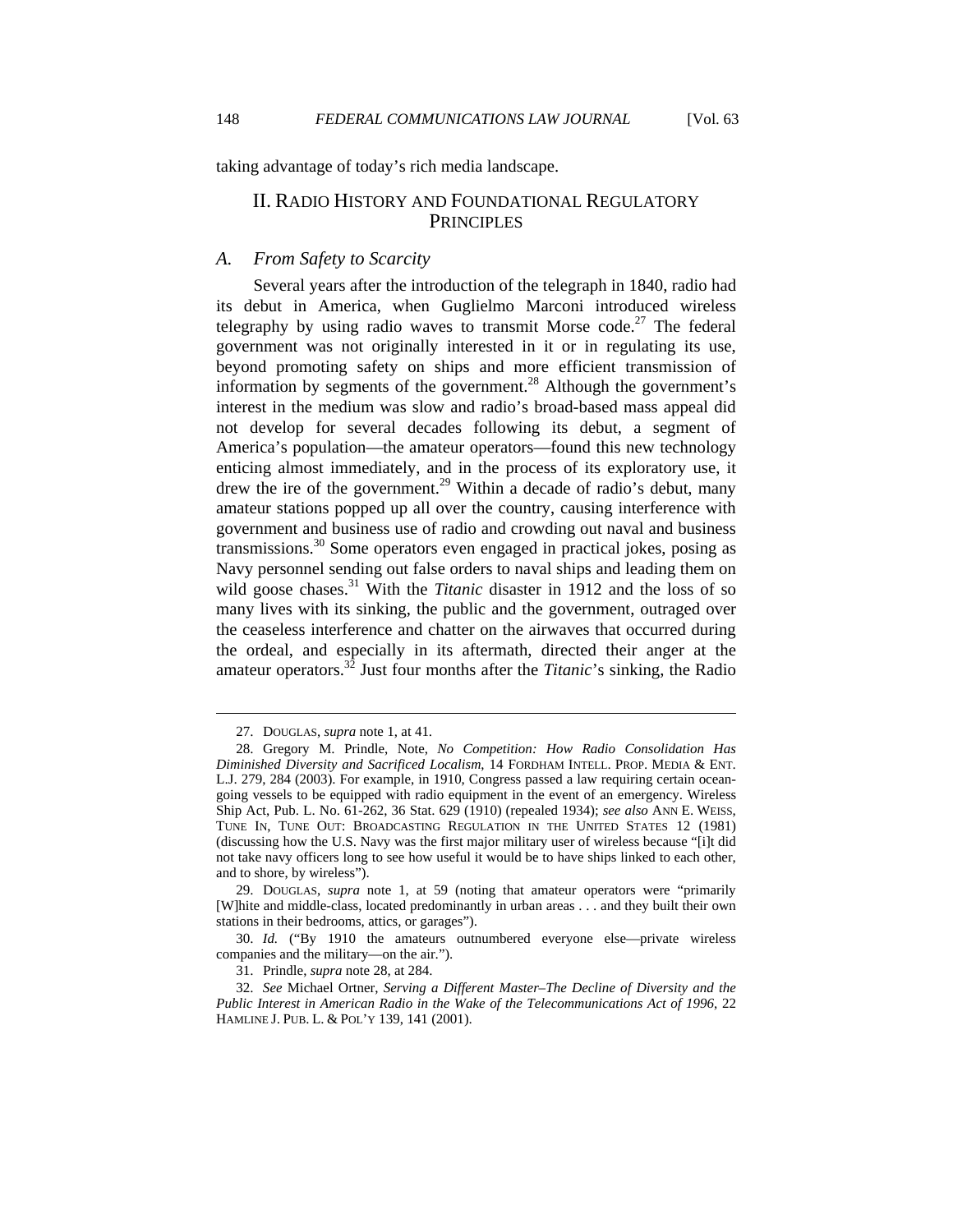Act of 1912 was passed.<sup>33</sup> It prohibited radio broadcasting without a license and gave the Secretary of Commerce the power to determine who had the right to broadcast on specific wavelengths and at what times.<sup>34</sup>

Despite the passage of the Act and despite increased restrictions placed on broadcasters due to the onset of World War I, radio stations grew exponentially, both among the licensed broadcasters and the outlaws unlicensed amateur operators.<sup>35</sup> By 1923, there were several hundred stations broadcasting across America, and within a year, radio and radio sets acquired broad-based mass appeal with Americans.<sup>36</sup> Indeed, one magazine of the time declared, "[n]ever in the history of electricity has an invention so gripped the popular fancy,"<sup>37</sup> while another proclaimed that radio's "rapid growth has no parallel in industrial history."<sup>38</sup> With several stations beginning to broadcast voice, live music, and scheduled programming,<sup>39</sup> the radio listening craze that gripped Americans and "swept through America in the 1920s and '30s . . . disrupted the cognitive and cultural practices of a visual culture and a literate culture in a way that neither the telephone nor the phonograph did."<sup>40</sup> And, as recent studies have shown, radio's uniqueness then (and arguably continued uniqueness today) was due to "[t]he deeply personal nature of radio communication the way its sole reliance on sound produces individualized images and reactions; its extension of a precommercial, oral tradition; its cultivation of the imagination  $\ldots$   $\ldots$   $\ldots$   $\ldots$  Local broadcast radio stations, insulated within White ethnic communities, capitalized on the uniquely intimate nature of radio "to empower many community groups and to strengthen ethnic institutions in a display of broadcast Americanism . . . . "<sup>42</sup>

Growing public demand for radio and overlapping and interfering

41. *Id.* at 17.

 <sup>33.</sup> Radio Act of 1912, Pub. L. No. 62-264, 37 Stat. 302 (repealed 1927).

 <sup>34.</sup> *See* Mike Harrington, Note, *A-B-C, See You Real Soon: Broadcast Media Mergers and Ensuring a "Diversity of Voices*,*"* 38 B.C. L. REV. 497, 504 (1997).

 <sup>35.</sup> *See id*. By 1920, there were "fifteen times as many amateur stations in America as there were other types of stations combined." DOUGLAS, *supra* note 1, at 60.

 <sup>36.</sup> Prindle, *supra* note 28, at 285.

 <sup>37.</sup> DOUGLAS, *supra* note 1, at 61 (internal quotations omitted).

 <sup>38.</sup> *Id.* (internal quotations omitted).

 <sup>39.</sup> Eric Rothenbuhler & Tom McCourt, *Radio Redefines Itself, 1947-1962*, *in* RADIO READER: ESSAYS IN THE CULTURAL HISTORY OF RADIO 367, 369 (Michele Hilmes & Jason Liviglio eds., Routledge 2002) (noting that "[t]he commercial radio system also melded advertisements, music, drama, and news together into a flow of programming unprecedented in scope").

 <sup>40.</sup> DOUGLAS, *supra* note 1, at 29.

 <sup>42.</sup> Vaillant, *supra* note 12, at 26; *see also id.* at 29 (noting how, as radio's appeal spread, local and community-based radio was used to celebrate and strengthen local, ethnic, religious and class-based communities).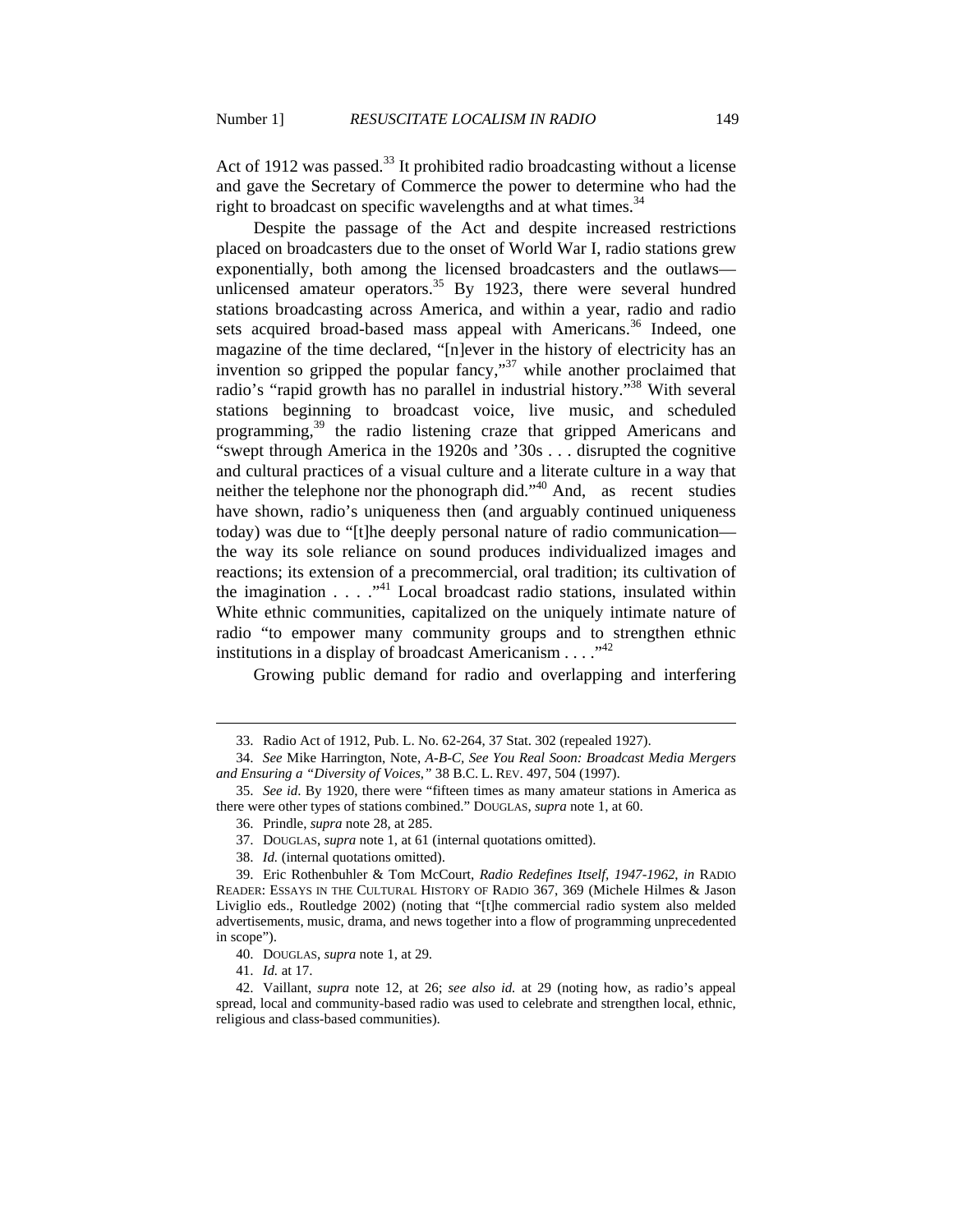radio station operators led to utter chaos on the nation's radio airwaves,  $43$ which eventually prompted Herbert Hoover, then-Secretary of Commerce, to reallocate radio frequencies to facilitate a more efficient operation of the radio industry.<sup>44</sup> Opponents of Secretary Hoover's allocation plan argued that he acted outside of the scope of the authority granted his office under the Radio Act.<sup>45</sup> Others maintained that his plan more heavily favored large commercial stations.<sup>46</sup> In a federal case challenging Secretary Hoover's authority and reallocation plan, the court interpreted the Radio Act of 1912 narrowly as only giving the Secretary of Commerce ministerial authority and no power to allocate radio frequencies, to refuse to grant licenses, or to otherwise regulate broadcasting.47

The day after the court's decision, pandemonium broke out, with over 700 stations boosting their frequencies, jumping frequencies, broadcasting at whatever time they wanted, and battling over the significantly smaller number of available channels.<sup>48</sup> In the midst of the pandemonium, radio stations continued to expand, both among the outlaw, amateur stations and the emerging network stations. National Broadcasting Company (NBC) emerged in 1926, and Columbia Broadcasting System (CBS) in 1927.<sup>49</sup> With continued calls for regulation now from all sides, Congress enacted the Radio Act of 1927, which divested the Secretary of Commerce of the ability to grant radio licenses and gave such power to a newly formed fivemember Federal Radio Commission (FRC).<sup>50</sup> It also explicitly granted the FRC the authority to do what Secretary Hoover had attempted to do, which was to assign and distribute frequencies and to regulate broadcasting hours, time sharing, and overall use of the airwaves.<sup>51</sup> Moreover, the FRC

 <sup>43.</sup> *See* Kristine Martens, Note, *Restoring Localism to Broadcast Communications*, 14 DEPAUL-LCA J. ART & ENT. L. & POL'Y 285, 293 (2004).

 <sup>44.</sup> Prindle, *supra* note 28, at 285–86.

 <sup>45.</sup> *Id.* at 287.

 <sup>46.</sup> *See* DOUGLAS, *supra* note 1, at 63; *see also* Prindle, *supra* note 28, at 286 ("Hoover divided the frequencies into three classes and assigned them to particular stations. The third class of frequencies included stations that served small local areas, were on the same spot on the dial, and had to share time. The second class included stations that were a little larger and had to share time and frequencies as necessary. The first class of frequencies carried little interference, broadcast over wide areas, and had almost no time-sharing. This most powerful class of radio stations was called 'clear channels.'").

 <sup>47.</sup> United States v. Zenith Radio Corp., 12 F.2d 614 (N.D. Ill. 1926).

 <sup>48.</sup> DOUGLAS, *supra* note 1, at 63.

 <sup>49.</sup> Rothenbuhler & McCourt, *supra* note 39, at 367, 369. These large radio broadcast stations were referred to as networks because they sought to link local radio stations to their enterprises by telephone lines in an effort to synchronize the broadcasting of shows and content. FISHER, *supra* note 9, at xv.

<sup>50.</sup> Radio Act of 1927, Pub. L. No. 69-632, 44 Stat. 1162 (1927) (repealed 1934).

 <sup>51.</sup> *See* Cindy Rainbow, Comment, *Radio Deregulation and the Public Interest:* Office of Communication of the United Church of Christ v. FCC, 4 CARDOZO ARTS & ENT. L.J. 169, 172 (1985) (citing the Radio Act of 1927 sec. 4(a)).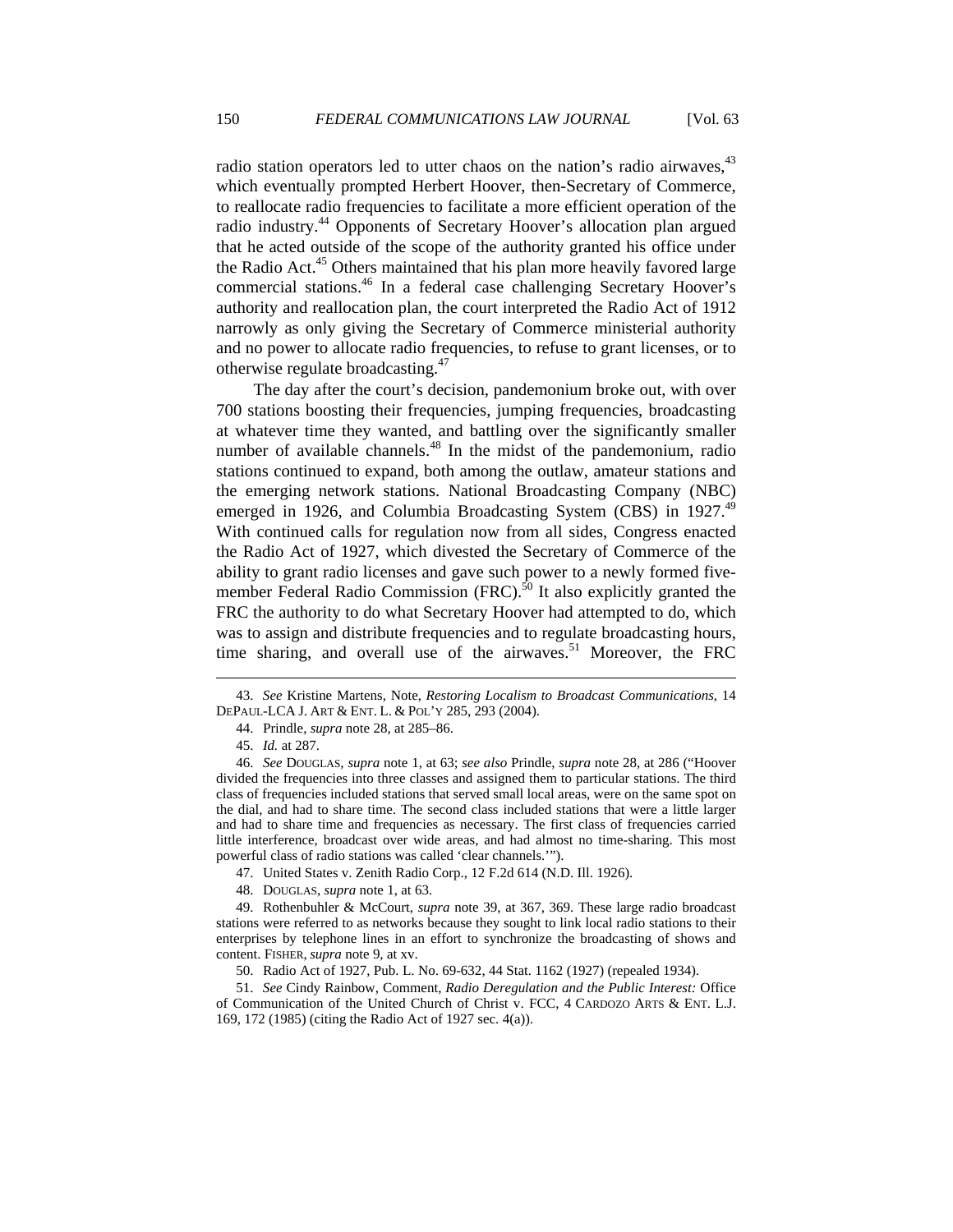regulatory power under the 1927 Act was now based, less on facilitating government or business use of radio as in the very early days of its development, but more on "the idea that the broadcast spectrum is a scarce resource. Government intervention was required in order to ensure efficient use of a finite number of frequencies."<sup>52</sup>

### *B. The Public Interest Standard, Localism, and the Market Beyond*

Due in part to the scarcity rationale for regulating radio airwaves, the 1927 Act required the FRC to allocate licenses with the goal of serving the "'public interest, convenience, or necessity' of the people in the local broadcast market,"53 and not "the interest, convenience, or necessity of the individual broadcaster."54 While the 1927 Act did not specifically define the public interest, convenience, and necessity standard, the FRC, early on, and pursuant to such mandate, endorsed laws and policies that were sanctioned by the courts and Congress, and that strongly encouraged a decentralized broadcast industry accessible to, and reflective of, the interests of the local listening audience.<sup>55</sup>

For example, as evidenced by the distributional authority assigned to the FRC by the 1927 Act, Congress did not cede control over broadcast to a national- or state-funded entity or to a private entity, despite the utter turmoil that had systemically plagued the radio industry in the previous decades, and despite the rapidly growing entrepreneurial and corporate interests in radio's development.<sup>56</sup> Pursuant to such mandate, the FRC, in structuring the overall American broadcast system, rejected the approach eventually adopted by some European countries where large frequencies were allotted to one station to reach the entire country.<sup>57</sup> Instead, and

 <sup>52.</sup> Martens, *supra* note 43, at 291–92 (internal citations omitted).

 <sup>53.</sup> Prindle, *supra* note 28, at 288 (quoting the Radio Act of 1927 sec. 4).

 <sup>54.</sup> Martens, *supra* note 43, at 293 (internal quotation marks omitted).

 <sup>55.</sup> Vaillant, *supra* note 12, at 51–53. While the laws and policies implemented to facilitate broadcaster public interest obligations have varied over time, they have centered on either a regulatory or deregulatory approach. The paramount goals, however, underlying the public interest obligation of promoting localism, competition, and diversity, have not changed. These goals have often been conflated, and used interchangeably by the FRC and later the FCC as the stated basis of a regulatory or deregulatory effort. Rainbow, *supra* note 51, at 173–75. To the extent the goals can be teased apart, an analysis of FCC diversity regulations, aimed at promoting minority ownership, minority hiring, etc., is beyond the scope of this Article. This Article focuses specifically on localism (as a means of promoting diversity and competition) and briefly highlights the various programs enacted pursuant to this goal. It calls for the reinstitution of some of those programs that the Author believes would necessarily increase diversity among various ethnic and minority groups and competition in the industry.

 <sup>56.</sup> *See, e.g.*, Cowling, *supra* note 3, at 286.

 <sup>57.</sup> *See id.* at 286–87. Consistent with the regulatory public interest goals contained within the 1927 Act, the FRC, in implementing the Act, specifically rejected a "nationally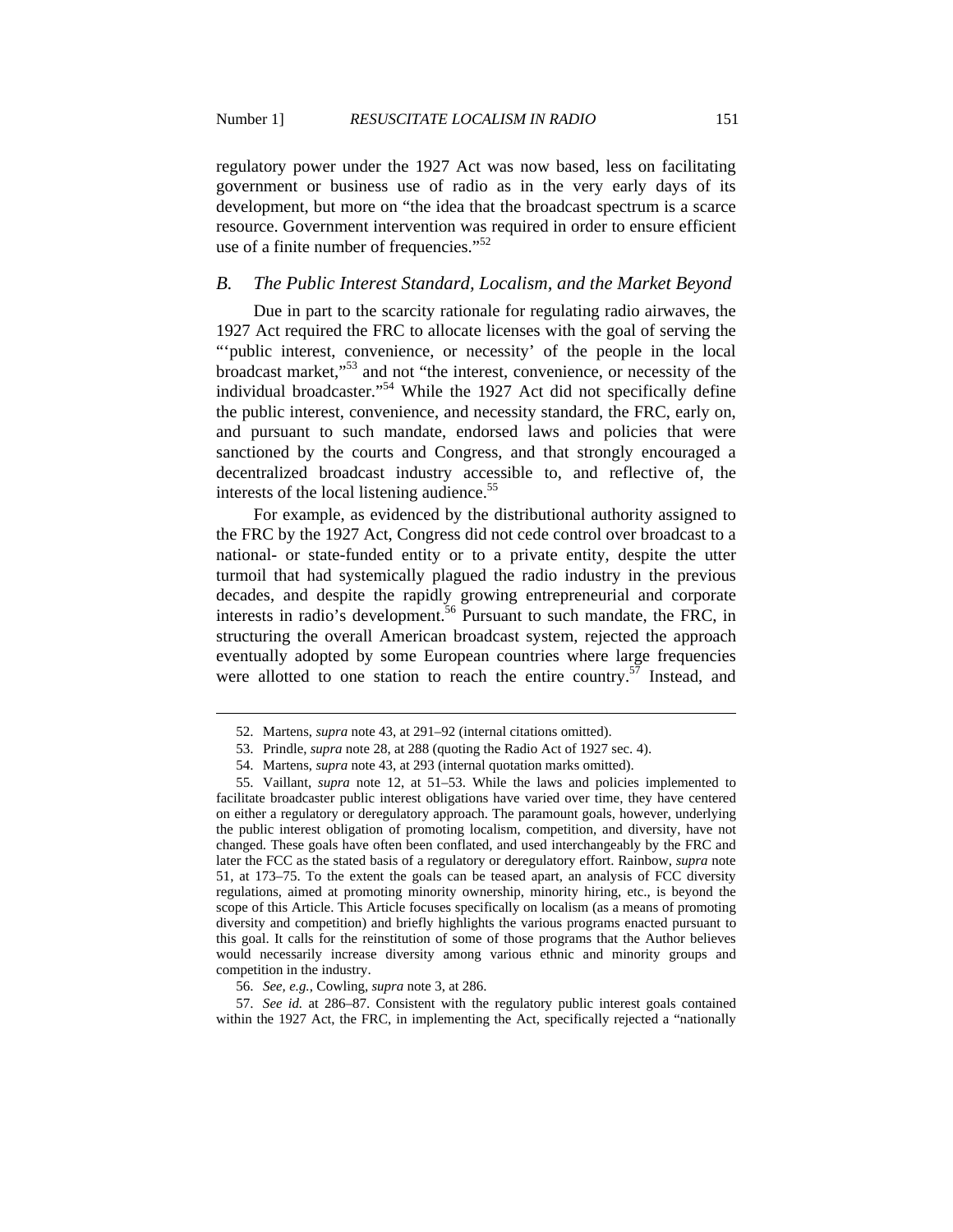similar to Hoover's reallocation plan years before, the FRC divided the United States into five listening zones.<sup>58</sup> Each zone granted eight clear stations with maximum broadcast wattage and better slots on the AM dial, due to their more expensive and sophisticated equipment.<sup>59</sup> Not all listeners were happy with the practical effect of the reallocation, which led to a decrease in noncommercial and local stations.<sup>60</sup>

Stated congressional and FRC localism goals were undermined even more with the growth of the networks, which were expanding their control over the nation's radio airwaves by linking local stations to their centralized headquarters.<sup>61</sup> As a result, "national cosmopolitanism [began] to eclipse FCC-favored local particularism  $\ldots$   $\cdots$   $\cdots$  With decreased distribution costs, streamlined operations, and uniform scheduling, the affiliates began to attract a significant number of local independent commercial and even noncommercial stations that, in turn, became network affiliates, despite the overarching localism goals of the  $1927$  Act.<sup>63</sup> By 1930, the networks had a "near-absolute monarchy of the  $air<sup>64</sup>$  because they controlled nearly all of the high-powered stations across the country, accounting for more than eighty-five percent of the nation's transmitting power.65 While historians agree that the networks played a key role in

58. DOUGLAS, *supra* note 1, at 39.

59. *Id.*

 $\overline{a}$ 

- 60. *See id*. at 63.
- 61. Cowling, *supra* note 3, at 288.
- 62. *Id.*

 63. Rothenbuhler & McCourt, *supra* note 39, at 367, 369. Indeed, "only 7% of radio stations in the United States were commercial operations in 1925. This number rose to 11% in 1926 and 59% in 1930, representing a thousandfold increase (from 21 to 223)." *Id*. In addition, seven years after the passage of the Radio Act of 1927, a fourth national network, the Mutual Broadcasting Systems (MBS), was created and joined the ranks of CBS's network and NBC's two networks (the Red and Blue). *See* PAUL STARR, THE CREATION OF THE MEDIA: POLITICAL ORIGINS OF MODERN COMMUNICATIONS 367 (2004). The FCC's Chain Broadcasting rules forced NBC to sell its blue network. *See* Kofi Asiedu Ofori & Mark Lloyd, *The Value of the Tax Certificate*, 51 FED. COMM. L.J. 693, 695–96 (1999). Nevertheless, MBS grew to include a significant number of low-power station affiliates that were "lagging far behind the [network affiliates] in total wattage and audience share." STARR, *supra* note 63, at 367.

 64. *See* Bruce Lenthall, *Critical Reception: Public Intellectuals Decry Depression–Era Radio, Mass Culture, and Modern America*, *in* RADIO READER, *supra* note 39, at 41, 53.

65. Cowling, *supra* note 3, at 288 (quoting STARR, *supra* note 66, at 367–68).

oriented, centralized source of supply that had clear-channel stations . . . . Instead, the FRC allocated spectrum to only 40 clear-channel stations, which freed up spectrum for more local stations." *Id.* at 287. As referenced in the 2003 FCC report, the FRC, after setting up the initial broadcasting structure, informed Congress that it was able to allocate frequencies in a way that "'would serve as many communities as possible to ensure those communities had at least one station that would serve as a basis for the development of good broadcasting to all sections of the country.'" 2003 *Report and Order*, *supra* note 3, at para. 74 (quoting SECOND ANNUAL REPORT OF THE FEDERAL RADIO COMMISSION TO THE CONGRESS OF THE UNITED STATES FOR THE YEAR ENDED JUNE 30, at 8–9 (1928)).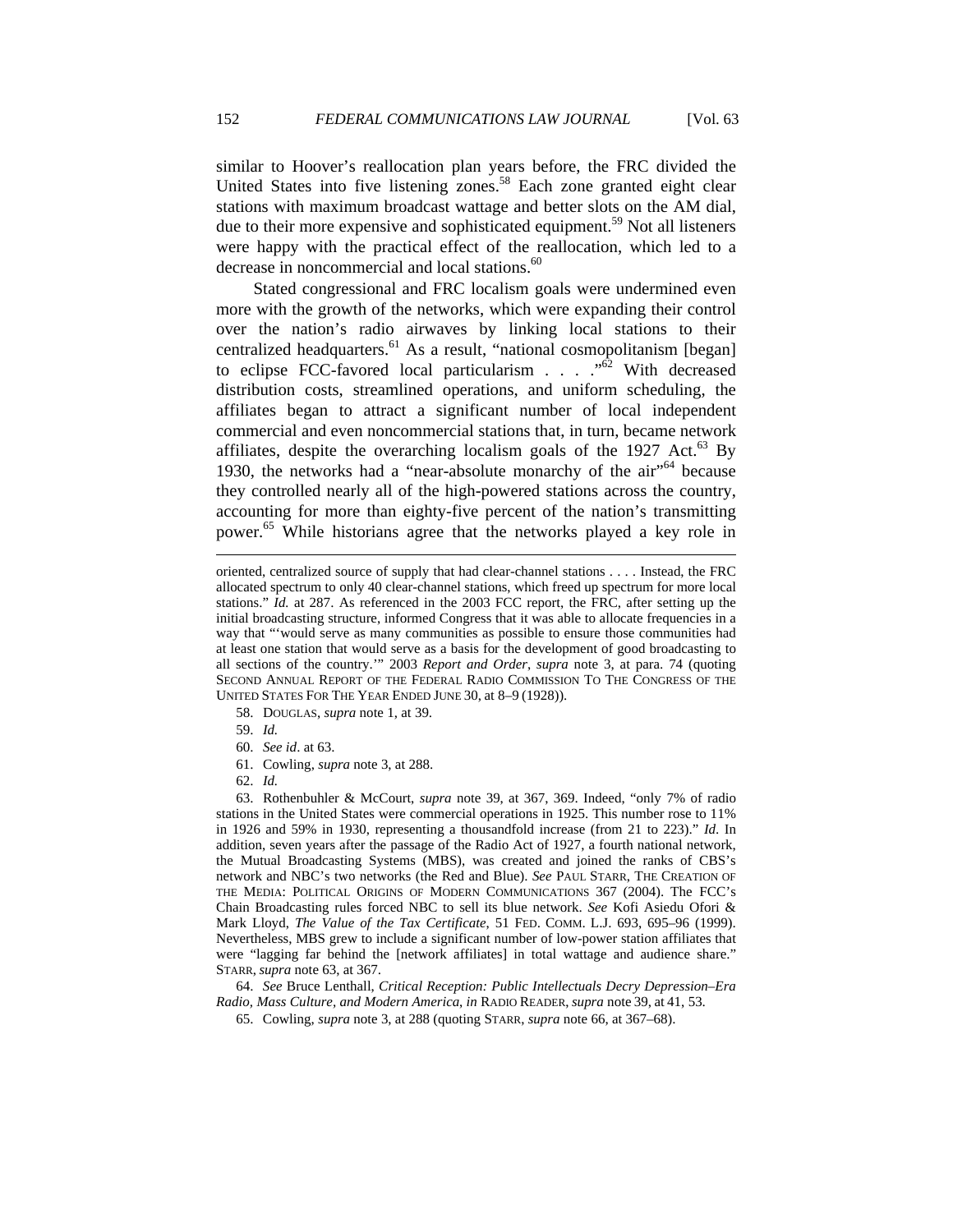developing a national culture in the 1930s and 1940s, it came at the expense of local content, in that "[l]ocal programming would be eclipsed . . . by shows produced in New York City,"66 which was not necessarily where all listeners, who yearned for more regional identity and local community pride, wanted to be transported. $67$  Indeed,

Network programming originating from New York City dominated local station schedules; this programming, financed by national advertisers, featured dramas, quiz shows, adventure series, and comedies, interspersed with news and informational programs. Music (almost exclusively live, rather than recorded) was secondary, largely a means of filling time during evenings, on weekends, and between programs. The industry's cultural and aesthetic standards were nationalist and middlebrow, reflected in the genteel reserve of its announcers. 68

The major intent behind the Communications Act of 1934<sup>69</sup> was to unify regulation of all electronic communications (i.e., radio, television, and telephone) within a single independent agency, namely, the sevenmember FCC, which replaced the FRC.<sup>70</sup> However, some media scholars have argued forcefully that the developing commercial hegemony over the airwaves—initiated with the original spectrum allocations dating back to Secretary Hoover and the Radio Act of 1927—was institutionalized for certain with the passage of the 1934 Act.<sup>71</sup> While the Communications Act of 1934 retained the 1927 Act's requirement that regulation of broadcast be in the public's interest, convenience, and necessity, some have asserted that by not directly addressing the networks' consolidation and control over content, Congress undermined the public interest standard and its own purported goal of ensuring a decentralized, unconsolidated media

 <sup>66.</sup> DOUGLAS, *supra* note 1, at 63.

 <sup>67.</sup> *Id.* at 79 ("One listener warned in 1930 that 'unless we watch our step, the chain stations will be the Czars of the Air.' Added another, 'The chains . . . have nearly complete control of the air. We feel sorry for the future of Radio if this chain business gets any worse.'").

 <sup>68.</sup> Rothenbuhler & McCourt, *supra* note 39, at 367, 367. Prior to the passage of the 1934 Act, local and independent nonaffiliate broadcasters continuously attempted to save their local stations from further network control and encroachment by rallying listener support over the airwaves and organizing letter writing campaigns to the FRC. The hope was to show to the FRC the value of such stations in "producing an electronic public culture of pluralism in which ethnic, local, and 'American' themes coexisted. Network representatives [however] dismissed this ideal-type and argued for a market-driven model in which heavily capitalized, centralized producers should supply a national market with programs created for mass appeal." Vaillant, *supra* note 12, at 28.

 <sup>69.</sup> Communications Act of 1934, ch. 652, 48 Stat. 1064 (codified as amended at scattered sections 47 U.S.C.).

 <sup>70.</sup> *Id.* at §§ 4, 303.

 <sup>71.</sup> *See, e.g.*, Judith E. Smith, *Radio's "Cultural Front," 1938-1948*, *in* RADIO READER, *supra* note 39, at 209, 213.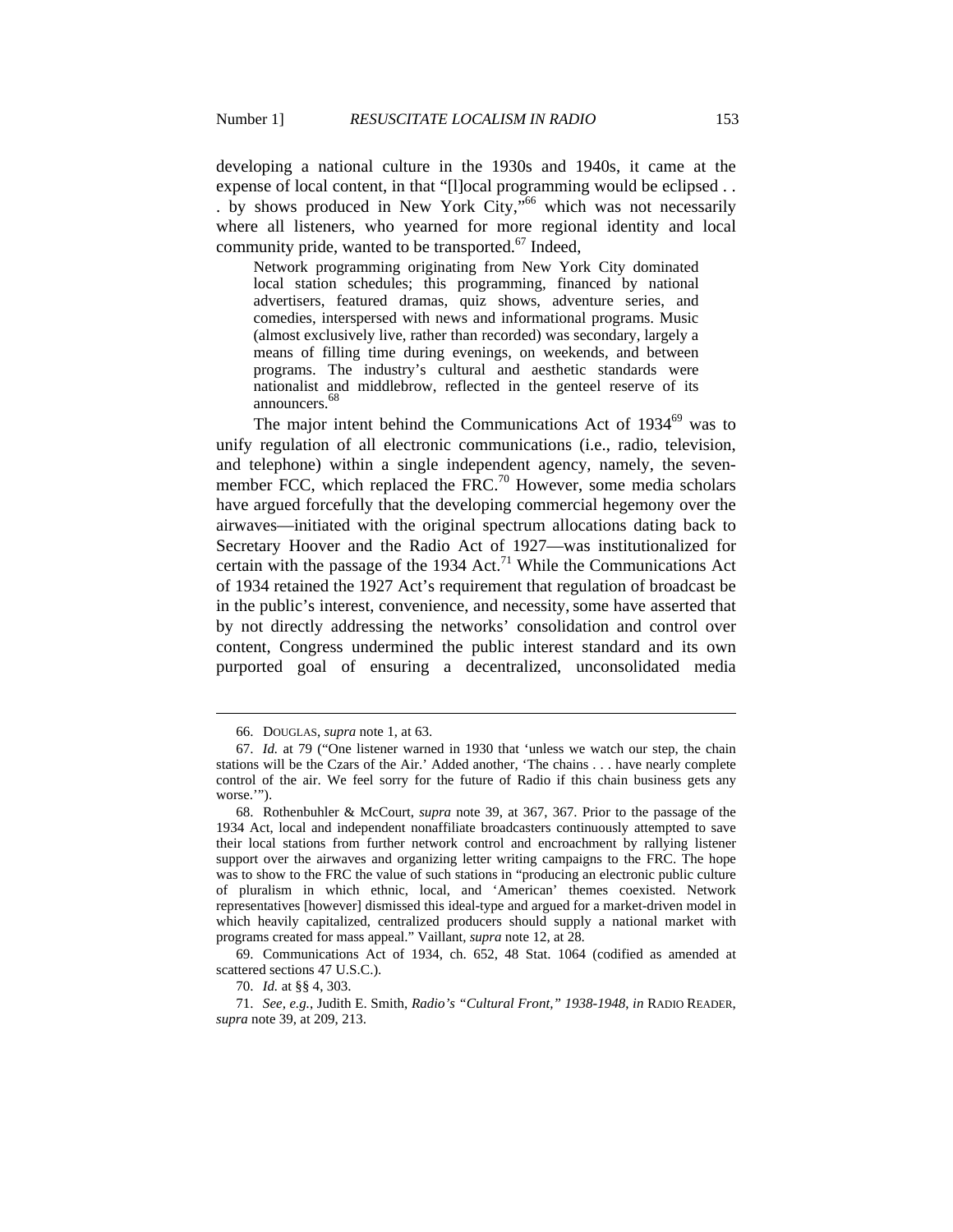industry. $^{72}$  In fact,

By 1935, when the regulatory dust had settled, 20 percent of previously operating stations across the country were off of the air, and commercial networks dominated the airwaves. The independent era model of many producers constituting the "American" sound of broadcasting had been replaced by a commercial network determination of that sound and the parties able to constitute it.<sup>7</sup>

Many radio stations continued to become affiliates of the networks and to enter into network agreements that restricted the affiliates from airing programming content of the other networks, and the networks from selling content to nonaffiliate stations.<sup>74</sup>

The FCC attempted to regulate network control indirectly and to breathe force into its localism ideals with its *Report on Chain Broadcasting*  (*Chain Broadcasting Order*),75 issued in 1941, and its *Report on Public Service Responsibility of Broadcast Licensees* (also commonly known as the "Blue Book"), issued in  $1946$ .<sup>76</sup> Since the FCC's jurisdiction under the Communications Act of 1934 was limited to the licensee and not the networks, the FCC sought, through the *Chain Broadcasting Order*, to increase competition among the networks.<sup>77</sup> The FCC also sought to give local stations some independence by denying the networks the complete dominion over radio they enjoyed.78 Generally, the *Chain Broadcasting Order* attempted to contain the network control over the content aired on radio by increasing a network affiliate's ability to air programming of another network and by limiting the network's ability to preempt prime time programming.79 The *Order* also limited the vertical integration of networks with local stations by preventing such networks from owning more than one station in a particular market or from owning stations in areas with so few local stations that competition could potentially be stifled.<sup>80</sup>

 76. FCC, PUBLIC SERVICE RESPONSIBILITY OF BROADCAST LICENSEES (Arno Press 1974) (1946) [hereinafter BLUE BOOK].

77. Cowling, *supra* note 3, at 289–90.

78. *Id.* at 289.

 $\overline{a}$ 

 79. CHARLES H. TILLINGHAST, AMERICAN BROADCAST REGULATION AND THE FIRST AMENDMENT: ANOTHER LOOK 61 (2000).

80. CHAIN BROADCASTING ORDER*, supra* note 75, at 68–69 (1941); *see also* Christopher

 <sup>72.</sup> *See, e.g.*, Anthony E. Varona, *Out of Thin Air: Using First Amendment Public Forum Analysis to Redeem American Broadcasting Regulation*, 39 U. MICH. J.L. REFORM 149, 149 (2006).

<sup>73</sup>*.* Vaillant, *supra* note 12, at 28.

 <sup>74.</sup> *See* Rainbow, *supra* note 51, at 175–76.

 <sup>75.</sup> Order Instituting Chain Brdcst. Investigation, *Order No. 37*, 3 Fed. Reg. 637 1938 (Mar. 25, 1938), *in* FCC, REPORT ON CHAIN BROADCASTING 95 (1941) [hereinafter CHAIN BROADCASTING ORDER]; *see also* Investigation of Chain Brdcst., *Order*, 6 Fed. Reg. 2282 (May 2, 1941), *in* CHAIN BROADCASTING ORDER*, supra* note 75, at 91.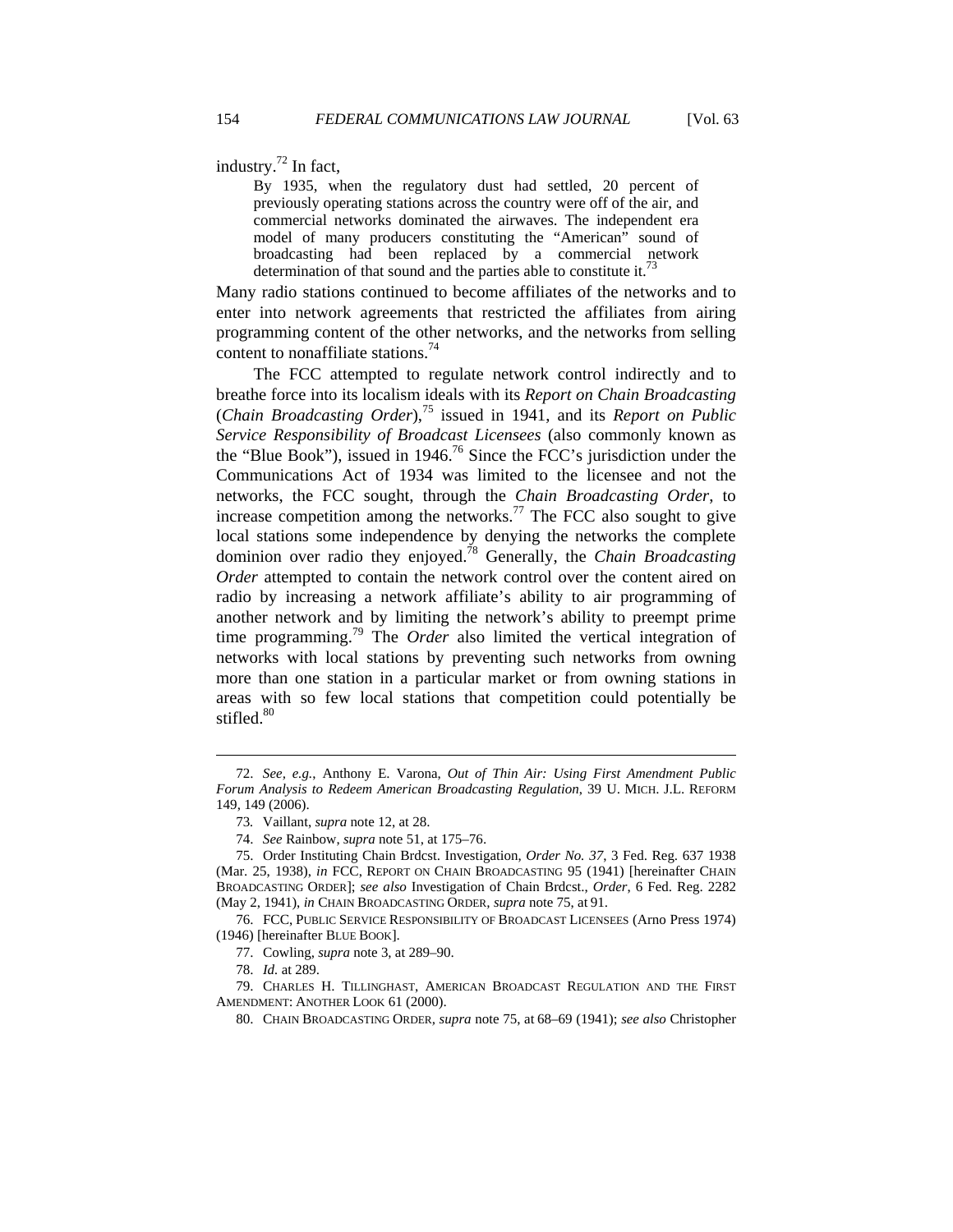Although the networks, namely NBC, challenged the *Chain Broadcasting Order* as beyond the scope of FCC authority, the Supreme Court affirmed the policies of the FCC, which encouraged localism.  $\delta$ <sup>1</sup> The FCC followed up with the Blue Book to provide guidance to broadcasters in selecting programming content that would meet FCC expectations. $82$ Specifically, the Blue Book endorsed the broadcasting of content that reflected the interests of the local listening community of the broadcaster. $83$ In addition, the FCC continued the FRC's goal of limiting national and centralized media ownership in broadcast to prevent undue consolidation.<sup>84</sup> In the late 1940s and early 1950s, the FCC adopted rules limiting the number of broadcast stations any station owner could own.<sup>85</sup> During this same period, the FCC adopted the Main Studio rule, which related to local program origination and a local community's geographic accessibility to the station broadcasting within its community. $86$  For nearly four decades following these localism rules, and up until the first wave of deregulation in the 1980s, the FCC continued to implement laws and policies encouraging localism, which included requiring broadcasters to keep detailed radio programming logs for inspection by local community members and to interview local community leaders and activists to determine the everyday

84. *See id.*

 $\overline{a}$ 

 85. Martens, *supra* note 43, at 307 (citing Amendment of Sections 3.35, 3.240, and 3.636 of the Rules and Regs. Relating to Multiple Ownership of AM, FM and TV Brdcst. Stations, *Report and Order*, 18 F.C.C. 288 (1953)) ("In 1946, the FCC set a defacto limit of seven stations when it denied CBS' application for an eighth station. This rule was later formally adopted by the FCC as the 'Seven Station Rule' or the 'Rule of Seven' in which a common owner could have ownership interest in seven FM, seven AM and seven TV stations . . . . The Rule of Seven remained intact without modification for nearly thirty years."). The FCC also adopted audience caps with the goal of limiting the control a national broadcaster had on residents in a particular community. *See* Amendment of Section 73.3555 of the Comm'n's Rules Relating to Multiple Ownership of AM, FM, and TV Brdcst. Stations, *Memorandum, Opinion, and Order*, 100 F.C.C.2d 74, 76 (1985); *see also* Amendment of Sections 3.35, 3.240 and 3.636 of the Rules and Regs. Relating to Multiple Ownership of AM, FM and TV Brdcst. Stations, *Report and Order*, 18 F.C.C. 288, 294–295 (1953) (implementing ownership limits of AM stations).

86. Martens, *supra* note 43, at 299.

S. Yoo, *Vertical Integration and Media Regulation in the New Economy*, 19 YALE J. ON REG. 171, 184 (2002).

 <sup>81.</sup> *See generally* Nat'l Brdcst. Co. v. Columbia Brdcst. Sys., 319 U.S. 190 (1943). Although the Communications Act of 1934 did not specifically define the public interest standard, the Supreme Court determined (1) that the FCC had the power to enact regulations that would have a direct effect on program content, *id.* at 226–27; (2) that the principles of competition and localism, in particular, fell within the scope of the public interest, *id.* at 223–24, 200–01; (3) that the network affiliate agreements often led to the provision of program content that was not in the public's interest, *id.* at 198–99; and (4) therefore, that, the FCC acted within its authority when it decided not to grant licenses to applicants who were parties to these agreements, *id.* at 224.

 <sup>82.</sup> Martens, *supra* note 43, at 294.

 <sup>83.</sup> *Id.* at 295.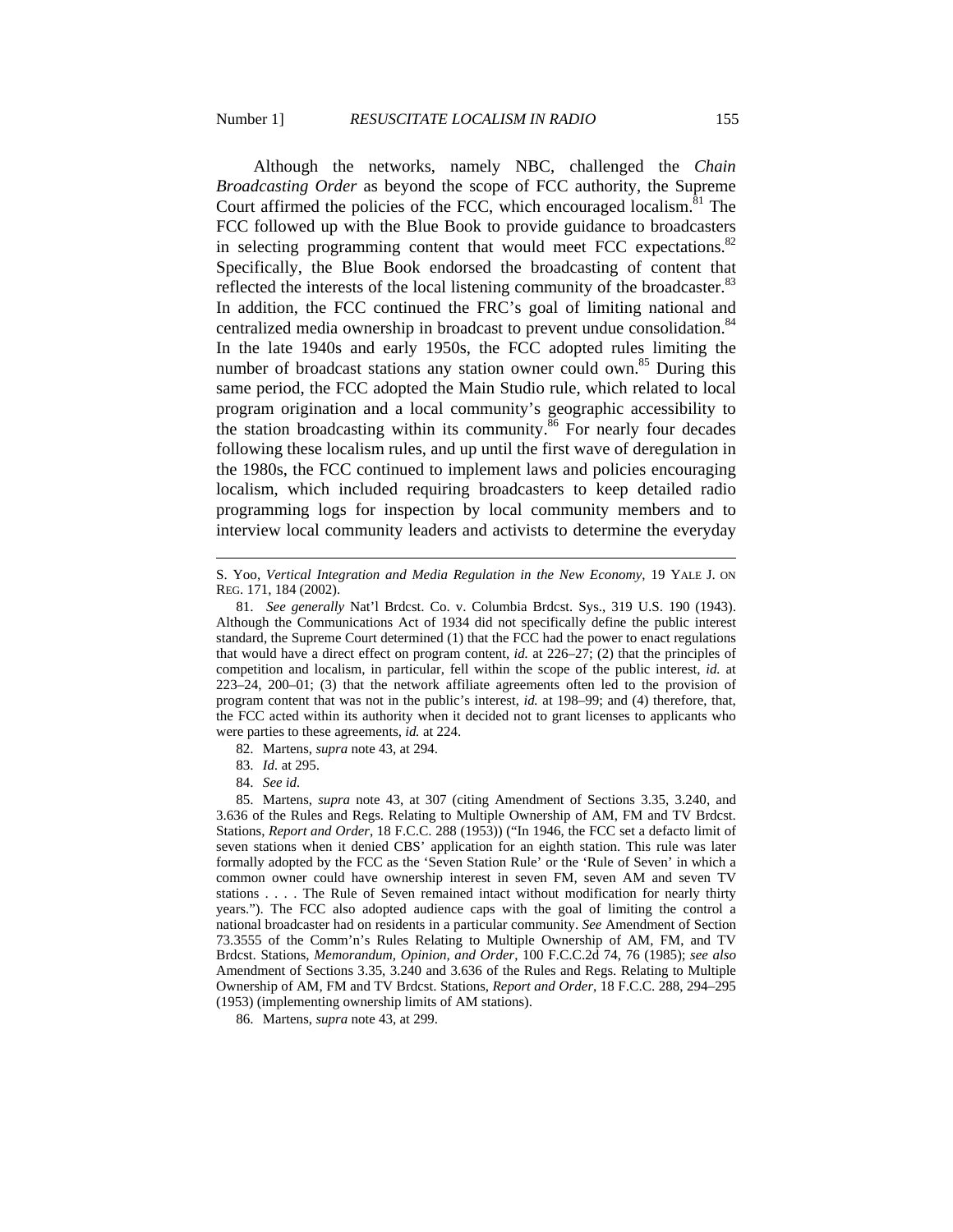interests of the local community it served.<sup>87</sup>

With regard to localism rules and policies adopted up until the 1950s, critics have contended that many of these laws, while arguably well intentioned, "either had little effect on the industry, or reinforced the power of the major broadcast players and the services they provided."<sup>88</sup> To them, these localism rules served as a smoke screen for "the actual practices and consequences of a commercially organized, national system of network broadcasting."89 Indeed, four years after the adoption of the *Chain Broadcasting Order*, network affiliations rose to ninety-five percent.<sup>90</sup> Moreover, critics of that period who despised the mounting capitalist and commercial nature of radio contended that the "commercial nature of radio forced broadcasters to appeal to broad audiences. . . . [R]adio transformed diverse groups of humanity into a collective audience that denied the distinctive and had no use for creative or intellectual advance."<sup>91</sup>

Radio was believed to have become "a vehicle, perhaps the leading vehicle, of mass culture,"92 that

at best, neglected those individuals and groups who did not conform to a bland, standardized, and artificial common taste. At worst, mass culture eroded the foundations of democracy . . . . [and] conceived of people not as individuals or thinkers . . . but only as undifferentiated consumers. 93

Moreover, to the anticapitalist media critic at that time, "programming and popularity [of content] were easily manipulated by those who paid for the air time  $\ldots$   $\cdot$ <sup>94</sup>. In the end, the critics claimed, local and network broadcasters alike abdicated their public trustee programming responsibilities to commercial sponsors given the price tag advertisers were willing to pay for air time on radio.<sup>95</sup> For such critics, the possibility of radio and radio content enhancing democracy, and what they deemed high

 <sup>87.</sup> *See id.* at 30205.

 <sup>88.</sup> ROBERT BRITT HORWITZ, THE IRONY OF REGULATORY REFORM: THE DEREGULATION OF AMERICAN TELECOMMUNICATIONS 194 (1989). An in-depth analysis of the programming log and ascertainment rule requirements are beyond the scope of this Article as these laws were implemented after the period, namely the mid-1940s to early 1950s, that is the subject of this Article.

 <sup>89.</sup> *Id.*

 <sup>90.</sup> STARR, *supra* note 63, at 381.

 <sup>91.</sup> Lenthall, *supra* note 64, at 41, 44.

 <sup>92.</sup> *Id.*

 <sup>93.</sup> *Id.* at 47 (citing William Orton, *The Level of Thirteen-Year-Olds*, ATLANTIC MONTHLY, Jan. 1931, at 1,7).

 <sup>94.</sup> *Id.* at 54.

 <sup>95.</sup> *See* Jennifer Hyland Wang, *The Case of the Radio-Active Housewife*, *in* RADIO READER, *supra* note 39, at 343, 346 (noting that "in 1943 over 97% of radio programming was controlled by advertisers and over 60% of network billings for NBC and CBS came from just ten advertising agencies") (citations omitted).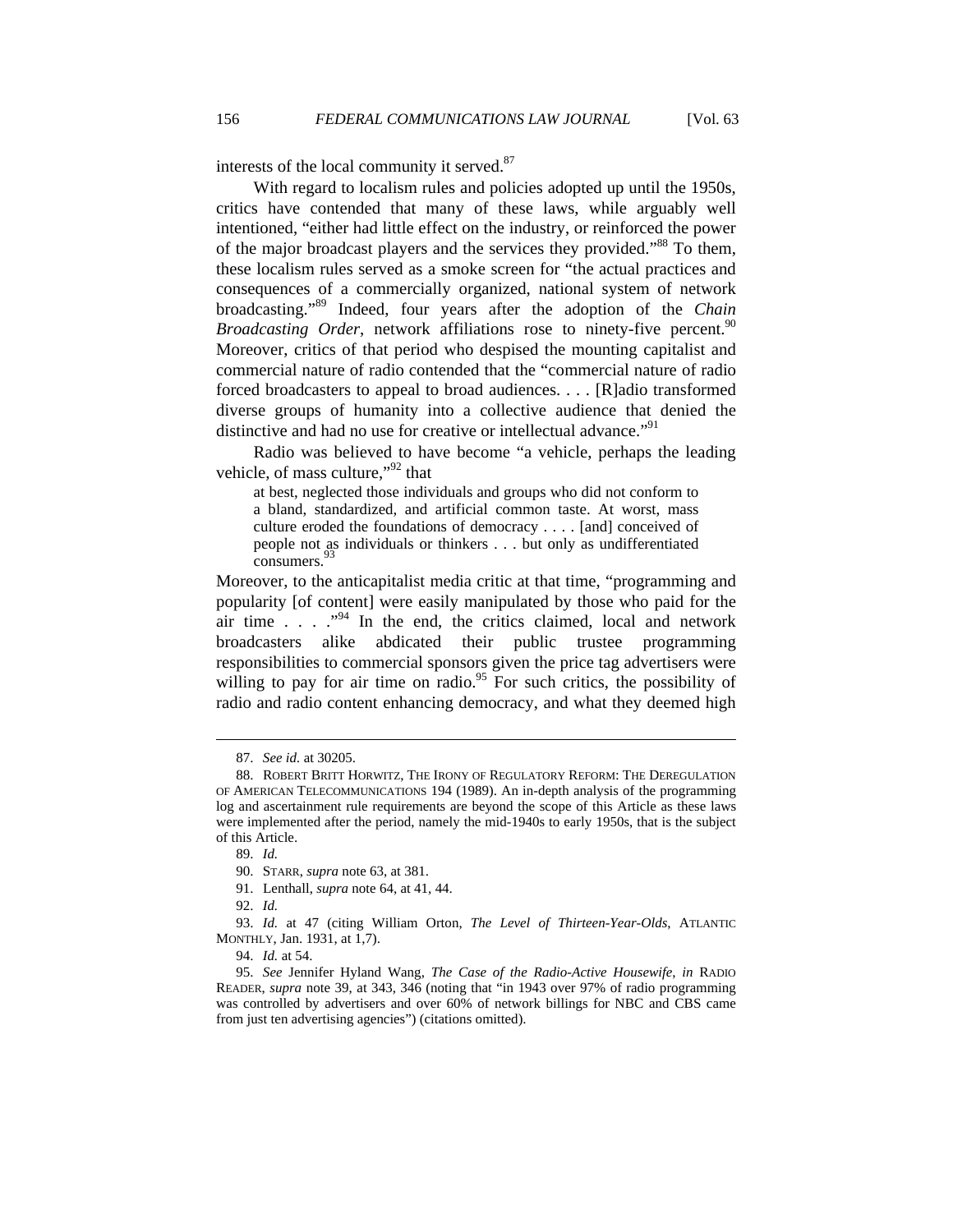cultural values, had long gone. $96$ 

# III. COUNTERPUBLICS, CULTURAL STUDIES, AND RADIO'S SUBVERSIVE PAST

## *A. Habermas's Theorized Public Sphere and the Efficacy of Counterpublics on Deliberative Democracy*

For Habermas, mass media (including radio) helped lead to the disintegration of his theorized formal public sphere, and to the creation of the mass audience and the manipulated and manufactured consent of such audience by mass media. $\frac{97}{97}$  Habermas's vision of the "formal" public sphere was introduced in his seminal book, *The Structural Transformation of the*  Public Sphere,<sup>98</sup> where he examined the rise and decline of a specific form of the public sphere—the liberal model of the bourgeois public sphere that developed in Britain, France, and Germany in the eighteenth and early nineteenth centuries. For Habermas, the bourgeois public sphere was a domain where private individuals sought out information for the purpose of self-education and of cultivating a collective public voice that could hold the ruling feudalist authority accountable on issues important to this newly formed public.<sup>99</sup> The formal public sphere was not premised on a specific physical space per se, but was envisioned more as a "domain of social life in which such a thing as public opinion could be formed."<sup>100</sup> The public sphere represented a considerable shift in power and was "defined as a forum in which people without official power 'readied themselves to compel public authority to legitimate itself before public opinion'—a public opinion whose authority depended on its mode of open

 $\overline{a}$ 

 99. *See* Ken Hirschkop, *Justice and Drama: On Bakhtin as a Complement to Habermas*, *in* AFTER HABERMAS, *supra* note 18, at 49, 49–50. *See generally* THE STRUCTURAL TRANSFORMATION, *supra* note 98.

 100. Maria Simone & Jan Fernback, *Invisible Hands or Public Spheres? Theoretical Foundations for U.S. Broadcast Policy*, 11 COMM. L. & POL'Y 287, 291 (2006) (citing JÜRGEN HABERMAS, JÜRGEN HABERMAS ON SOCIETY AND POLITICS: A READER 231 (Steven Seidman ed., 1989)) (quotation marks omitted). "For a society founded on a principle of self-government, the development of public opinion is vital to its health. Said differently, self-government is only an illusion if the powerful are not held accountable to public opinion." *Id.*

 <sup>96.</sup> *See id.* at 345–46.

 <sup>97.</sup> Lisa McLaughlin, *Feminism and the Political Economy of Transnational Public Space*, *in* AFTER HABERMAS, *supra* note 18, at 156, 158.

 <sup>98.</sup> *See generally* JÜRGEN HABERMAS, THE STRUCTURAL TRANSFORMATION OF THE PUBLIC SPHERE: AN INQUIRY INTO A CATEGORY OF BOURGEOIS SOCIETY (Thomas Burger & Frederick Lawrence, trans., 1991). References to the formal or political public sphere are to the overtly political and organizationally structured public sphere discussed in detail in this Section, and do not refer, unless otherwise noted, to the less overtly political and informal spheres that Habermas considers to be ineffectual in directly contesting ruling authority and normative understandings.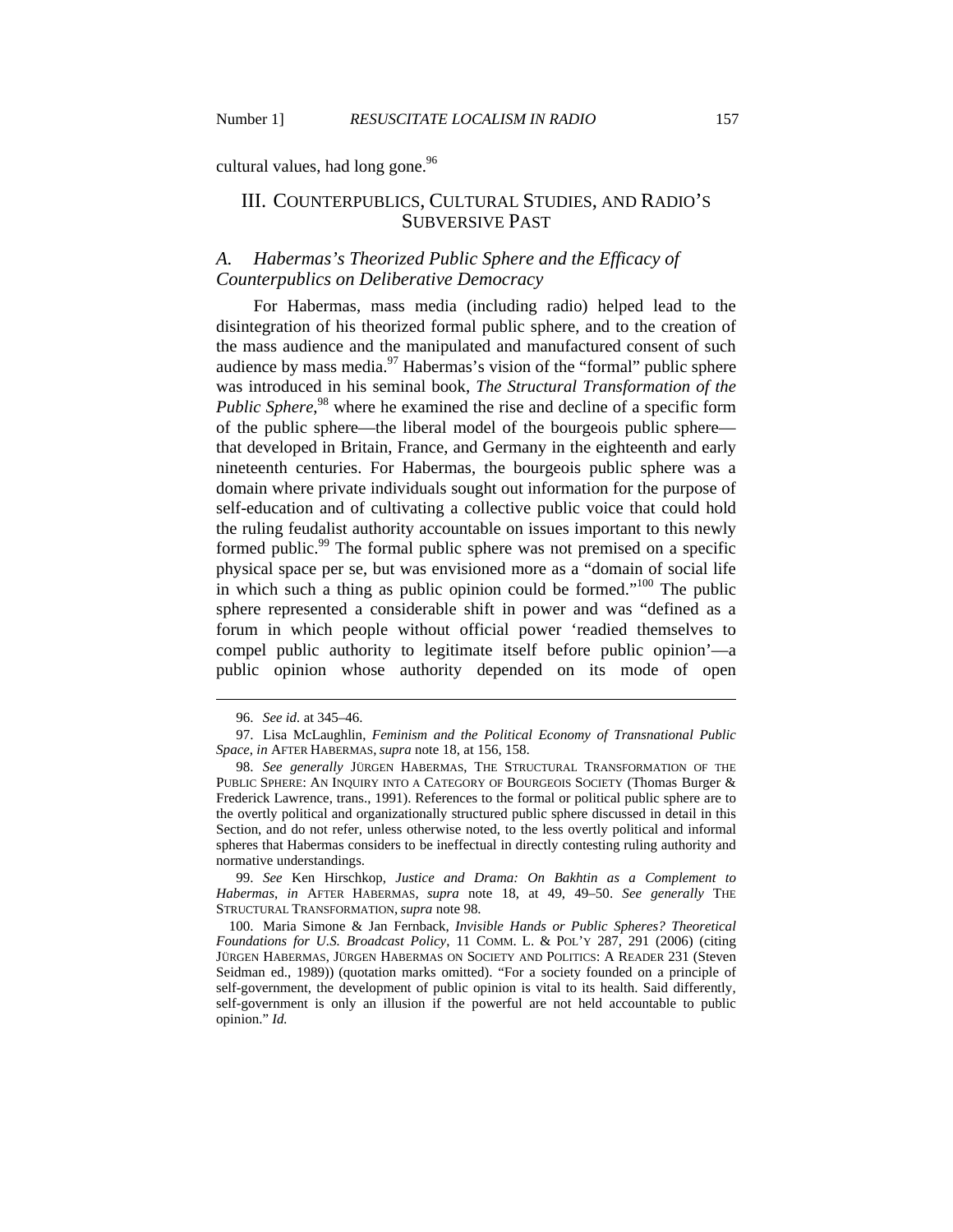argument."101

As Habermas pointed out, the formal, bourgeois, public sphere did not spontaneously appear with organized and consciously articulated demands for reform and accountability, but was instead the result of a long, sociocultural transformation that reshaped the manner and place of social communications and topics of discussion.<sup>102</sup> Conversations emerged in bourgeois coffeehouses, taverns, and literary clubs and evolved into voluntary associations and civic societies of enlightenment.<sup>103</sup> Within these social networks, alternative means of expressing and forming tastes, beyond that prescribed by the ruling authority, were created. They were to become "a future society's norms of political equality."104 The formal public sphere was to operate separate and apart from the state and the market, where inequities abounded due to ethnic and socioeconomic differences.<sup>105</sup> In operating separately and independently from the market and state, it was housed in the "lifeworld"—which was situated in civil society—and was to be protected at all costs from being colonialized by the systems world that housed both the market and the state—two mutually exclusive spheres in their own right.<sup>106</sup>

Indeed, in this theoretically egalitarian space, all had access, with participants bracketing differences, social inequalities, and even private interests for the sake of the common good. The common good was to be determined by consensus of the participants, reached by reasoned, truthful, and enlightened debate, a process Habermas considered to be representative of the ideal speech scenario.<sup>107</sup> Through this process, participants, who started out with views based on their individual experiences and self-interest, experienced a "'self-revelation', whereby private needs are brought to consciousness and adjudicated through rational dialogue . . . . Ideal speech must bracket off potentially distorting material forces and inequities . . . ."108 To Habermas's dismay, private interests undermined those of the common good and cut short the maturation of the

 <sup>101.</sup> Hirschkop, *supra* note 99, at 49, 50 (citing THE STRUCTURAL TRANSFORMATION, *supra* note 98, at 25).

 <sup>102.</sup> *See* Jürgen Habermas, *Further Reflections on the Public Sphere* (Thomas Burger trans.), *in* HABERMAS AND THE PUBLIC SPHERE, *supra* note 17, at 421, 423.

 <sup>103.</sup> *Id.* 

 <sup>104.</sup> *Id.* at 424.

 <sup>105.</sup> *See* Nancy Fraser, *Rethinking the Public Sphere: A Contribution to the Critique of Actually Existing Democracy*, *in* HABERMAS AND THE PUBLIC SPHERE, *supra* note 17, at 109, 113.

 <sup>106.</sup> *See id.* at 111; *see also* Gardiner, *supra* note 18, at 28, 35.

 <sup>107.</sup> Gardiner, *supra* note 18, at 28, 29.

 <sup>108.</sup> *Id.* at 35 (citing JÜRGEN HABERMAS, 2 THE THEORY OF COMMUNICATIVE ACTION 330 (Beacon Press 1987)).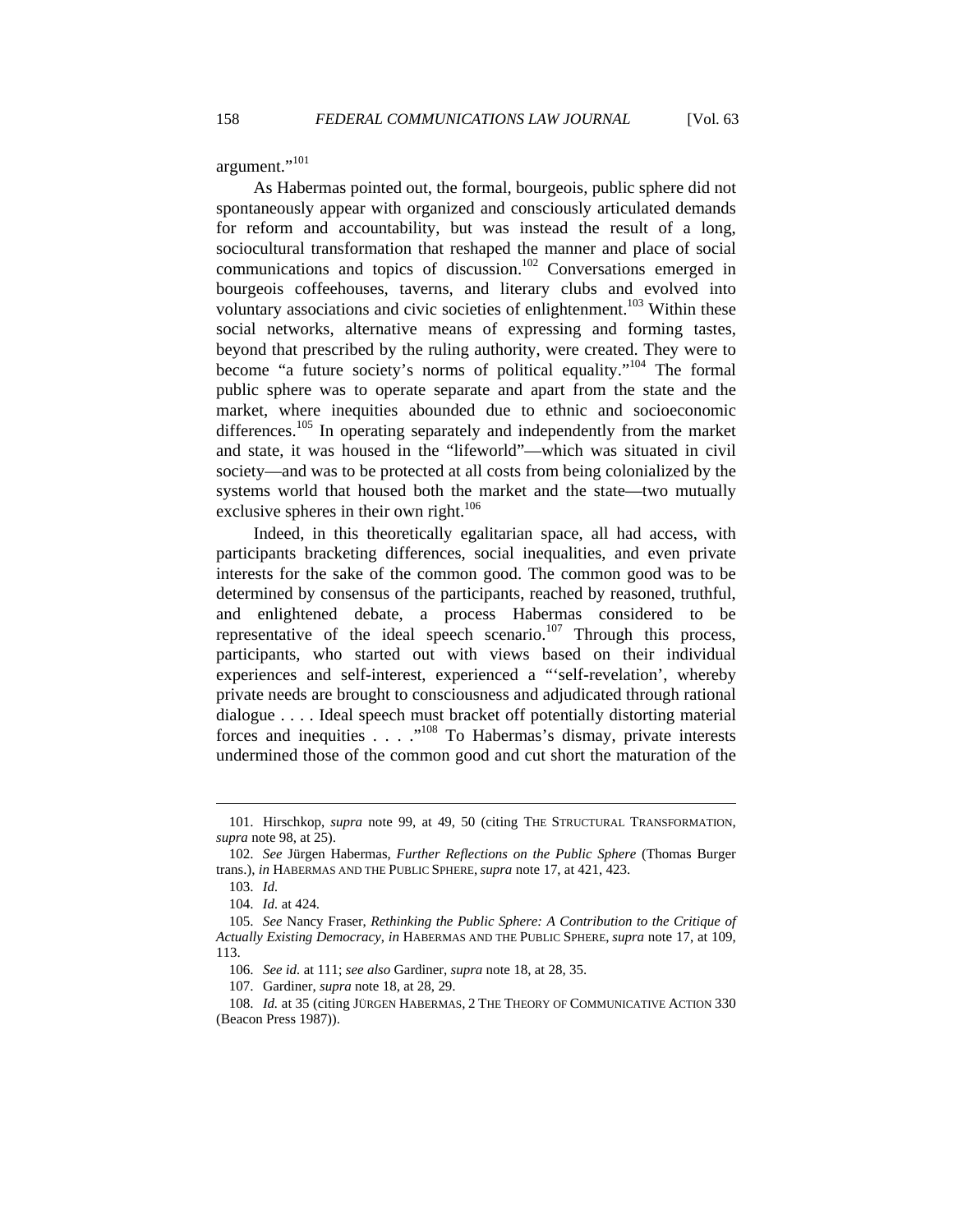formal public sphere and the independence of public opinion.<sup>109</sup> "[C]ritical scrutiny of the state gave way to . . . mass-mediated staged displays and the manufacture and manipulation of public opinion."<sup>110</sup>

Like the radio critics and reformists of the 1930s and 1940s who opposed the increasing commercial nature of radio during that period, Habermas, a disciple of the Frankfurt School, viewed mass media  $(including radio) with disdain.<sup>111</sup> He, like other disciplines of the Frankfurt$ School, regarded mass media as a highly suspect vehicle through which deliberative goals could be achieved.<sup>112</sup> Mass media was a tool used by private interests for dispersing information primarily for manipulation and coercion rather than for enlightenment and empowerment.<sup>113</sup> It was perceived then as "part of the baggage of ruling class ideology, a sophisticated barrage of loaded imagery which seduced people into a life of mindless consumption and diverted them from an authentic confrontation"114 with life conditions as they were. As a result, "public communication, by this means at least, [became] moderated by the demands of big business and . . . led to a regressive 'dumbing down' of the level of public debate . . . ."<sup>115</sup>

# *B. The Connection: Cultural Studies, Deliberative Democracy, Counterpublics, Radio, and Music*

While many scholars find Habermas's public sphere theory appealing, some have, however, found his historical reading and use of the liberal bourgeois public sphere as the ideal model of his theorized public sphere to be problematic due to its inherently ideological contradictions.<sup>116</sup> A more expansive reading of eighteenth-century European history reveals that the liberal bourgeois model was anything but accessible to all, and that participants certainly did not bracket social inequalities when cultivating

 <sup>109.</sup> Fraser, *supra* note 105, at 109, 113.

 <sup>110.</sup> *Id.* 

 <sup>111.</sup> *See* Michele Hilmes, *Rethinking Radio*, *in* RADIO READER, *supra* note 39, at 1, 7 (discussing the Frankfurt School's position on mass media).

 <sup>112.</sup> *Id*.

 <sup>113.</sup> Folami, *supra* note 23, at 265 ("The market's infiltration of communication led to the demise of the public sphere because information was no longer disseminated to foster critical communication and scrutiny but for manipulating and coercing public opinion for the benefit of private interests.").

 <sup>114.</sup> Anthony Chase, *Toward a Legal Theory of Popular Culture*, 1986 WIS. L. REV. 527, 540 (1986); *see also* John Michael Roberts & Nick Crossley, *Introduction* to AFTER HABERMAS, *supra* note 18, at 1, 6 ("As the mass media began to establish itself as a viable economic market, [Habermas] argues, it was both hijacked for the purpose of selling goods, via advertising, and became a considerable saleable commodity in its own right.").

 <sup>115.</sup> Roberts & Crossley, *supra* note 114, at 1, 6.

 <sup>116.</sup> Fraser, *supra* note 105, at 109, 115.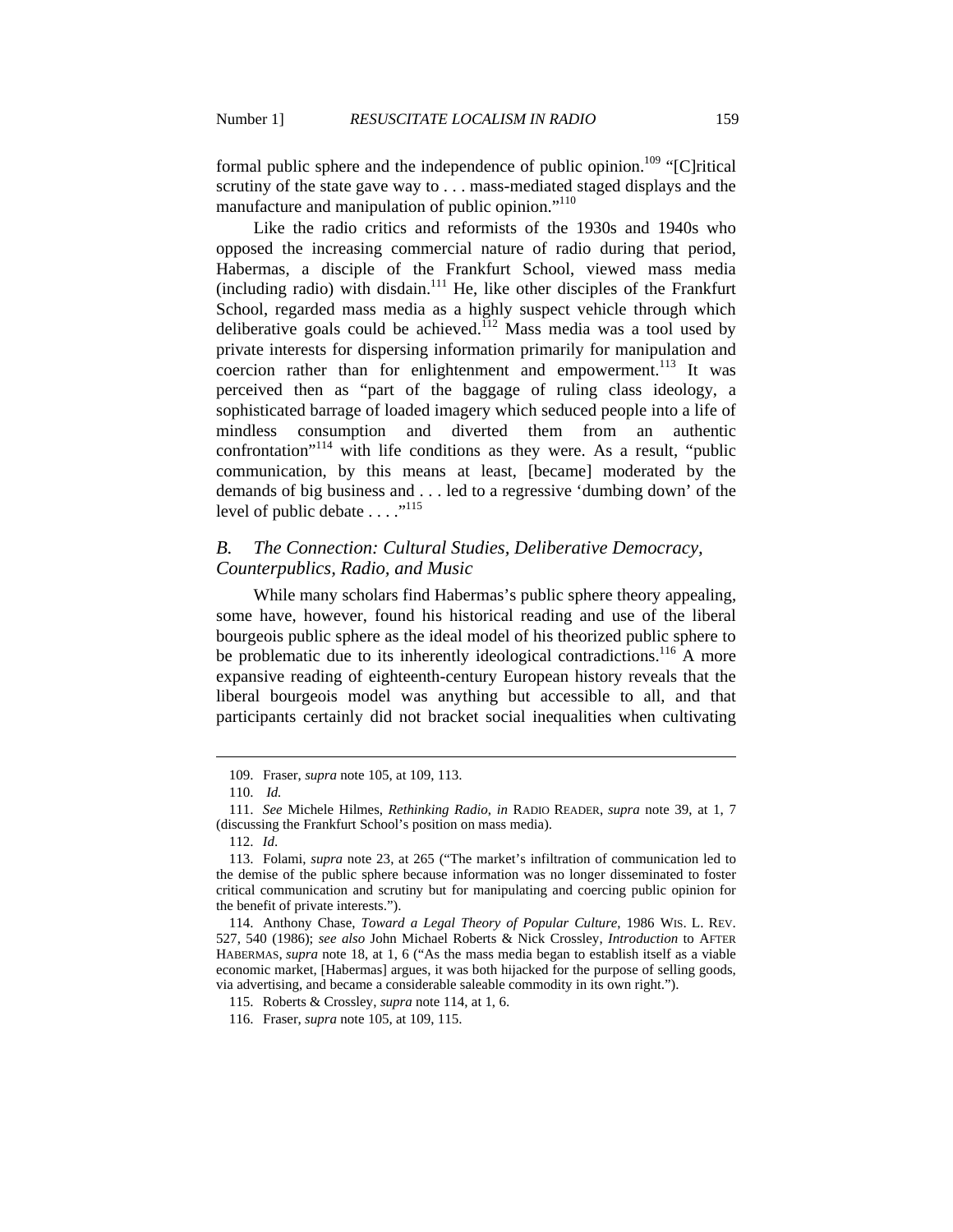public opinion through reasoned debate.<sup>117</sup> Instead, women, people of color, and unpropertied men were excluded from Habermas's theoretically egalitarian public sphere, which ultimately represented the interests of White, propertied males only.<sup>118</sup> Moreover, while the participants' goal may have been to resist the absolutist rule of their geographically distant feudal lords, it was also to establish and sustain their control of the lower classes—not through physical force but through hegemonic domination instead. $119$ 

By idealizing the bourgeois public sphere and its definition of civic participation via reasoned debate and the ideal speech scenario, Habermas did not acknowledge the truly repressive nature of his idealized bourgeois public sphere but instead exalted it as *the* public.<sup>120</sup> In doing so, he ignored the presence of other nonbourgeois public spheres and their means of political engagement and discourse.<sup>121</sup> To the contrary, other scholars have argued that the public sphere in European history never did conform to the realm of sober and virtuous debate of the sort that Habermas claims to have identified, but instead was "witness to a tumultuous intermingling of diverse social groups and widely divergent styles and idioms of language, ranging from the serious to the ironic and the playful."<sup>122</sup> In the real public sphere, "existing social hierarchies were often questioned and subverted through carnivalesque strategies of remarkable variety and invention, including the use of parodic and satirical language, grotesque humour, and symbolic degradations and inversions."<sup>123</sup>

Indeed, Habermas has not only conceded that the lifeworld—the "realm of personal relationships and  $\ldots$  communicative action"<sup>124</sup>—can contain several formal political public spheres, but has also agreed that the lifeworld contains various informal, organizationally fluid, and spontaneous nonformal publics (or networks) that are not expressly

 <sup>117.</sup> *See id.* at 114.

 <sup>118.</sup> *See* Folami, *supra* note 23, at 246.

 <sup>119.</sup> Hegemonic domination required the bourgeois class to convince subjugated groups that they were meant to be the next moral and intellectual leaders of society by completely permeating society and the societal order, including normative values, morals, beliefs, and customs, with such messages of domination and subjugation. *See* Geoff Eley, *Nations, Publics, and Political Cultures: Placing Habermas in the Nineteenth Century*, *in* HABERMAS AND THE PUBLIC SPHERE, *supra* note 17, at 289, 322.

 <sup>120.</sup> Folami, *supra* note 23, at 247.

 <sup>121.</sup> *Id.*

 <sup>122.</sup> Gardiner, *supra* note 18, at 28, 38 (asserting that "[t]here never was a 'golden age of the communicative utopia': the *real* public sphere was always marked by a pluralistic and conflictual heteroglossia").

 <sup>123.</sup> *Id.*

 <sup>124.</sup> Craig Calhoun, *Introduction* to HABERMAS AND THE PUBLIC SPHERE, *supra* note 17, at 1, 30.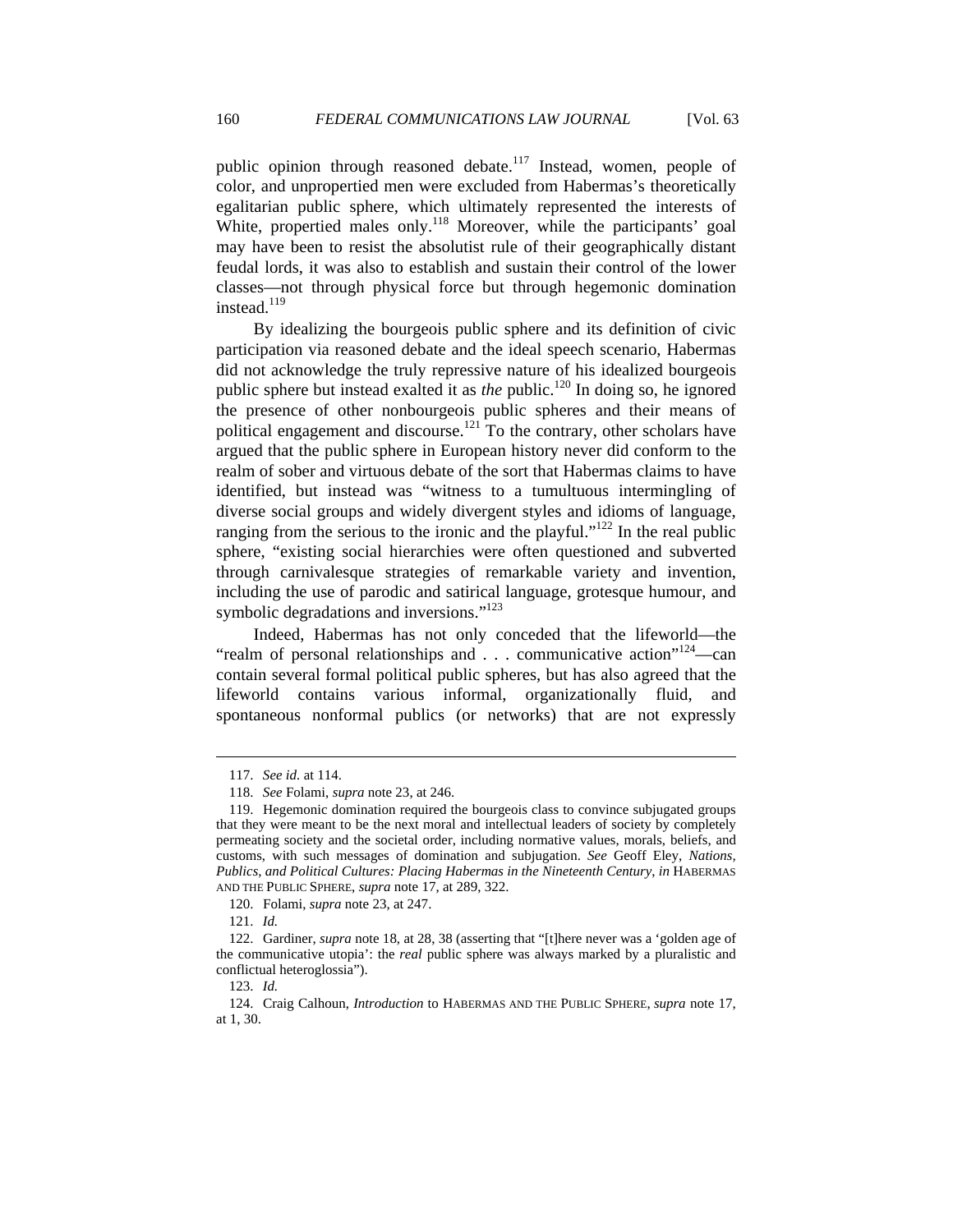political in objective.<sup>125</sup> As such, public sphere theorists have maintained that to Habermas, these disorganized publics would more than likely not sufficiently challenge ruling authority due to the lack of organizational structure necessary to support and sustain the reasoned and formal debate Habermas felt was essential to forming public opinion.<sup>126</sup> They are instrumental, nonetheless, because they often represent a diverse range of identities in the civil society and can and should influence the dialogue that occurs within the formal political public sphere.<sup>127</sup> For example, to highlight the influence of these informal public spheres on the development of the formal political one, Habermas referenced the rise of identity politics in the  $1960s^{128}$  (which incidentally had their roots in the cultural transformations and challenges posed in the preceding decades with the emergence of rock and roll and other countercultural expressivity on radio). He referenced these post-1960s movements to show that they provided the "raw materials of the public sphere."<sup>129</sup>

Moreover, Habermas's acknowledgement of these informal publics signaled his shift in views regarding who could serve as "key agents of social change . . . . .<sup>130</sup> Habermas deemed them now as "crucial for generating [but not engaging in directly themselves] a public sphere of debate[, which] are not those asking about *what we should get* but those asking about *who we are*, *how we live*, and *who is accountable*."131 They seek to "defend traditional lifestyles or institute new ones on their own  $t$ erms<sup> $n_{132}$ </sup> and to resist the continued colonialization of the lifeworld where "everyday realms of action are increasingly organized, not on the basis of the norms we have mutually agreed . . . but on the basis of the money and power that already drive our political and economic system . . . .<sup>133</sup> Indeed, Habermas included theatrical performances, and even rock concerts, as more modern examples of the informal publics<sup>134</sup> (to the surprise of some

 <sup>125.</sup> *See id.*; *see also* Folami, *supra* note 23, at 248 (citing Habermas, *supra* note 102, at 421, 423).

 <sup>126.</sup> *See id.* at 248–49.

 <sup>127.</sup> *See* Roberts & Crossley, *supra* note 114, at 1, 18–20 (discussing various scholars' interpretations of the role of the public sphere).

 <sup>128.</sup> *See* JÜRGEN HABERMAS, BETWEEN FACTS AND NORMS: CONTRIBUTIONS TO A DISCOURSE THEORY OF LAW AND DEMOCRACY 373–74 (William Rehg trans., 1996) (1992).

 <sup>129.</sup> Gemma Edwards, *Habermas and Social Movements: What's 'New'?*, *in* AFTER HABERMAS, *supra* note 18, at 113, 113.

 <sup>130.</sup> *Id.* at 114.

 <sup>131.</sup> *Id.* at 115.

 <sup>132.</sup> *Id.* at 116 (citing Jürgen Habermas, *New Social Movements*, TELOS, Fall 1981, at 33 (1981)).

 <sup>133.</sup> *Id.* (citing JÜRGEN HABERMAS, 2 THE THEORY OF COMMUNICATIVE ACTION (Beacon Press 1987)).

 <sup>134.</sup> *See* BETWEEN FACTS AND NORMS, *supra* note 128, at 374.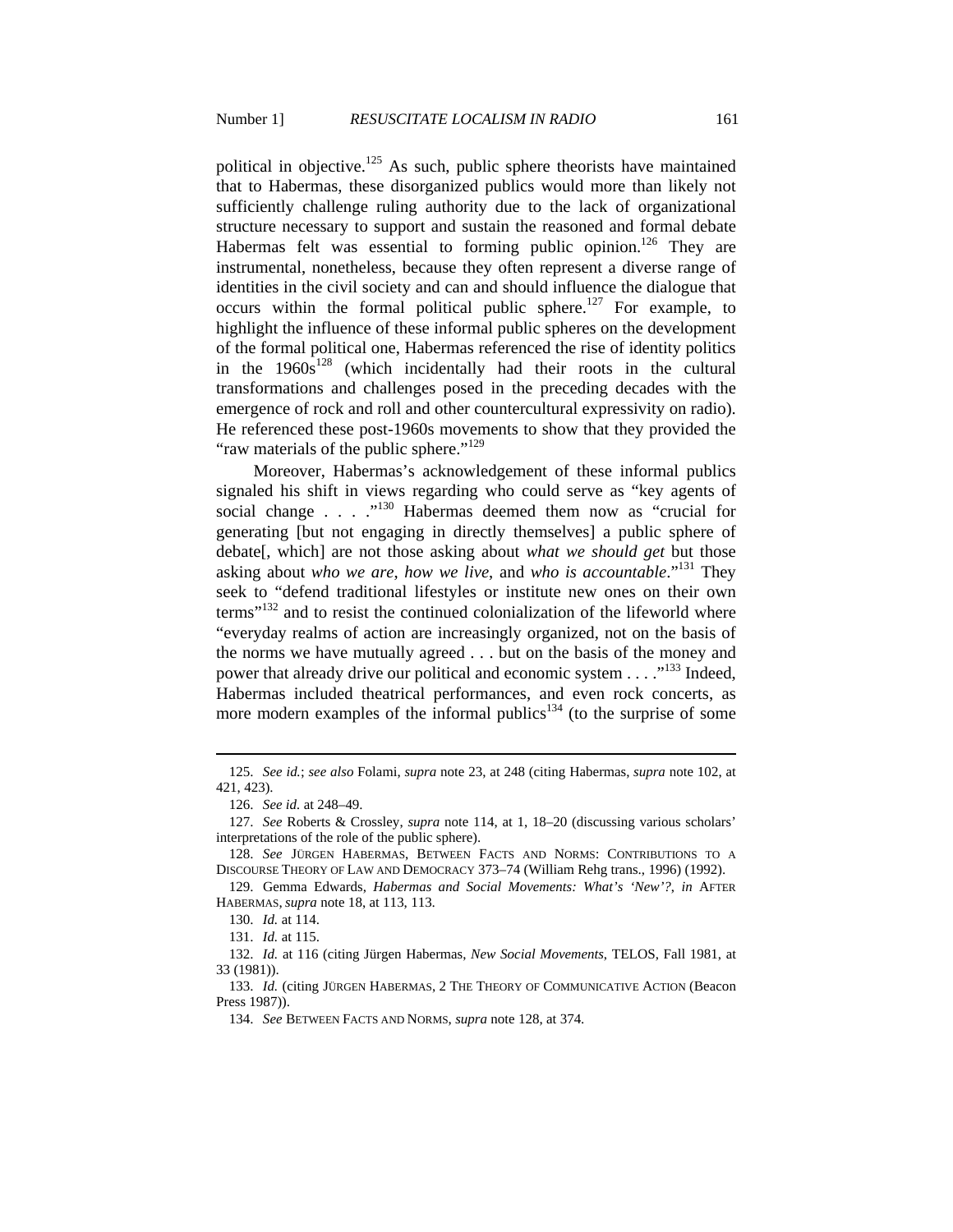deliberative theorists), because such examples ironically seem to be more "aimed at a symbolic intervention in public space rather than at a rationalcritical debate on policy."135

While, to Habermas, these informal publics compliment, and are intertwined with, the political public sphere in that they provide raw material for dialogic discourse in the political public sphere,<sup>136</sup> they are not as influential as the formal sphere, especially since "[o]ne can discover public spheres in every nook and cranny of popular culture  $\ldots$   $\ldots$   $\ldots$ Although Habermas believes that space must be provided for such informal spheres for purposes of self-exploration and understanding, he stops short of conceding that they too can, by themselves, impact ruling hegemonic control.<sup>138</sup> To go that far is to sacrifice the larger vision of holding the state accountable through the force of public opinion, which, to him, can only be cultivated in the political public sphere through rational debate.<sup>139</sup> The formal public sphere remained the place and space where public opinion was vetted by reasoned debate and dialogue.<sup>140</sup>

Many deliberative theorists, however, have envisioned a wider understanding of deliberative democracy that extends beyond dialogic exchange.<sup>141</sup> Such understandings therefore encompass the many subverted ways in which individuals, who are marginalized by societal inequalities, might express their contestation to the status quo—an oversight that has led Habermas to misread the contestatory impact of these informal publics. $142$ Part of this ideological shift in conceptualizing wider exchanges comes from "locating culture and its role in the formation of identities centrestage,"<sup>143</sup> rather than seeing culture and its articulation as a "pure and corrupting epiphenomenon imposed on a pristine realm of rational

 $\overline{a}$ 

143. *Id.* at 44.

 <sup>135.</sup> Hirschkop, *supra* note 99, at 49, 51 (citing Jürgen Habermas, *Right and Violence— A German Trauma*, CULTURAL CRITIQUE, 1985, at 125–39).

 <sup>136.</sup> *See* Hirschkop, *supra* note 99, at 62.

 <sup>137.</sup> *Id.* at 50. As Habermas understands it, the analysis undertaken in the informal public sphere evidences no "attempt to link such an analysis with any remnants of a normative political theory," Habermas, *supra* note 102, at 421, 465, even though it may be "part of a social psychological approach to some sort of an analysis of an expressivist, somehow aesthetic, need for self-representation in public space. . . . [T]his [cannot] lead back to a theory of democracy . . . ." *Id*. at 466.

 <sup>138.</sup> Gardiner, *supra* note 18, at 28, 29.

 <sup>139.</sup> Hirschkop, *supra* note 99, at 49, 52.

 <sup>140.</sup> *See id*.

 <sup>141.</sup> *See* Gardiner, *supra* note 18, at 28, 44.

 <sup>142.</sup> *See id*. at 43 (arguing that Habermas's public sphere theory still contains a level of elitist idealism "because it supposes that material conflicts of a socio-economic nature can be effectively transcended or at least effectively sublimated into a rational discourse that can suspend ingrained power differentials").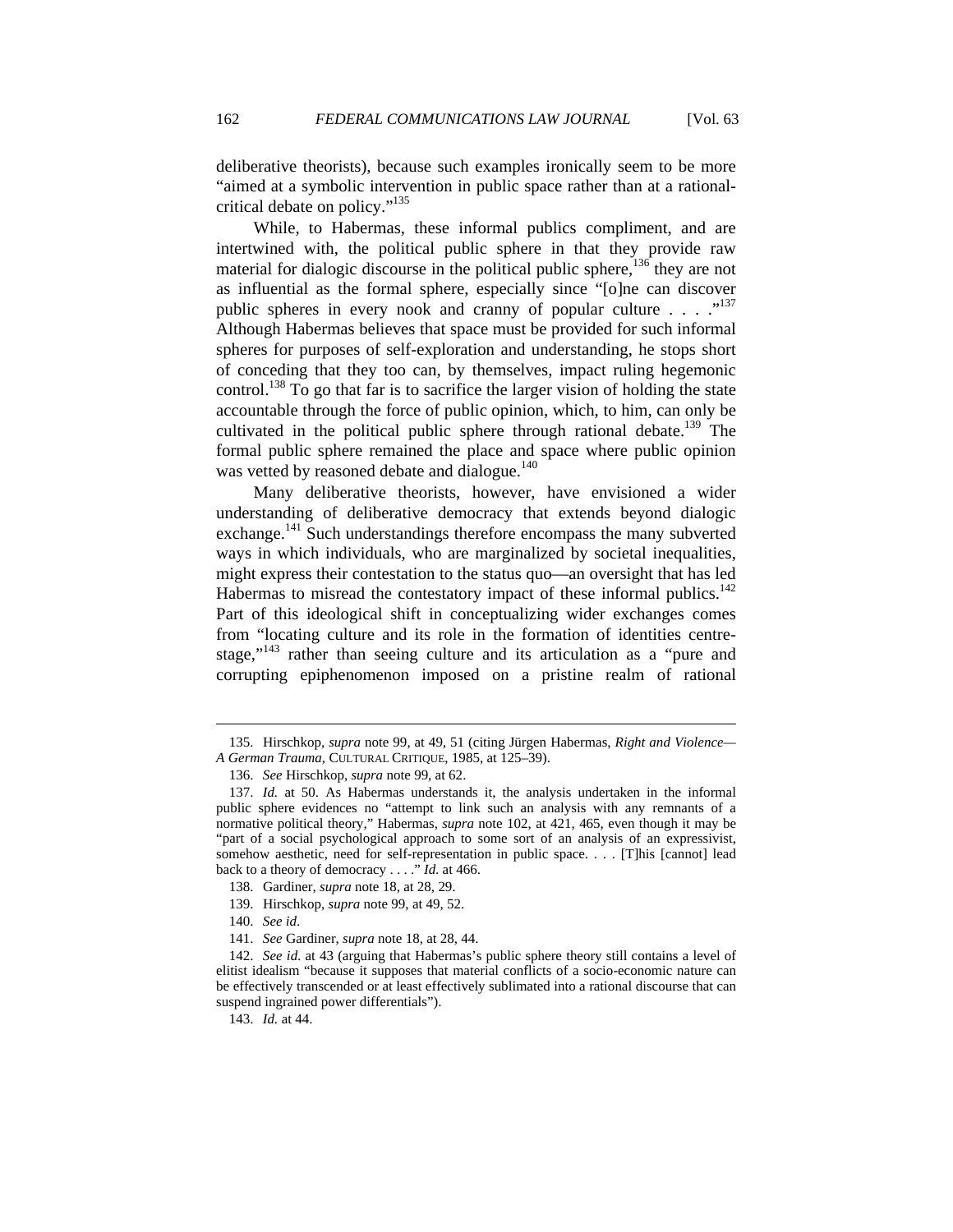openness in which citizens once communicated transparently . . . . .<sup>144</sup> These alternative publics, which public sphere theorist Nancy Fraser has called "subaltern counterpublics," are participatory spaces where participants create counterdiscourses to ruling authority, the formal political public sphere, and even other subaltern counterpublics.<sup>145</sup> They often contain sociocultural challenges to the established order that are "entirely legitimate on their own terms, but which do not conform to Habermas' model of rational dialogue . . . .<sup>"146</sup> In fact, marginalized groups, excluded from mainstream society or formal discourses, "are often motivated to pursue quite different strategies of action and representation than their more privileged counterparts." $147$  Their strategies are often "rooted in the particularistic concerns of everyday life, are formulated at some distance from the official public sphere and aim to celebrate difference through diverse expressions of identity and community."<sup>148</sup>

Such alternate forms of expression and communications in these informal publics that might differ substantially from that required in Habermas's formal public sphere can serve as "a crucial resource through which the popular masses can retain a degree of autonomy from the forces of sociocultural homogenization and centralization."149 For Bakhtin and others, who reject deliberative democracy theorists that consider formal dialogic debate as the only forum through which meaningful or effective challenges to ruling ideological constructions can be fought, what matters most are the discourses, interactions, and expressive exchanges that occur

 145. *See* Nancy Fraser, *Politics, Culture, and the Public Sphere: Toward a Postmodern Conception*, *in* SOCIAL POSTMODERNISM: BEYOND IDENTITY POLITICS 291 (Linda Nicholson & Steven Seidman eds., 1995); *see also* Roberts & Crossley, *supra* note 114, at 1, 14–15.

146. *See* Gardiner, *supra* note 18, at 28, 44.

148. Gardiner, *supra* note 18, at 28, 44.

 <sup>144.</sup> *Id.* (internal quotation marks and citations omitted); *see also id.* at 35 (explaining Habermas's view that other forms of language used in everyday life and culture, including humor, irony, or parody, in comparison to reasoned debate and the ideal speech scenario, are "secondary and 'parasitic', presumably because they compromise the lucidity and openness that ideally marks the communicative process").

 <sup>147.</sup> *Id.* (discussing the work of Alberto Melucci). Moreover, Habermas calls for no hidden agendas in dialogue, *id*. at 37, a call that would leave the relatively powerless in society vulnerable and at a considerable disadvantage if they accepted without reservation the type of transparency that Habermas endorses. In contrast, Bakhtin argues that, despite Habermas's suggestion that rational actors can set aside and bracket societal inequalities and differences, such inequalities play out in the public sphere and everyday communication in a way that often leads marginalized participants to engage in a form of strategic "'doublevoicedness,'" "'indirect speech,'" or "'words with a sideways glance'" to evince a multiplicity of actual and potential contested meanings that might fall far short of Habermas's ideal speech expectations. *Id*. at 36–37 (citing MIKHAIL BAKHTIN, PROBLEMS OF DOSTOEVSKY'S POETICS 233 (Caryl Emerson ed., 1984)); *see also* Folami, *supra* note 23, at 271 (discussing subversive discourse by gangsta rappers as a form of "contradictory consciousness") (internal citations omitted).

 <sup>149.</sup> *Id.* at 39.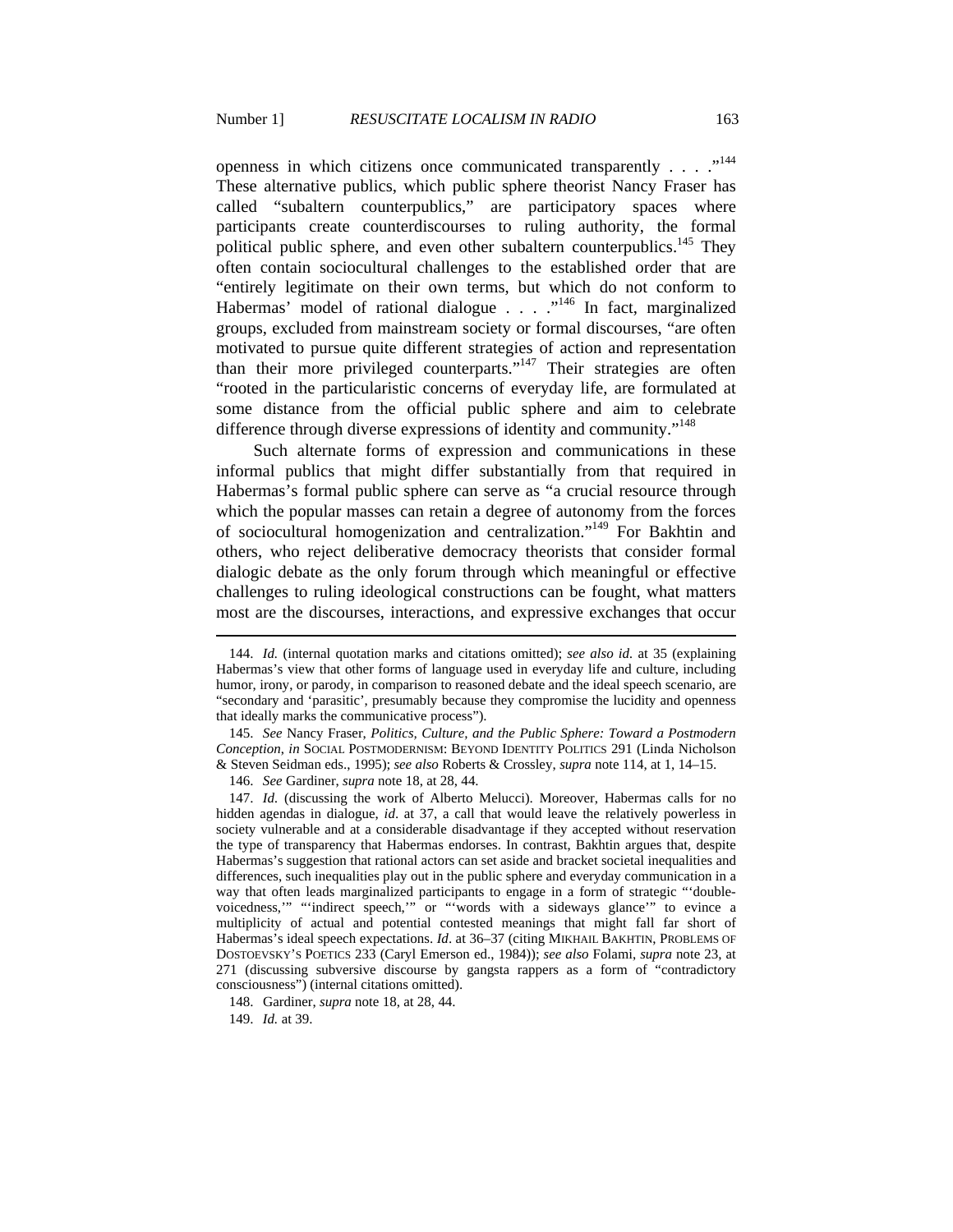in everyday life and that in and of themselves can serve as challenges (even if subverted) to ruling authority. For example, by focusing on everyday dialogue and cultural expression in civil society where ordinary people live their lives daily, Bakhtin's desire is to show that "power relations can be inverted through popular, 'earthly', 'grotesque' and wildly funny culture."<sup>150</sup> Furthermore, in highlighting the fluidity, multiplicity, spontaneity, and informality of everyday human communication, public sphere theorists contend that Bakhtin both draws attention to the "underlying sociocultural forces that continually subvert our received commonsensical notions and habitualized viewpoints, and . . . encourage[s] a renewed awareness of the hidden and all-too-often suppressed potentialities that lie within 'the dregs of an everyday gross reality. $1^{151}$  By tuning into everyday conversations of ordinary citizens, such attention exposes the participatory constraints of the ideal speech scenario preferred in Habermas's idealized public sphere.<sup>152</sup> Such attention also shines light on the "crevices in discourse which allow one to 'open up' the discussion of life experiences . . . [and to] connect problems experienced in individual life histories to wider social structures."<sup>153</sup>

One such discourse through which the lived experiences and interests of formerly marginalized American citizens, namely White American youth and Black Americans, found expression was in and through the nation's radio airwaves during the rise of rock and roll. Black and White youth found expression through such music at a time when Congress and the FCC struggled, through the enactment of a number of localism orders and policies, to contain the networks' increasing hegemony over media content—content, which, this Article contends did little to foster intergenerational discourse between mainstream America and its youth, or interracial discourse between mainstream America and its Black American counterpart.<sup>154</sup> By framing public sphere contestation to the ruling authority too narrowly—with a vision of a formal, structured, reasoned debate that is perhaps overtly political—Habermas, as discussed above, overlooks and thereby deemphasizes the importance and efficacy of such politically disorganized and informal spheres in challenging the mainstream social order themselves.

Finally, some theorists contend that the role of the law in society is to protect the discourse that occurs within the public sphere and to facilitate

 <sup>150.</sup> Roberts & Crossley, *supra* note 114, at 1, 19.

 <sup>151.</sup> Gardiner, *supra* note 18, at 28, 42 (citing MIKHAIL BAKHTIN, THE DIALOGIC IMAGINATION: FOUR ESSAYS BY M. M. BAKHTIN 385 (Michael Holquist ed., 1981)).

 <sup>152.</sup> *See id*. at 45.

 <sup>153.</sup> Hirschkop, *supra* note 99, at 60.

 <sup>154.</sup> *See infra* Part III.B.2.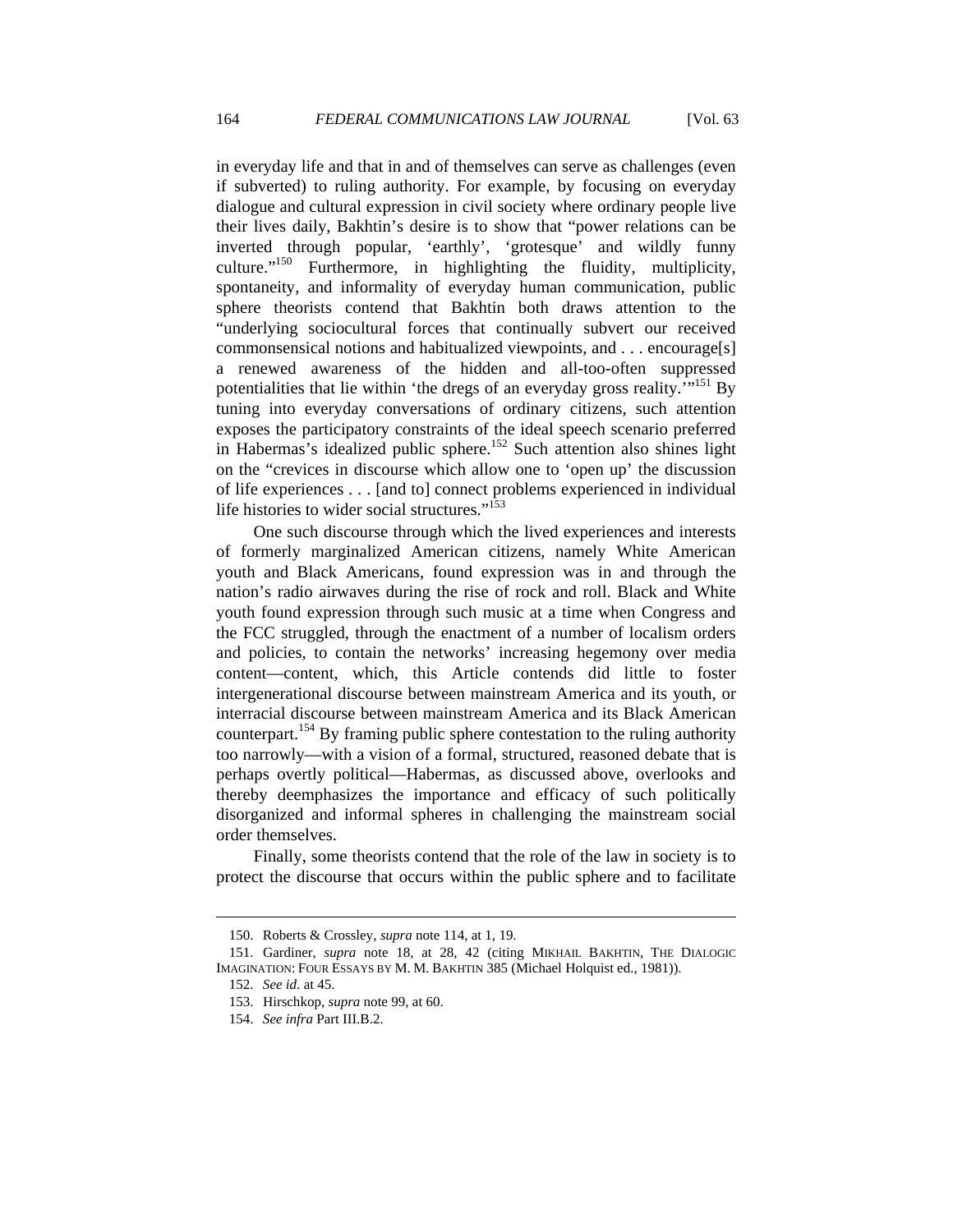the transmission of interests and concerns to the state or ruling authority, such that the ruling authority may in turn be held accountable.<sup>155</sup> However, because such informal publics may not be acknowledged as discursive, contestory, or of direct deliberative value in and of themselves, the need for laws to protect them and their various means of expression, including music or other popular forms, may be overlooked or not given their due weight in shaping a robust deliberative democracy. Similarly, by failing to frame music within the call for reinvigorating localism, especially given that history has shown that music can be a valuable deliberative tool just as much as local news and public affairs programming,<sup>156</sup> scholars and reformists that focus solely on a call for more local public affairs programming also run the risk of overlooking music's relevance in the real lives of everyday citizens, most especially by those excluded or rendered invisible by the mainstream American discourse.

Fortunately, a theoretical paradigm developed in the early 1980s by students of the Birmingham School—a discipline that came to be known as cultural studies<sup>157</sup>—served as a direct challenge to Habermas's and other Frankfurt disciples' pessimistic view of mass media and culture.<sup>158</sup> Such scholars turned to media studies with a different critical eye, one that rejected the more established proposition in media scholarship that created a favorable distinction between "high culture" (represented by film and television) and "low culture" (represented by radio), with the latter being critically dismissed along with its related cultural byproduct—popular culture.<sup>159</sup> They approached media with an eye toward "[d]eliberately calling into question assumed hierarchies of high and low, of seriousness and triviality, of 'quality' and 'trash,'. . . [and] turned their attention to formerly disparaged media forms such as girls' magazines, working-class style, popular music, romance novels, television, and eventually even radio."<sup>160</sup> The focus was broadened then beyond the sphere of the producers and artists of mass media and culture, who, to Habermas and other Frankfurt School disciples, used mass media and culture as a tool to

 <sup>155.</sup> *See generally* Naomi Mezey & Mark C. Niles, *Screening the Law: Ideology and Law in American Popular Culture*, 28 COLUM. J.L. & ARTS 91 (2005); William E. Forbath, *Short-Circuit: A Critique of Habermas's Understanding of Law, Politics, and Economic Life*, 17 CARDOZO L. REV. 1441, 1444–45 (1996).

 <sup>156.</sup> *See, e.g.*, DOUGLAS, *supra* note 1, at 222–23.

 <sup>157.</sup> Hilmes, *supra* note 111, at 1, 8.

<sup>158.</sup> *See id.*

 <sup>159.</sup> *Id.* at 8 (discussing some scholars' dismissal of radio, and the transition period explored in this Article, as a "local medium playing rock and roll to racial minorities and unruly youth [that] hardly represented the kind of high culture that film and television advocates—industrial or academic, left-wing or conservative—were anxious to endorse").

 <sup>160.</sup> *Id.* (citations omitted).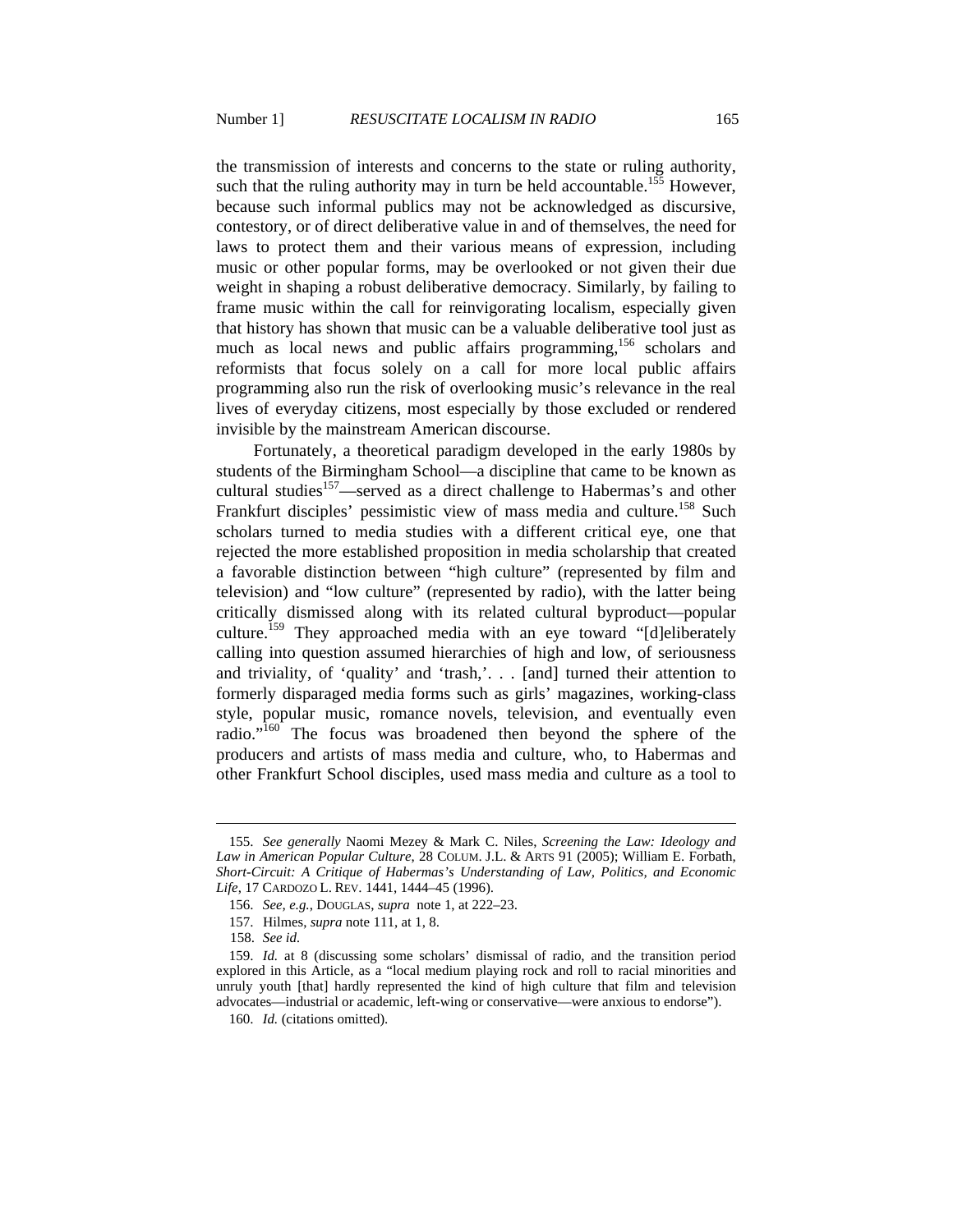solidify hegemonic domination.<sup>161</sup> Attention was turned to the audience and the audience's use and reception of dominant images and messages in popular culture, countercultural expression, and constructions of identity that in itself could serve as a challenge to dominant social understandings.<sup>162</sup> As a result of this reconfiguration and focus, radio's cultural significance came to the fore, especially in light of its earlier expulsion from the acceptable realms of academic and scholarly endeavors.<sup>163</sup>

With the advent of television in 1939 and resulting scholarly focus on television and America's newly emerging visual culture, radio's unique aural culture was virtually erased from America's memory banks.<sup>164</sup> As a result, for decades, little scholarly attention was given to its role in making music preeminent in everyday American life and on everyday perceptions and understandings, most especially in the 1950s with the emergence of rhythm and blues and rock and roll.<sup>165</sup> As an aural medium, radio, from the onset, activated people's imaginations, especially as it related to listening to music.<sup>166</sup> Dating back to at least the 1920s when music became a regular part of radio programming, radio revolutionized and transformed Americans' relationship with music and helped make it "one of the most significant, meaningful, sought after, and defining elements of day-to-day life, of generational identity, and of personal and public memory."<sup>167</sup> Moreover, radio's influence on a song's popularity and success soon became readily apparent, as did its ability to spread and diffuse cultural understandings.

For example, in the 1920s, with the advent of jazz—a musical art form through which a segment of Black Americans found expression—and with its subsequent radio airplay, the controversial nature of music's airplay on radio became quite visible.168 Jazz's radio airplay soon increased the consumption and exposure of it to White listeners and, in so doing,

 <sup>161.</sup> *See* Mezey & Niles, *supra* note 155, at 96–97; s*ee also* Hilmes, *supra* note 111, at 1, 9.

 <sup>162.</sup> *Accord* Hilmes, *supra* note 111, at 1, 9.

 <sup>163.</sup> *See id.*

 <sup>164.</sup> *See* DOUGLAS, *supra* note 1, at 220.

 <sup>165.</sup> *Id.* at 253.

 <sup>166.</sup> As some research has shown in comparing listening to visual stimulation, "listening often imparts a sense of emotion stronger than that imparted by looking." *Id.* at 30. Moreover, listening to music in particular solicits even more of an emotional response because "the brain's musical networks and emotional circuits are connected." *Id.* at 32. Indeed, "[m]usic so effectively taps our emotions . . . that we develop deep, associative memories between particular songs and our own personal narratives." *Id.* at 11–12 (internal citation omitted).

 <sup>167.</sup> *Id.* at 83.

 <sup>168.</sup> *See id*. at 88.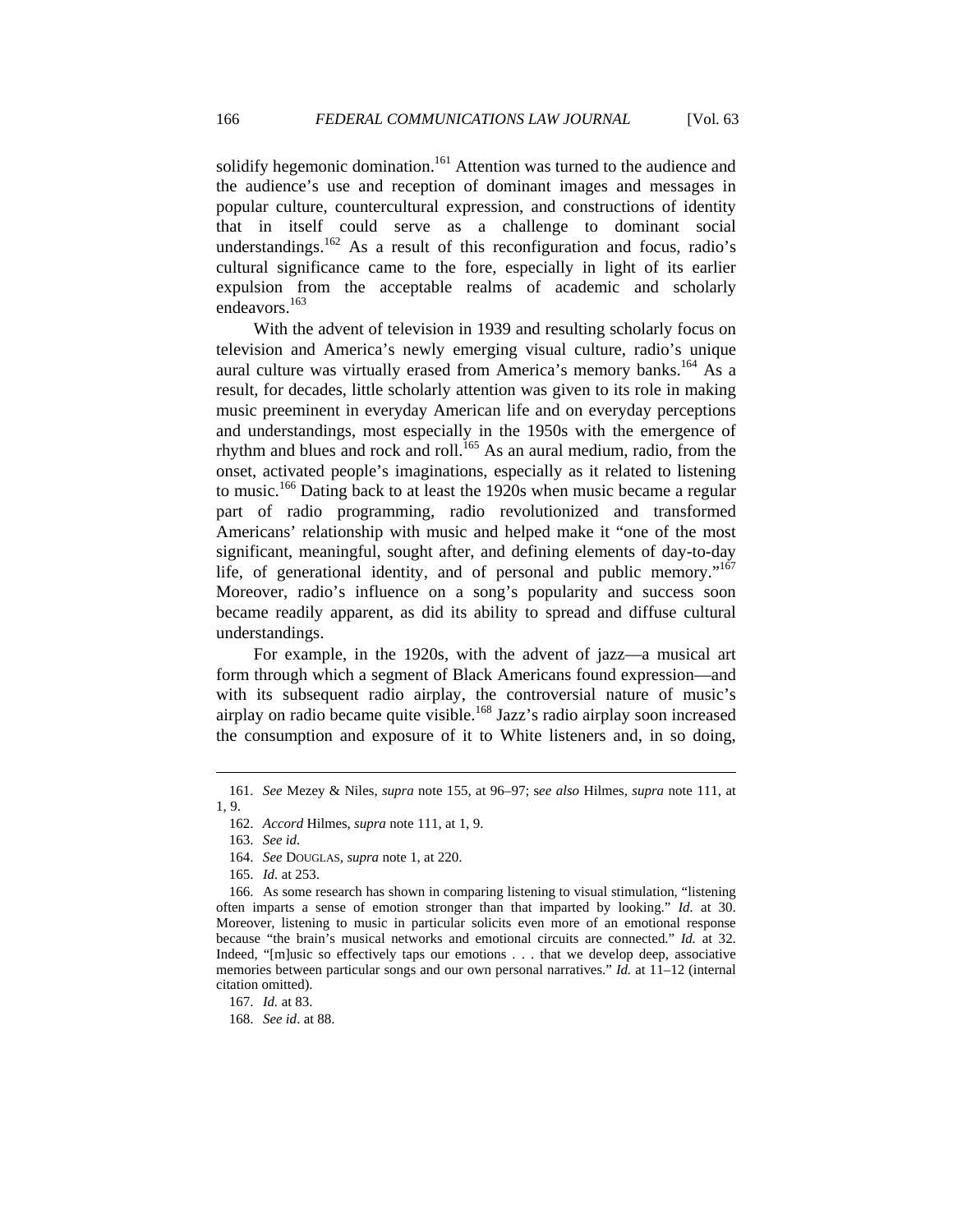"opened a small crack between [W]hite and [B]lack culture . . . ."<sup>169</sup> in an impermissible way, given America's legally sanctioned system of segregation of the races.<sup>170</sup> This specific crack was quickly closed, however, with the rise of the networks and with their increasing control over who was granted access to the nation's radio airwaves and over the content played on the air, which reflected their homogenized and noncontroversial approach to radio programming.<sup>171</sup> Indeed, while a few Black musicians (jazz and otherwise) had broken through the color line on the air by the mid-1920s, with the spreading control of the networks, "the homogenization of radio fare by the early 1930s—and the persistent racism of the industry—meant that rigid and ridiculous conventions circumscribed the representations of [B]lacks on radio."<sup>172</sup> Jazz, as a result, was co-opted and stifled by the White jazz bands that were granted access to the nation's radio airwaves to the exclusion of jazz's originators.

### *C. The Emergence of Rock and Roll on White Radio as an Example of Radio's Subversive Past*

1. Radio and Rock and Roll's Subversive Challenge to the Then-Existing Economic Order

Although jazz created a small crack through which Black music crept indelibly into White culture and imagination, the rise of rock and roll almost two decades later widened into a culturally explosive crevice that many in the media industry and society at large in no way could have anticipated. The infusion of rhythm and blues—a musical byproduct of Black America's post-World War II frustration with the nation's segregationist and exclusionary policies toward it—into what was renamed, repackaged, and aired as rock and roll across the nation's radio airwaves represented much more than a generation's or ethnic minority's entertainment preference.<sup>173</sup> Indeed, by the 1950s, at rock and roll's heyday, "[r]adio listening became highly politicized . . . ." because "[r]adio—more than films, television, advertising, or magazines in the 1950s—was *the* media outlet where cultural and industrial battles over how much influence [B]lack culture was going to have on [W]hite culture were

 <sup>169.</sup> *Id.* at 85.

 <sup>170.</sup> *Id.* at 84–85.

 <sup>171.</sup> *See* Cowling, *supra* note 3, at 290–91; s*ee also* DOUGLAS, *supra* note at 1, at 228, 234.

 <sup>172.</sup> DOUGLAS, *supra* note at 1, at 234.

 <sup>173.</sup> *See* Reebee Garofalo & Steve Chapple, *From ASCAP to Alan Freed: The Pre-History of Rock 'N' Roll*, *in* 2 AMERICAN POPULAR MUSIC: THE AGE OF ROCK 63, 68–69 (Timothy Scheurer ed., 1989); DOUGLAS, *supra* note 1, at 228.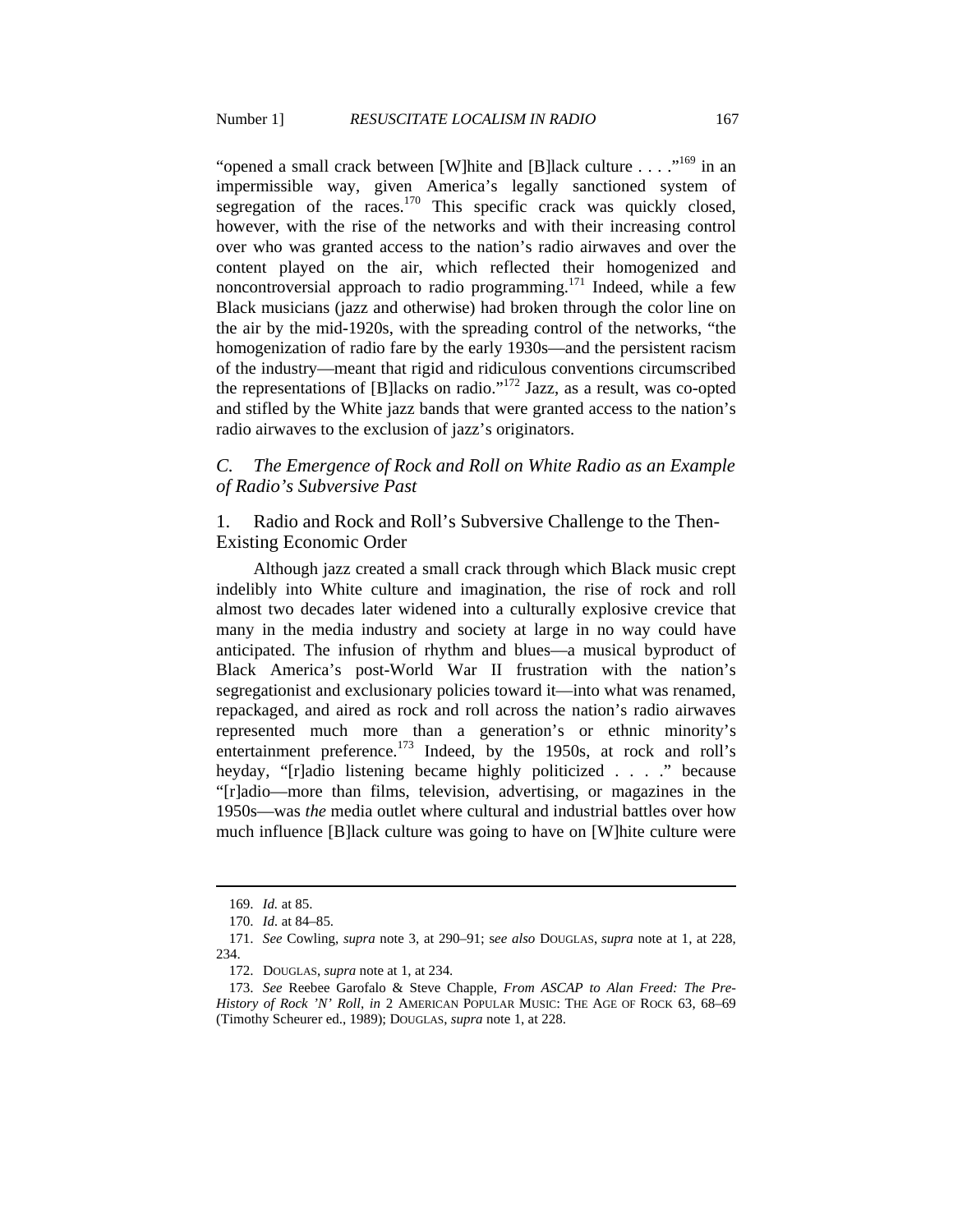staged and fought."<sup>174</sup>

Despite Habermasian notions of the efficacy of weak publics at challenging state or ruling authority, the playing and consuming of such music served as a direct challenge to racial segregation both on the nation's radio airwaves and in society at large.<sup>175</sup> At the time, many did not see this cultural revolution coming—a change that was initially fought out on radio and was arguably instrumental in fueling the momentum for the long journey toward desegregation, the civil rights movement, and the ideological generational divide within White America.<sup>176</sup> Also unforeseen was the manner in which the emergence of rock and roll challenged the economic hierarchy in the music industry.<sup>177</sup> Its emergence and popular reception on radio not only posed a threat to America's broader racial and socioeconomic racial order, but also "posed a financial threat to established [W]hite music interests in the industry."178

For example, by the late 1940s, to many listeners and media critics, radio was a mass medium through which low culture was disseminated.<sup>179</sup> It had lost its potential for generating any type of civic discourse and was thought of as all but dead due to its commercial exploitation by the networks and their affiliates, the top-down homogenization of radio content, and the ultimate unveiling of television.<sup>180</sup> The networks essentially relegated radio to secondary, and, in some ways, insignificant status, and came to view radio's purpose as generating revenue via advertising exploits to fund their growing commercial interests in developing the emerging technology at the time—television.<sup>181</sup> Once their commercial interests regarding television were sufficiently funded and financially viable, the networks reallocated their popular and successful radio programs and personalities to television, and to a welcoming and growing television audience.<sup>182</sup> As a result, with television's debut,

 $\overline{a}$ 

181. *See* PETER FORNATALE & JOSHUA E. MILLS, RADIO IN THE TELEVISION AGE 6 (1980).

 <sup>174.</sup> DOUGLAS, *supra* note 1, at 222.

 <sup>175.</sup> *See* Timothy J. Dowd & Maureen Blyler, *Charting Race: The Success of Black Performers in the Mainstream Recording Market, 1940 to 1990*, 30 POETICS 87, 97 (2002)*; see also* DOUGLAS, *supra* note 1, at 253 ("Whites gained access to [B]lack music and language, which invigorated their own sense of America and of the possibilities for opposing mainstream culture.").

 <sup>176.</sup> *See* Barbara Savage, *Radio and the Political Discourse of Racial Equality*, *in* RADIO READER, *supra* note 39, at 231, 231.

 <sup>177.</sup> DOUGLAS, *supra* note 1, at 250.

 <sup>178.</sup> *Id.*

 <sup>179.</sup> *See* Lenthall, *supra* note 64, at 41, 44–45.

 <sup>180.</sup> *See* Rothenbuhler & McCourt, *supra* note 39, at 367, 376.

 <sup>182.</sup> Rothenbuhler & McCourt, *supra* note 39, at 367, 376 ("Television clearly eclipsed radio as the dominant broadcast medium for advertising, audiences, and investments. Throughout the early 1950s the networks virtually abandoned their radio operations to focus on television, and radio network programming became less valuable to local radio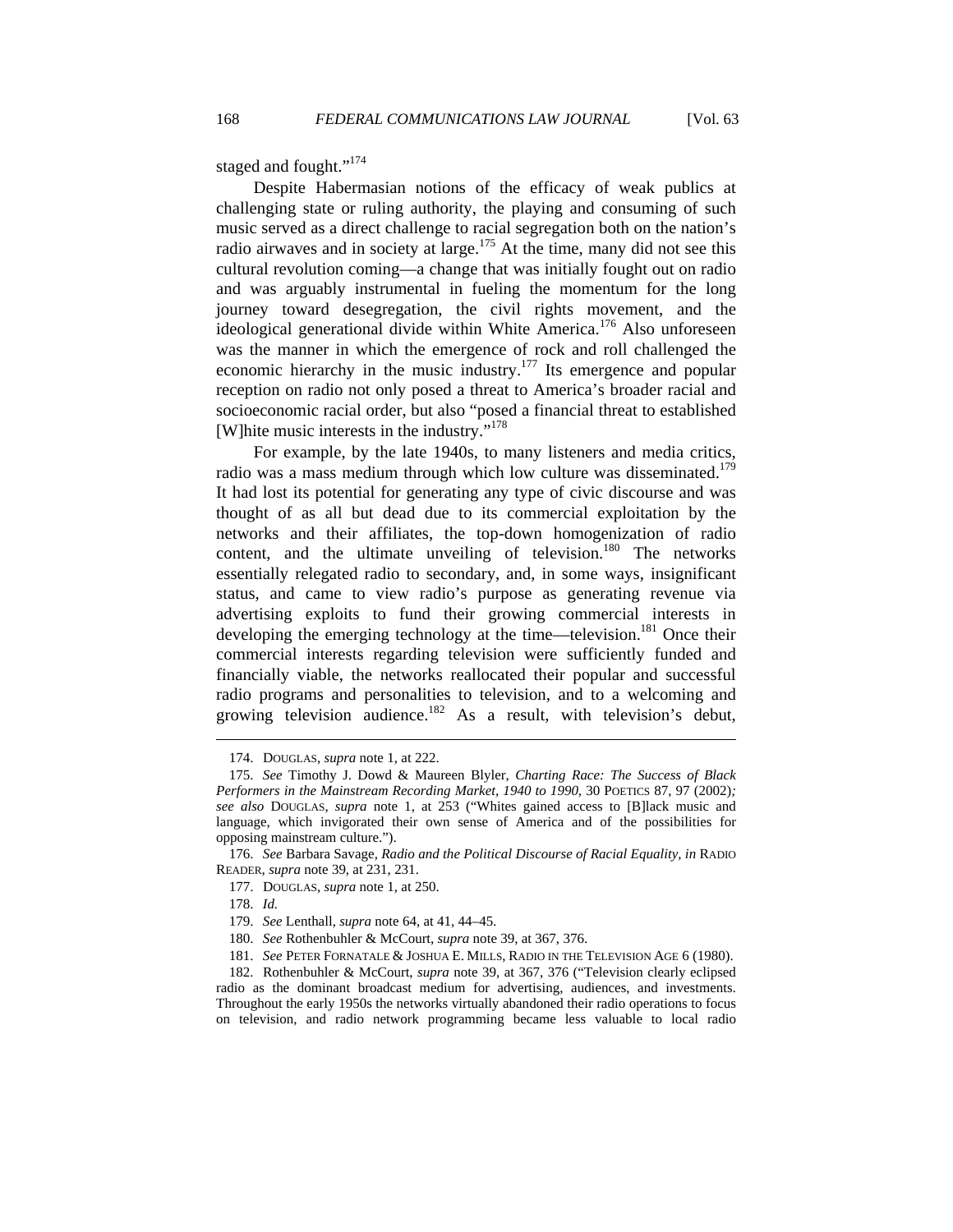$\overline{a}$ 

network affiliate stations were left to fend for themselves for content and advertising revenue.<sup>183</sup>

Affiliates were not only left to scramble for revenue and content but were also left to compete with the independent nonaffiliate stations for an audience that was fast becoming fascinated with television. Moreover, at the same time of the networks' decreasing interest in radio, the number of local independent radio stations grew considerably due to the *Chain Broadcasting Order* that, among other things, reduced the regional bandwidth requirement between stations, thereby making space for more stations in a particular community.184 While the *Chain Broadcasting Order* may have opened up space for more local radio stations pursuant presumably to the FCC's localism goals at the time, it was not until the networks abandoned their affiliates, however, that the networks' hegemonic control over radio content was released. Therefore, the networks' abandonment left all local stations, including their former affiliates, in the collective position not only of competing among themselves for a listening audience and for advertising revenue,<sup>185</sup> but also of filling the radio programming day and evening with content.

In search of demand (e.g., an audience) and even for supply (e.g., content and funding via advertisers),<sup>186</sup> radio station owners eventually turned to the local market<sup>187</sup> and found value in the localism that Congress and the FCC had endorsed for years, albeit for different reasons—one arguably market-based and the latter based on deliberative principles.

 185. *See* DOUGLAS, *supra* note 1, at 225; *see also* Kristen Lee Repyneck, Note, *The Ghost of Alan Freed: An Analysis of the Merit and Purpose of Anti-Payola Laws in Today's Music Industry*, 51 VILL. L. REV. 695, 699 n.21 (2006).

stations.") (citation omitted); *see also* Garofalo & Chapple, *supra* note 173, at 63, 70; DOUGLAS, *supra* note 1, at 220 ("The famous 'talent raids' of 1948–49 lured stars like Jack Benny, Bing Crosby, and Ozzie and Harriet away from radio to television . . . .").

 <sup>183.</sup> *See, e.g.*, Rothenbuhler & McCourt, *supra* note 39, at 367, 376.

 <sup>184.</sup> DOUGLAS, *supra* note 1, at 224–25; *see also* FORNATALE & MILLS, *supra* note 181, at 7 (noting that the number of AM radio stations increased from 1,000 at the end of the War to 2,391 stations by 1953). Indeed, although small independent AM stations eventually tripled in number, the increase was overshadowed, however, by the sixty-fold increase in television during this same period. *See* Rothenbuhler & McCourt, *supra* note 39, at 367, 371; DOUGLAS, *supra* note 1, at 223.

 <sup>186.</sup> With the post-World War II proliferation of low-power stations, radio's audience "dropped from 60,000 to 30,000, and thus there were more stations vying to sell smaller audiences to local advertisers." DOUGLAS, *supra* note 1, at 233.

 <sup>187.</sup> *See* Richard Kielbowicz & Linda Lawson, *Unmasking Hidden Commercials in Broadcasting: Origins of the Sponsorship Identification Regulations, 1927-1963*, 56 FED. COMM. L.J. 329, 350 (2004) ("Competition from network television forced radio to reinvent itself . . . ."); DOUGLAS, *supra* note 1, at 225 ("[A]fter the rise of television [was] the devolution of radio, a reversal of the centralization that gripped the industry in the 1930s and '40s. Hundreds of stations disaffiliated from the networks, finding their audiences and their advertising revenues in local markets.").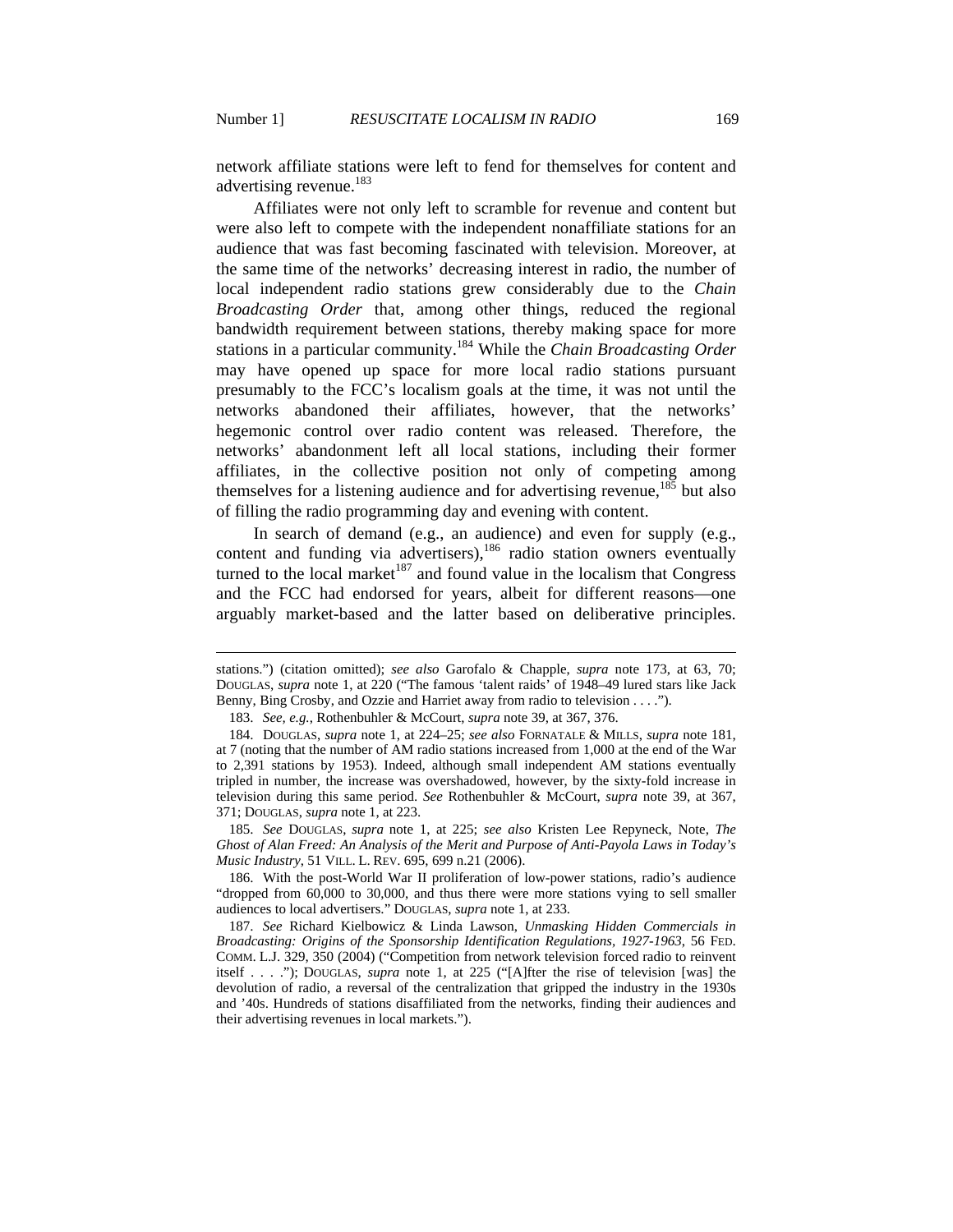Unforeseen at the time was the real benefit of radio's loss in status due to larger corporate broadcast interests in television. With the network abandonment, "[t]he veneer of network paternalism was stripped off . . . ," and "[a]s radio sought to redefine itself, traditional business models were discarded in favor of new opportunities for entrepreneurial innovation and cultural expression."188 Such innovation inadvertently subverted existing business models in the media industry at the time and was instrumental in the development and flourishing on the radio of rhythm and blues and its musical cousin, rock and roll. $^{189}$ 

Rock and roll was played predominantly on independent nonaffiliate radio stations, which was a result of subverted entrepreneurial maneuvering.<sup>190</sup> For example, from the beginning of music's regular radio airplay, musicians demanded a fee from radio station owners for the radio airplay of their songs. In the early 1920s, the American Society of Composers, Authors, and Publishers (ASCAP), a music publishing firm, required networks and their affiliate stations to pay a set royalty fee to its members in exchange for the right to play their members' music on air.<sup>191</sup> The networks and, by extension, their affiliates also subsequently agreed to play only live music (which was preferred anyway over playing low culture and *déclassé* recorded music).<sup>192</sup> Independent, nonaffiliate stations, ignored and overlooked by ASCAP, were excluded from these agreements and were, as a result, free to showcase new, upcoming, and local music talent, produced by ASCAP's competitor, Broadcast Music, Inc. (BMI).<sup>193</sup> These stations relied heavily on recorded music produced by BMI because it was cheaper than showcasing live bands on the air.<sup>194</sup>

Moreover, many new and younger artists were attracted to BMI over ASCAP because of ASCAP's fee structure, which paid more to older, more established musicians while the newly formed BMI paid all musicians equally.<sup>195</sup> "By the 1950s BMI controlled the majority of R&B, blues, and rock 'n' roll music,"196 with the independent radio stations serving to

 $\overline{a}$ 

196. *Id.*

 <sup>188.</sup> Rothenbuhler & McCourt, *supra* note 39, at 367, 368.

 <sup>189.</sup> *See* DOUGLAS, *supra* note 1, at 222.

 <sup>190.</sup> *See id.* at 222–28.

 <sup>191.</sup> *Id.* at 250.

 <sup>192.</sup> *Id.* at 86, 229.

 <sup>193.</sup> DOUGLAS, *supra* note 1, at 250.

 <sup>194.</sup> *See id.*; *see also* Rothenbuhler & McCourt, *supra* note 39, at 367, 369. The networks were the cofounders of BMI and established it to counter ASCAP's control over music content and to retaliate against ASCAP's demand of an increase in royalty fees to its members. DOUGLAS, *supra* note 1, at 250. BMI provided the majority of the recorded music to these independent stations that were in a position, unlike the network affiliates, to take advantage of BMI's recorded musical selections. *Id.*

 <sup>195.</sup> DOUGLAS, *supra* note 1, at 250.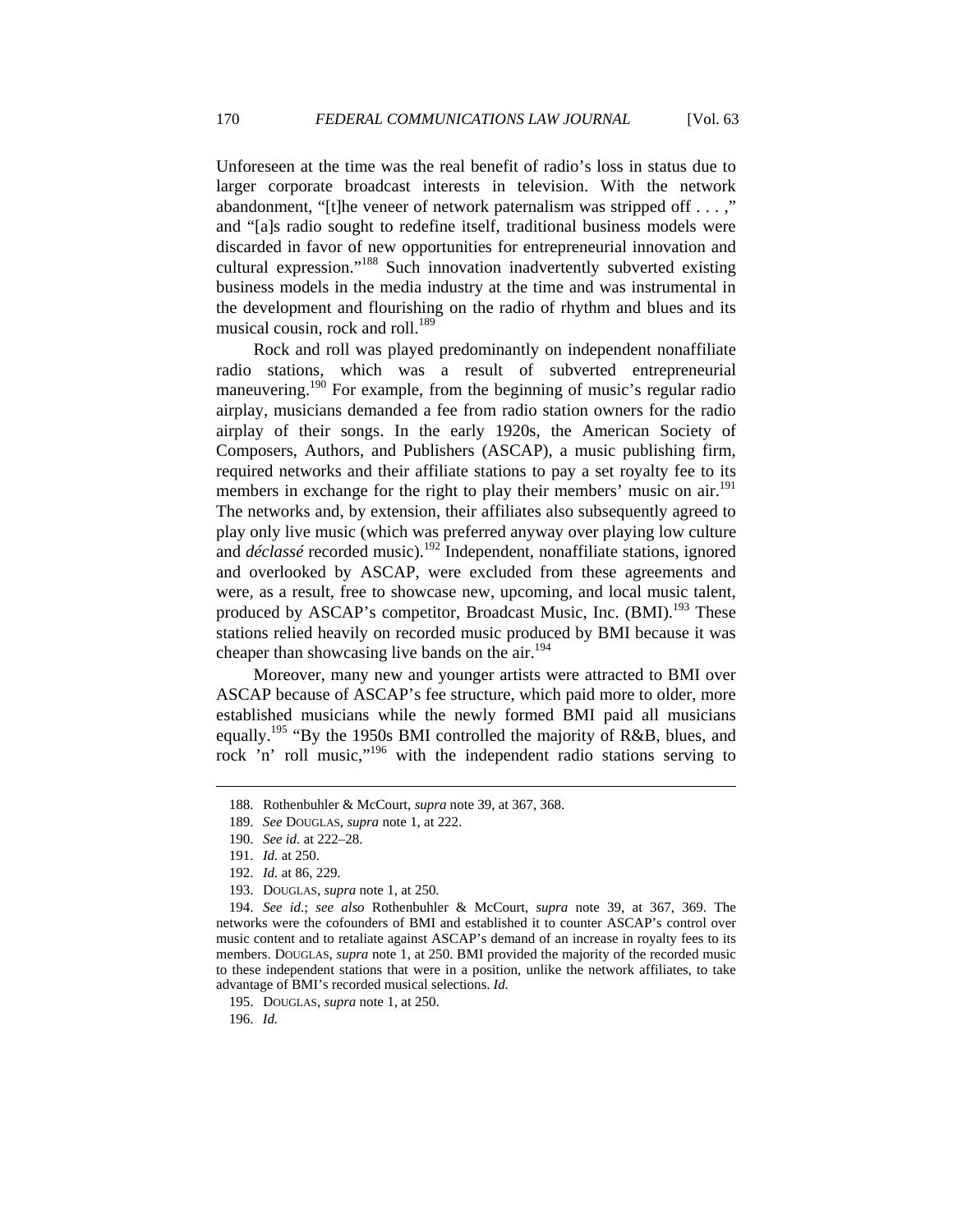provide exposure for musicians in these genres. Exempt from major music publishing deals, these stations were free to take advantage of BMI's music selections and were ultimately successful in attracting two segments of the much needed local listening audience—White American youth and Black Americans—due to radio airplay of such music. As the popular demand of such music content increased dramatically, hundreds of new recording companies developed in the late 1940s to meet such demand and to provide programming content to the growing number of independent stations (and soon-to-be disaffiliated network stations) willing to play such music.<sup>197</sup>

# 2. Radio and Rock and Roll's Subversive Challenge to the Then-Existing Mainstream Discourse on Identity and Race Relations in America

In addition to using recorded music to cut operating costs, independent stations implemented another entrepreneurial initiative early on to compete more effectively with the networks and to raise additional capital. Such stations not only gave air time to Black disc jockeys, but also allowed them to air their own programming content.<sup>198</sup> At the time, Whites were the primary owners of the nation's radio stations, $199$  and to the extent Blacks were permitted on the air, it was within the context of maintaining the normalization of "Whiteness" as superior to Blackness via racial stereotypes.<sup>200</sup> Indeed, the airwaves, like society at large, were racially

 <sup>197.</sup> *See id.* at 224–25. Some have argued that this shift in music production, distribution, and airplay was the underlying reason for the 1950s congressional payola investigations, instigated by ASCAP, that targeted these rising musicians, their music, and the rock-and-roll disc jockeys who were perceived as the main culprits in orchestrating this shift. *Id.* at 251.

 <sup>198.</sup> Jack Cooper's *The All-Negro Hour*, on Chicago's WSBC, was the first Blackoriented show in Chicago and was the first on that station to switch "from live music and guests to a deejay-and-records format in 1932." Rothenbuhler & McCourt, *supra* note 39, at 367, 370.

 <sup>199.</sup> Although there is no explicit data to support the contention that the FCC engaged in discriminatory practices at that time in distributing licenses, the fact remains that radio stations were owned by Whites. Following the civil unrest in Black urban America that followed Martin Luther King, Jr.'s assassination and the release of the Kerner Commission's report on the effect on Blacks of the limited and disparaging images of Blacks in media, the FCC affirmatively adopted diversity-based regulations and policies aimed at increasing minority ownership in broadcast, such as tax incentives, the distress policy, etc. For a more detailed discussion, *see generally* Leonard M. Baynes, *Making the Case for a Compelling Governmental Interest and Re-Establishing FCC Affirmative Action Programs for Broadcast Licensing*, 57 RUTGERS L. REV. 235 (2005).

 <sup>200.</sup> *See* Smith, *supra* note 71, at 209, 211 ("The [W]hiteness of radio broadcasting grew out of unspoken, widely accepted, and long-standing conventions, but it was carefully monitored and enforced."). Since radio stations generally only hired White employees for permanent staffing, Black personnel had temporary positions as programming consultants for shows that reinforced mainstream society's or the entertainment industry's racially stereotypical norms of Blackness. Indeed, "[a]s a medium, radio was nearly impenetrable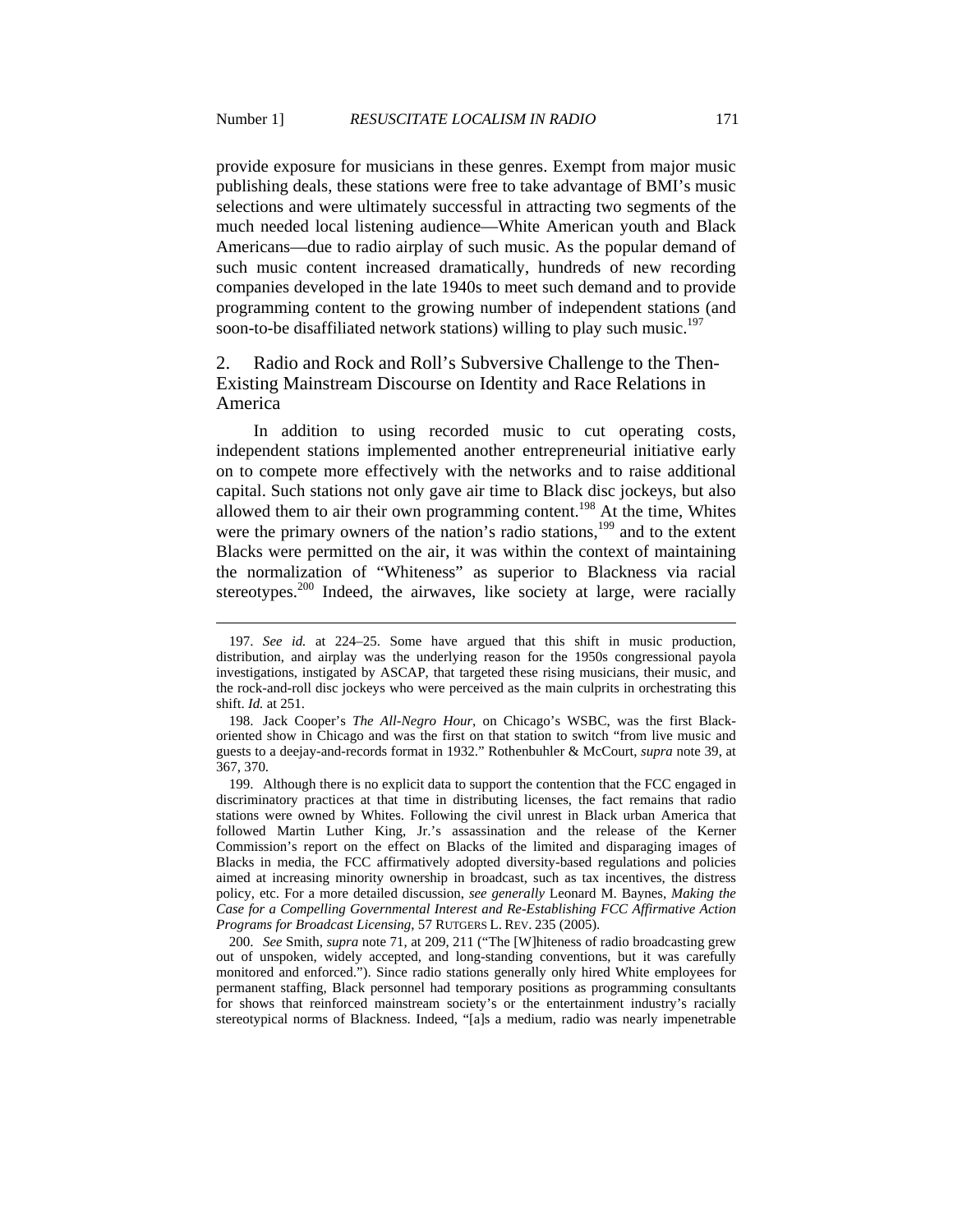segregated.<sup>201</sup> These Black disc jockey pioneers were given the late-night graveyard shift because it was at a time when most advertisers were disinterested in purchasing airtime.<sup>202</sup> It was also at a time when station owners assumed that their White listening audience was least likely to be listening and, hence, offended by Black-oriented programming.<sup>203</sup>

With the increasing competition in the local market, and especially after several studies indicated the growing social and economic status of Black Americans after World War II, independent station owners began to view the Black community as less of an afterthought and more of an undertapped market.<sup>204</sup> In seeking to attract the Black audience, station owners, rather than hiring more Black disc jockeys, instead hired White disc jockeys who sounded Black and played Black music; such DJs were ultimately given free rein of programming content.<sup>205</sup> Following the television talent raids of the late 1950s, radio station owners turned to the disc jockey "to get the first television generation to [still] want to" tune into radio. $206$  By doing so, station owners soon realized that they had also inadvertently tapped into the White teenage market. White disc jockeys were charged with appealing to both Black and White audiences, and they

Savage, *supra* note 176, at 231, 235 (citing a letter from Hughes to historian Erik Barnouw, Mar. 27, 1945) (internal quotation marks omitted).

 201. Some have argued that the FCC historically and implicitly endorsed the racism that permeated radio almost from its inception, but particularly in the 1930s when "the expanding dominion of the national networks and their commercial sponsors *increased* the power of southern segregationists to demand radio representations reinforcing customary racial separation, and to keep anything else off of the air." Smith, *supra* note 71, at 209, 211.

202. Rothenbuhler & McCourt, *supra* note 39, at 367, 374; FISHER, *supra* note 9, at 37.

203. *See* FISHER, *supra* note 9, at 37.

 204. DOUGLAS, *supra* note 1, at 234 ("In the postwar period, with the increased availability of radio licenses for small local stations, the networks' gradual abandonment of radio in favor of television, and the discovery that African Americans were an important new niche market . . . certain independent stations began courting the [B]lack audience."). A New York radio station owner "commissioned a study, . . . which found that one million [B]lacks spent \$1 billion a year and that the city's [B]lack population had tripled in the previous decade. Those families were going to buy cars, clothing, and furniture . . . ." FISHER, *supra* note 9, at 51. In the years "between 1940 and 1953 [B]lack median income rose 192 percent, and [B]lack home ownership increased by 129 percent. In most regions of the country, especially in cities, 90 percent of African Americans now owned radios." DOUGLAS, *supra* note 1, at 234.

205. *See* DOUGLAS, *supra* note 1, at 230, 243; *see also* FISHER, *supra* note 9, at 51.

206. DOUGLAS, *supra* note 1, at 222.

for nonwhite performers, who could only find work in broadcasting by playing parts as servants or minstrels if they approximated the accents [W]hite actors, directors, and producers had popularized as '[B]lack.'" *Id.* In 1945, famed Black poet Langston Hughes wrote of radio,

<sup>[</sup>c]onsidering the seriousness of the race problem in our country . . . I do not feel that radio is serving the public interest in that regard very well. And it continues to keep alive the stereotype of the dialect-speaking amiably-moronic Negro servant as the chief representative of our racial group on the air.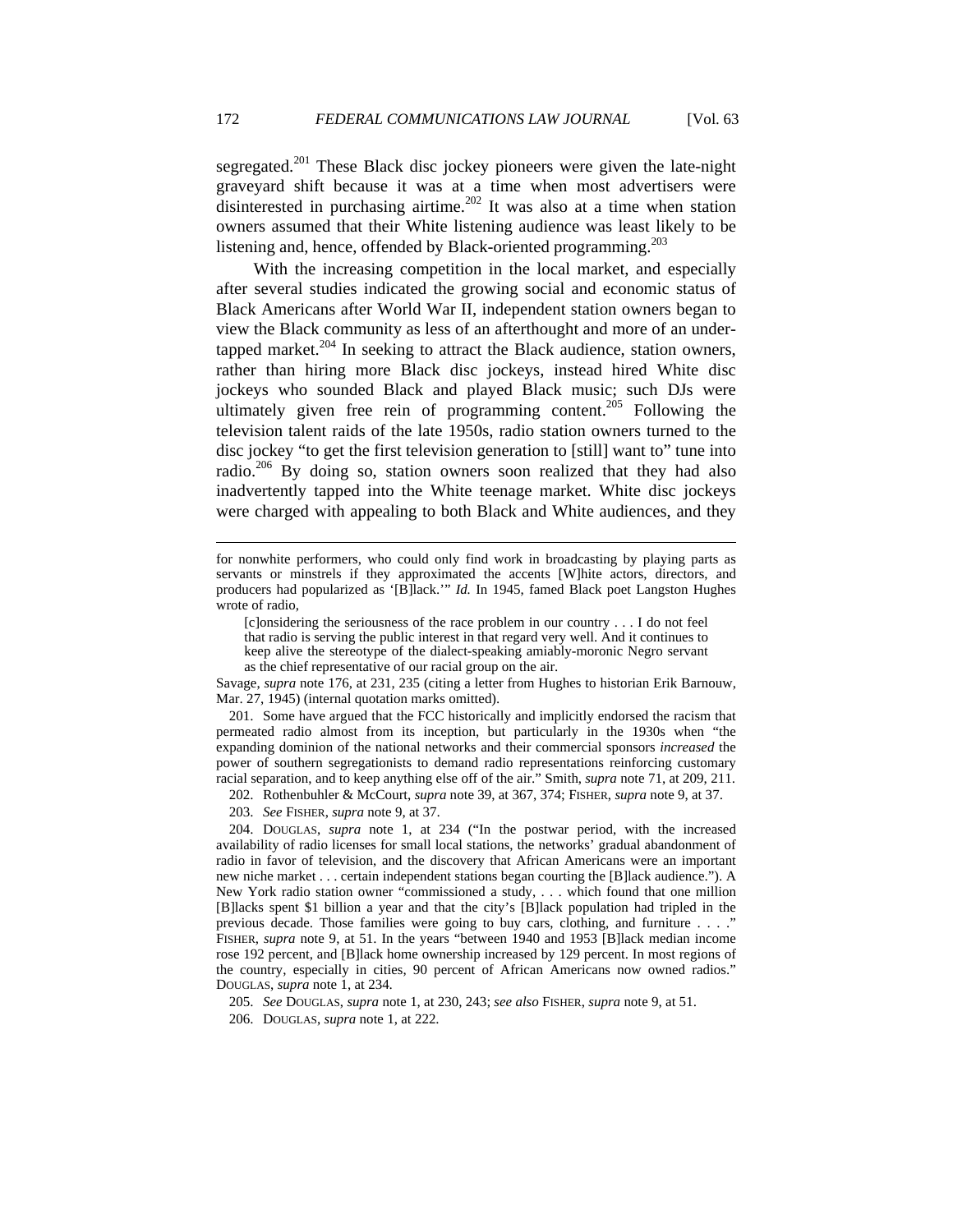often accomplished such a daunting task in a racially segregated America, at least as it related to America's developing youth and the Black American audience, by engaging in "racial ventriloquy."207 While radio station owners, at the time, were "focused on the bottom line, [they] unwittingly reshaped the cultural landscape of the United States."<sup>208</sup>

Indeed, their appointed disc jockeys, through their on-air personas and vernacular, helped to redefine radio and its relevance in the then-existing media landscape,<sup>209</sup> where corporate interests focused more on television, and to create a popular culture that challenged mainstream authority's socially constructed identities. The disc jockey came to be known around town as the DJ, and was essential to the survival of local radio.<sup>210</sup> "By 1958" [a popular broadcast journal] admitted that the disc jockey 'has emerged as the big business factor in today's new concept of radio.' $12^{11}$  Each DJ's job was predicated on the need to attract the listening audience and advertising sponsorships, which, in radio—a largely aural medium—turned on developing a memorable and distinct voice, style, and personality.<sup>212</sup> On air, these local DJs, through their voice, personality, and radio content alone, had to create an intimacy with their audience such that its members felt like part of the particular DJ's community. While off air, the DJ attended lodge meetings, emceed social events, was the guest speaker at local functions, sat in on meetings with record label executives, staged live shows, and, in some cases, managed upcoming talent, $2^{13}$  all in an attempt to "be seen . . . as an intrinsic part of the community, an enviable celebrity and a respected altruist."<sup>214</sup>

Eventually, many listeners came to bond personally with the disc jockey, who, to them, personified postwar sentiments and interests. In essence, he symbolized the voice, interests, and understandings of the everyday lives and exchanges of his listening audience. For White

 <sup>207.</sup> *Id.* at 243. There was a segment of the White listening audience, White youth, that was not offended by Black-oriented programming, but was drawn to it. As a result, eventually radio station owners hired Black personnel to serve as voice coaches for White disc jockeys who engaged in racial ventriloquy (i.e., attempts to sound Black), to attract that audience*.* WILLIAM BARLOW, VOICE OVER: THE MAKING OF BLACK RADIO 165–66 (1999).

 <sup>208.</sup> Rothenbuhler & McCourt, *supra* note 39, at 367, 372.

 <sup>209.</sup> DOUGLAS, *supra* note 1, at 230 (explaining that "through language and music," the DJ had to be "invented and had to serve—and mediate between—very particular cultural and corporate interests"). *See generally* ARNOLD PASSMAN, THE DEEJAYS (1971).

 <sup>210.</sup> DOUGLAS, *supra* note 1, at 229.

 <sup>211.</sup> *Id.* (citation omitted); *see also* ROY SHUKER, UNDERSTANDING POPULAR MUSIC 42– 43 (2nd ed. 2001) (1994).

 <sup>212.</sup> *See* PHILIP H. ENNIS, THE SEVENTH STREAM: THE EMERGENCE OF ROCKNROLL IN AMERICAN POPULAR MUSIC 136 (1992) (discussing the DJ as an on-air salesman); DOUGLAS, *supra* note 1, at 232.

 <sup>213.</sup> DOUGLAS, *supra* note 1, at 233.

 <sup>214.</sup> *Id.*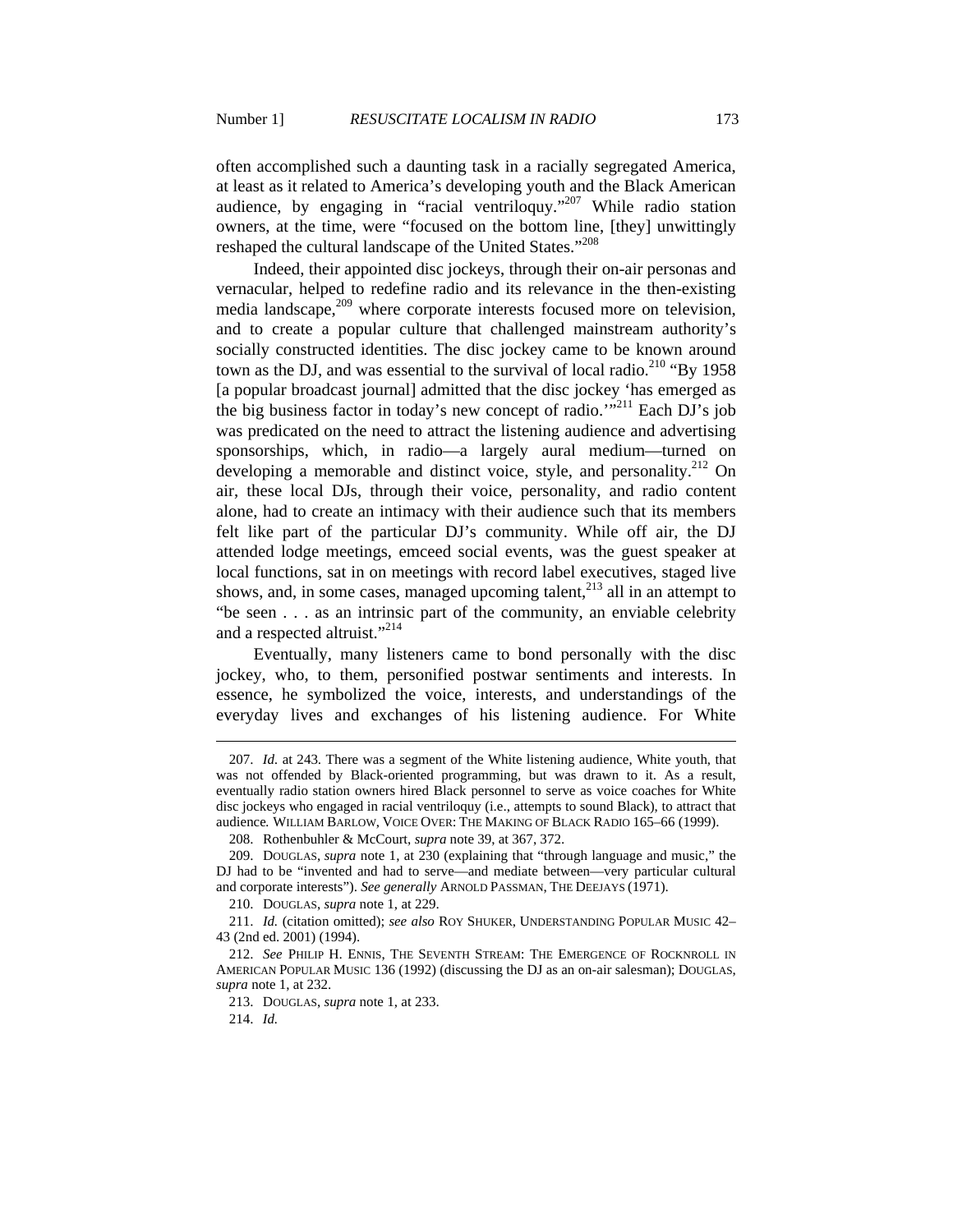teenagers in particular, "DJs around the country became switchboards on the air for their young listeners, making themselves privileged conduits within their listeners' imagined communities."<sup>215</sup> Moreover, for White teenagers, these DJs who embraced and played Black music—namely rhythm and blues (and eventually rock and roll)—engaged in racial ventriloquy,<sup>216</sup> and in doing so, symbolized a generation's rebellion against the normative status quo.<sup>217</sup> Although the Black DJs, during the late 1940s and early 1950s, were the originators who brought jive, hipster talk, and rhyming and rapping games to their shows and on-air personalities.<sup>218</sup> it was the rock-and-roll disc jockeys' adaptation of such style that led to the music's broader racial crossover appeal to White youth.<sup>219</sup>

Through its rock-and-roll disc jockeys, radio became a trading zone and facilitator of discourse between Black and White Americans, and White adults and rebelling White youth. When radio, the disc jockey, and the airing of rhythm and blues (and, subsequently, rock and roll) are viewed through the lens of theorists who adopt an understanding of participatory democracy that embraces popular cultural expression, $^{220}$  they reveal much generally "about the emptiness and forced conformity of [W]hite culture  $\ldots$  ...<sup>"221</sup> Moreover, and perhaps more importantly for discourse theory, also revealed is their individual and collective subversive resistance to such conformity.

For example, as some cultural historians have pointed out, for a generation of White middle class youth (boys in particular), America at the time demanded homogeneity, obedience, and a "phony[] surface conformity that threatened to suck all the spirit and individuality"<sup>222</sup> out of

 <sup>215.</sup> *Id.* at 231.

 <sup>216.</sup> *See* BARLOW, *supra* note 207, at 157; *see also* DOUGLAS, *supra* note 1, at 236 (explaining how DJs' imitation of their Black counterparts "represented a conscious turning away from the official 'announcer speak' that had been institutionalized since the early 1930s: deep-voiced, bell-shaped tones in homogenized English that policed the boundaries of acceptable public address by men").

 <sup>217.</sup> *See* RAY PRATT, RHYTHM AND RESISTANCE: EXPLORATIONS IN THE POLITICAL USES OF POPULAR MUSIC 140 (1990).

 <sup>218.</sup> DOUGLAS, *supra* note 1, at 236. BARLOW, *supra* note 207, at 157 (discussing "racial masquerading").

 <sup>219.</sup> *Cf.* ENNIS, *supra* note 212, at 31. Indeed, it was through the White disc jockey that the teenage audience was discovered, since what was played on radio came to be determined by what was bought in the record stores. *See* DOUGLAS, *supra* note 1, at 227–29. At the time, teenage consumption of records was more voluminous than his or her adult counterpart. *Id.* at 227. With a smaller targeted audience, local radio stations, through their disc jockeys, turned what was once a problem (a shrinking listening audience), into an advertising advantage.

 <sup>220.</sup> *See supra* Part II.A.

 <sup>221.</sup> DOUGLAS, *supra* note 1, at 223.

 <sup>222.</sup> *Id.* at 241.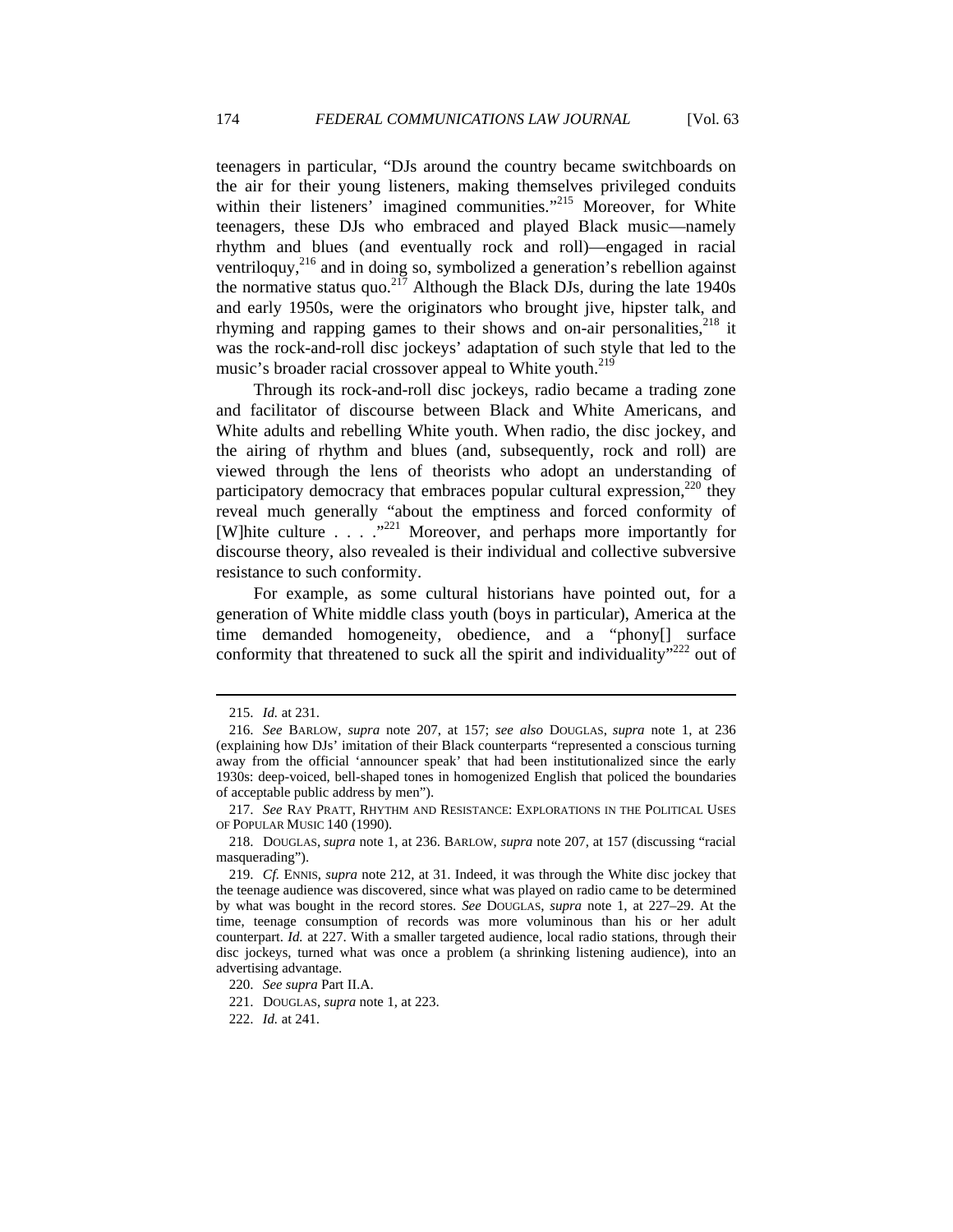a generation "[r]aised on independent, brave pop culture heroes like the Shadow, [and] the Lone Ranger  $\ldots$  ...  $\frac{1}{223}$  American boys were influenced early on by popular television images touting aggression and independence; however, by adolescence they were expected by societal norms to submit to authority figures.<sup>224</sup> By the late 1940s, juvenile delinquency became a national obsession, with middle class parents moving out of cities in hope of helping their children to avoid the lure of punks and motorcycles, and to adopt the more acceptable and restrained bourgeois norms:  $225$ 

As America became more repressive in the 1950s, with the grip of conformity and McCarthyism tightening, [B]lack music became especially attractive to the young "because it could generate emotional release" and because it promised a kind of commentary about life ignored or frowned upon in the schools, in the family, and on television.<sup>226</sup>

During this time, network television not only continued to perpetuate the dominantly inscribed racial stereotypes of Black Americans, but also, through its programming, replicated the phony innocence, conformity, and forced homogeneity that American youth sought to escape. $227$ 

In that way, radio filled the cultural vacuum left by television and the larger dominant discourse.<sup>228</sup> First, the Black slang expropriated by the White DJ "signaled membership in a special, outcast community that seemed to laugh at and be above [the] clueless, cookie-cutter, tightassed [W]hite folks."229 Additionally, like jazz music two decades earlier, Black American music of the early 1940s and late 1950s, in particular, symbolized to White youth "the cultural alienation, rebellion, and sexual energy of the younger generation,"<sup>230</sup> and widened the crack between Black and White American cultures, first "in the form of rhythm and blues and then rock 'n' roll  $\dots$ ."<sup>231</sup>

So what was it in particular about rhythm and blues that White youth found so subversively appealing? Rhythm and blues was "[B]lack artists'

 <sup>223.</sup> *Id.*

 <sup>224.</sup> *See id.* at 241–42. *See generally* STEPHEN TROPIANO, REBELS & CHICKS: A HISTORY OF THE HOLLYWOOD TEEN MOVIE (2006).

 <sup>225.</sup> DOUGLAS, *supra* note 1, at 242; *see also* ERIC AVILA, POPULAR CULTURE IN THE AGE OF WHITE FLIGHT: FEAR AND FANTASY IN SUBURBAN LOS ANGELES 17 (2004).

 <sup>226.</sup> DOUGLAS, *supra* note 1, at 243*.*

 <sup>227.</sup> *See id.* at 241. *Cf.* Brian W. Ludeke, *Malibu Locals Only: "Boys Will Be Boys," or Dangerous Street Gang? Why the Criminal Justice System's Failure to Properly Identify Suburban Gangs Hurts Efforts to Fight Gangs*, 43 CAL. W. L. REV. 309, 329 n.96 (2007) (discussing how one rock-and-roll band's lyrics appealed to youth and increased a "militant and disenchanted counterculture as the decade wore on") (internal quotation omitted).

 <sup>228.</sup> Rothenbuhler & McCourt, *supra* note 39, at 367, 375.

 <sup>229.</sup> DOUGLAS, *supra* note 1, at 244.

 <sup>230.</sup> *Id.* at 228.

 <sup>231.</sup> *Id.*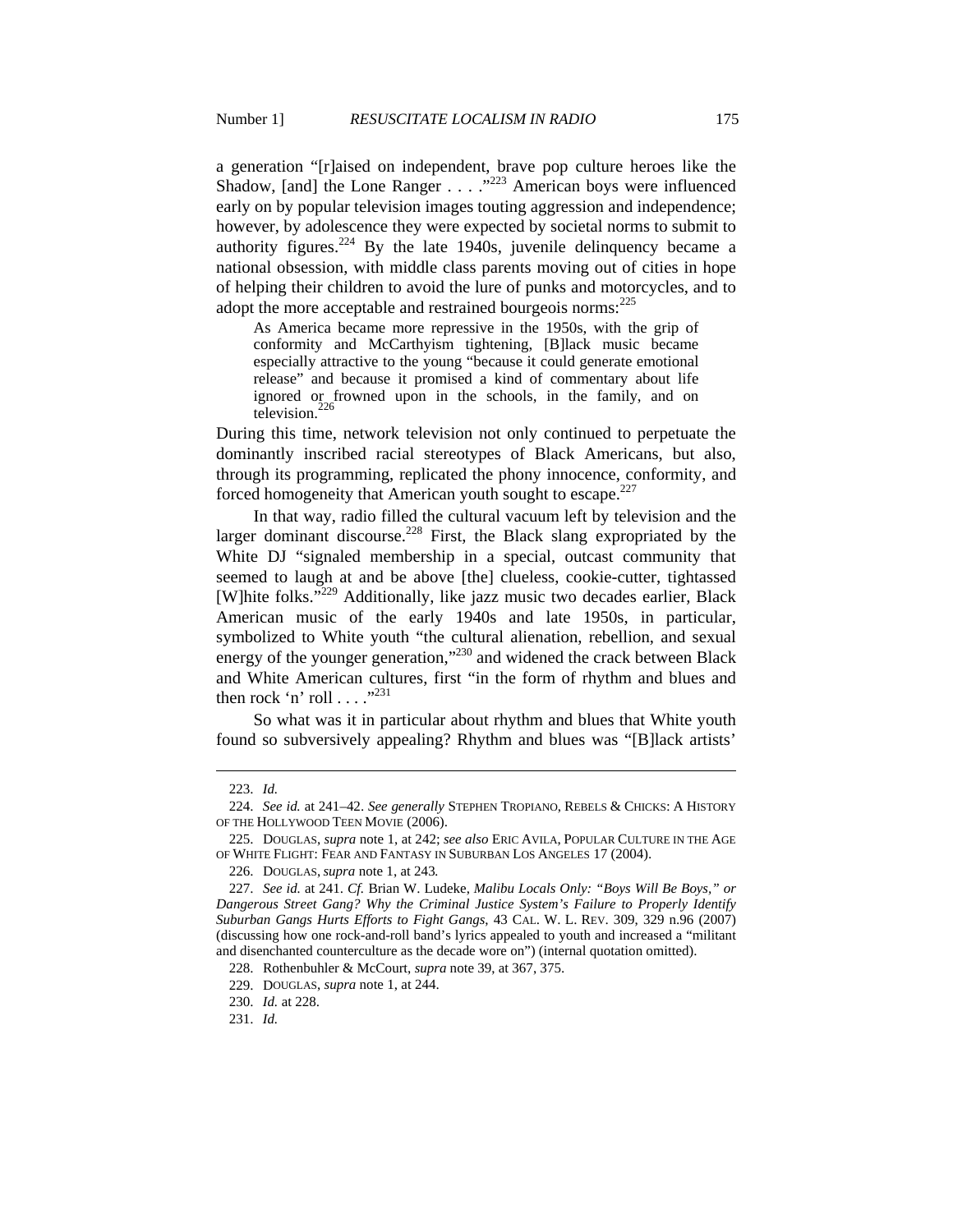pop-tinged tunes with a heavy beat and lyrics packed with sexual innuendo." $^{232}$  It displaced jazz as the musical passion of Black Americans and represented a blending and evolution of various Black musical forms, including blues, gospel, and jazz.<sup>233</sup> Underlying each of these musical traditions was soul—distinct from "'[f]eeling' [which] was something everybody had"<sup>234</sup>—which captured the "emotional center of [B]lack cultural experience,"235 and served as a subversive "challenge to the technocratic rationalism threatening to enslave" White youth, especially by the 1950s.<sup>236</sup> By the 1950s then, Black America's musical "soul" was in rhythm and blues which symbolized "negation of Western analytic process . . . that posited a near mystical naturalness, reaffirming biological priorities and denying the Puritan ethic of middle America."<sup>237</sup> As one historian noted with respect to the crossover appeal of Black musical culture, "White Americans may have turned to [B]lack culture for guidance because [B]lack culture contains the most sophisticated strategies of signification and the richest grammars of opposition available to aggrieved populations."238

Veiled in the soul of rhythm and blues was the collective and communal frustration of being Black in segregated post-World War II America. During World War II, job opportunities, mostly in factories, prompted a significant number of Black Americans to leave the rural south and move to larger cities like Los Angeles and Detroit, ultimately settling in to form large urban ghettos.<sup>239</sup> Despite the considerable ideological differences in Black American discourse prior to the war regarding the best way of achieving liberation, the dominant discourse of postwar Black Americans included a call and struggle for full rights of American citizenship. $240$  Rhythm and blues arose out of these new postwar urban

 $\overline{a}$ 

 238. DOUGLAS, *supra* note 1, at 242 (quoting GEORGE LIPSITZ, A RAINBOW AT MIDNIGHT: LABOR AND CULTURE IN THE 1940S 305 (1994)) (quotation marks omitted).

 <sup>232.</sup> FISHER, *supra* note 9, at 31.

 <sup>233.</sup> *Id.* at 31–32.

 <sup>234.</sup> DOUGLAS, *supra* note 1, at 243.

 <sup>235.</sup> *Id.* (quoting BEN SIDRAN, BLACK TALK 126–29 (New York: Da Capo Press 1971)) (quotation marks omitted).

 <sup>236.</sup> DOUGLAS, *supra* note 1, at 243.

 <sup>237.</sup> *Id.* (quoting SIDRAN, BLACK TALK 129) (quotation marks omitted).

 <sup>239.</sup> Garofalo & Chapple, *supra* note 173, at 63, 66.

 <sup>240.</sup> Indeed, after the war, membership in the National Association for the Advancement of Colored People (NAACP) (an organization founded on the premise of facilitating full civic and citizenship rights for Black Americans) soared from 50,000 to 450,000. DOUGLAS, *supra* note 1, at 223. Prior to the war, however, various organizations were aimed at attaining equality for Black America, and were organized around different ideologies that ranged from Black nationalist claims for a separate political and economic state to antiimperialist or anti-colonialist calls for a physical revolution. Savage, *supra* note 176, at 231, 250.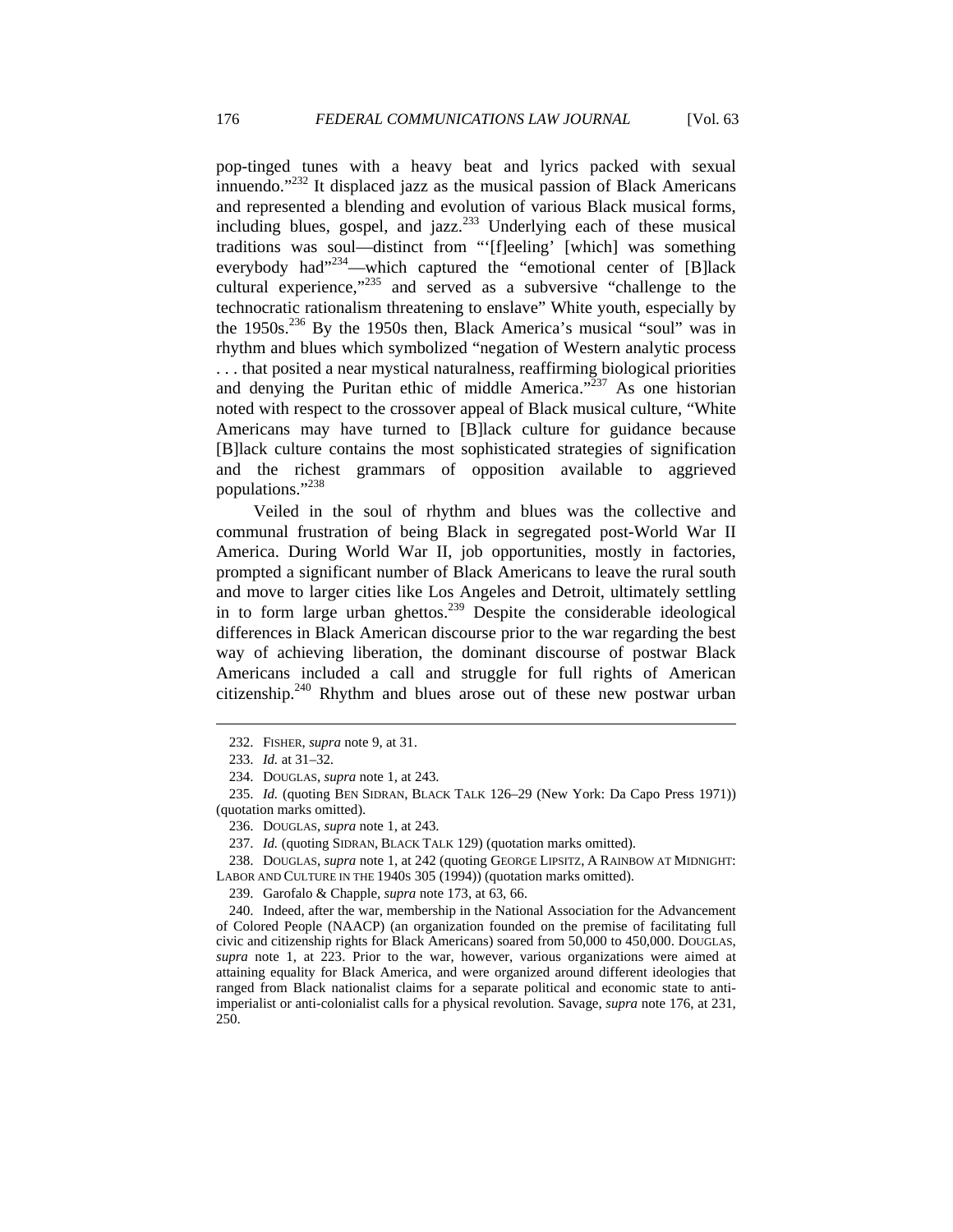$\overline{a}$ 

localities and found its way onto independent radio stations willing to sell air time to Black disc jockeys.<sup>241</sup> Through their late-night broadcasts, these Black DJs connected with the sentiments of a community alienated, due to socially constructed racial identities, from the larger society. Young White Americans—who also felt alienated—listened in as well. $^{242}$ 

Through cultural and musically coded songs, Blacks "waged a mind war against the shameful paradox of a segregated democracy . . . although it would take two decades of mass protests, litigation, and deaths to overcome virulent [W] hite resistance to dismantling its edifice.<sup> $243$ </sup> In addition to enjoying the entertainment value of rhythm and blues, White teenagers "grasped the veiled yet complex codes of self-discovery and liberation that often threaded their way through rhythm and blues, codes that became overt with the development of rock and roll."<sup>244</sup> Moreover, as this Article contends, rock and roll served as a counterpublic, which *in and of itself* served to subvert and challenge established segregationist norms a challenge that occurred alongside the developing civil rights movements.<sup>245</sup> Disc jockeys were given free rein over programming content and implicitly stomped all over the color line by playing Black music on White radio, which was avowedly about much more than the fun and entertainment value of the music alone.<sup>246</sup> Not only did their shows foster an intermixing between Black and White cultures on air, but they also set the stage for direct physical intermingling between the youth of both races.

For example, even the self-proclaimed Father of Rock and Roll, Alan

244. Rothenbuhler & McCourt, *supra* note 39, at 367, 374.

 245. DOUGLAS, *supra* note 1, at 228. Here, Habermas is partially correct in asserting that informal publics can be influential to form more organized movements that overtly challenge the ruling authority or state apparatus. *See supra* Part III.A. He underestimates, however, the power of these informal publics to challenge the ruling ideologies in and of themselves.

 246. *See* DOUGLAS, *supra* note 1, at 244–45. Black disc jockeys were much more explicit about the racial issues of the day that affected the Black community. Many radio stations, by observing Black DJs and their connection with the Black community, would see the value in attracting and connecting with a local listening audience. *See* FISHER, *supra* note 9, at 52; *see also* DOUGLAS, *supra* note 1, at 239 ("Linguistically and musically, these stations acknowledged that much of the community's identity derived from a distance from mainstream, [W]hite, bourgeois culture, a distance that [W]hite DJs would mimic and cultivate to great profit.").

 <sup>241.</sup> *See* Rothenbuhler & McCourt, *supra* note 39, at 367, 370.

 <sup>242.</sup> *See* DOUGLAS, *supra* note 1, at 249. *See generally id.* at 372–74. Soon, White youths' favorite artists were Black Americans and their favorite disc jockeys were White ventriloquists, who both sounded Black and interacted with Blacks. *See id.* at 243, 249. Before Elvis Presley, virtually all R&B artists that White teens heard on the radio were Black artists. *Id.* at 249. *See generally* Rothenbuhler & McCourt, *supra* note 39, at 367, 372–74.

 <sup>243.</sup> Savage, *supra* note 176, at 231, 231.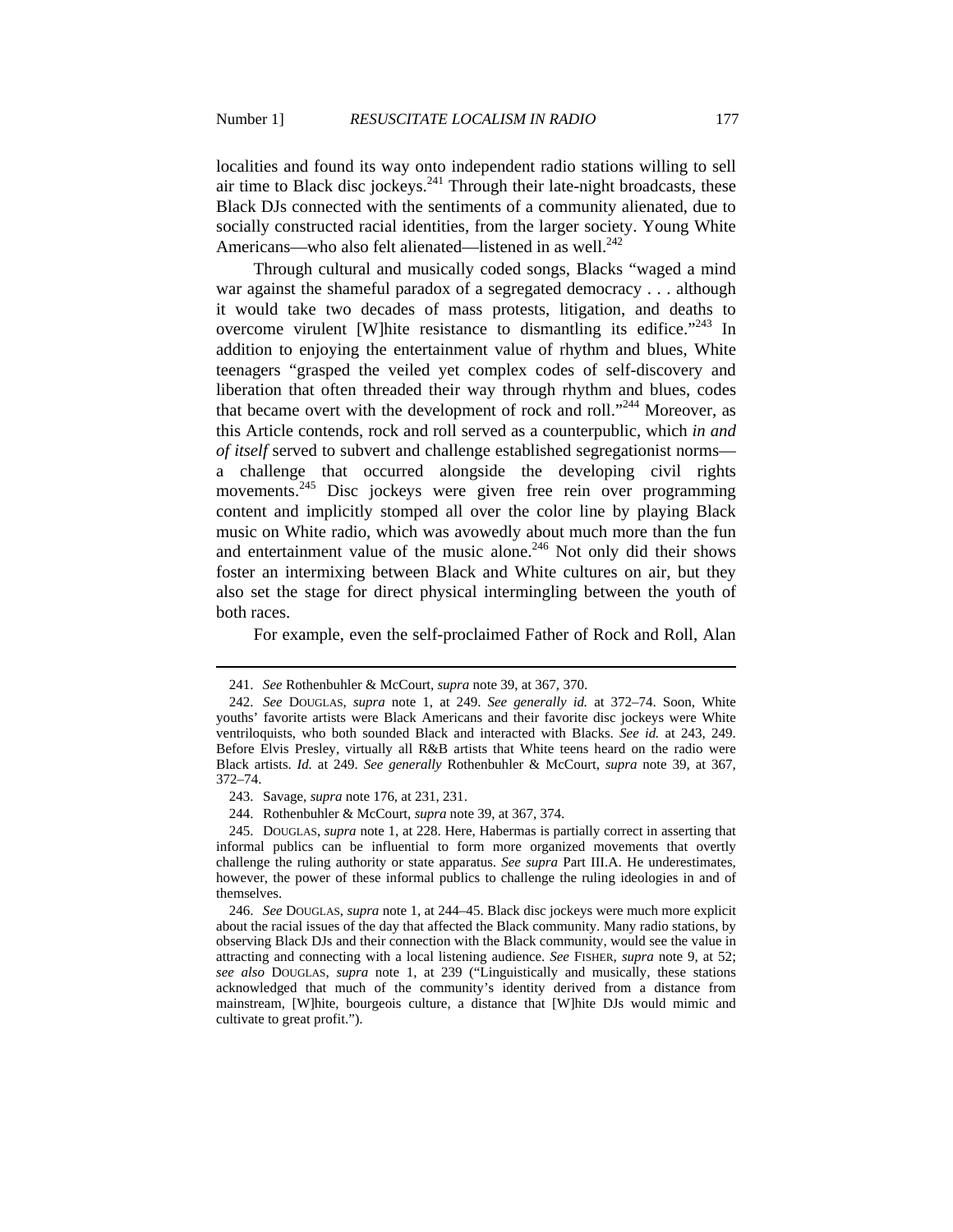Freed, avoided talking directly or overtly about Blacks or race on air, despite his use of racial ventriloquy.<sup>247</sup> He was, however, known to publicly embrace Black male and female musicians at shows or events he hosted.<sup>248</sup> And, while these disc jockeys, their station owners, and eventually White rock-and-roll artists, like Elvis Presley, expropriated and exploited Black music without directly addressing the conditions of Black Americans in America, they flung the door open wider for Black disc jockeys, Black musicians,  $249$  and the listening Black audience. This audience found pleasure in the visibility and attention given to Black musical and cultural expression (even if coded and subverted) since, for so long, they had been completely ignored and objectified on radio, and were continuing to be ignored on television. $250$ 

Moreover, these disc jockeys hosted shows and concerts, which led to racial intermingling and were, in themselves—like the formal civil rights movement that was soon to come—challenges to the mainstream prohibitions against social interactions between the races.<sup>251</sup> At the time, rock and roll was seen as an overnight shift in popular culture, but was instead actually a manifestation of sentiments that had been festering for decades. With rhythm-and-blues-infused rock and roll music played on the air symbolizing an "imagined" racial interaction on air, and with the literal and spontaneous everyday interactions on the dance floor between Black and White youth, mainstream racial segregationist norms "were starting to buckle, and a huge new generation of young people was beginning to flex its demographic muscle."252 In fact, as disc jockeys spoke at record stores, emceed, and coordinated dances and events, they saw the crowds growing more racially mixed and the physical divide meant to partition the Black and White youth soon disappeared.<sup>253</sup> By surveying local record stores and

 <sup>247.</sup> FISHER, *supra* note 9, at 53–54 ("Indeed, [Freed] never called the music he played 'rhythm and blues,' instead using the term 'rock and roll'—the old blues metaphor for sexual intercourse—as a euphemism.").

 <sup>248.</sup> DOUGLAS, *supra* note 1, at 249. Alan Freed was known to kiss Black female performers, share the stage with and embrace Black male performers, and "was even seen sharing a cigarette or a drink with these performers after the show." *Id.*

 <sup>249.</sup> DOUGLAS, *supra* note 1, at 240 ("[B]lack musicians like B. B. King, James Brown, and Aaron Neville felt grateful to such DJs because they gave [B]lack music a much wider audience; exposed [B]lacks and [W]hites to gospel, rhythm and blues, boogie-woogie, and jazz; and often gave these same musicians their first break.").

 <sup>250.</sup> *See id.*; *see also* FISHER, *supra* note 9, at 47 ("The illicit sound of the new music drove radio further and further from the innocence of TV America and the pretense of racial separation.").

 <sup>251.</sup> *See* DOUGLAS, *supra* note 1, at 249.

 <sup>252.</sup> FISHER, *supra* note 9, at 28; *see also* ENNIS, *supra* note 212, at 140.

 <sup>253.</sup> DOUGLAS, *supra* note 1, at 249.

Many DJs sought to boost their ratings with teenagers by hosting dance parties, which often resulted in integrated crowds. Whites' embrace first of R&B and then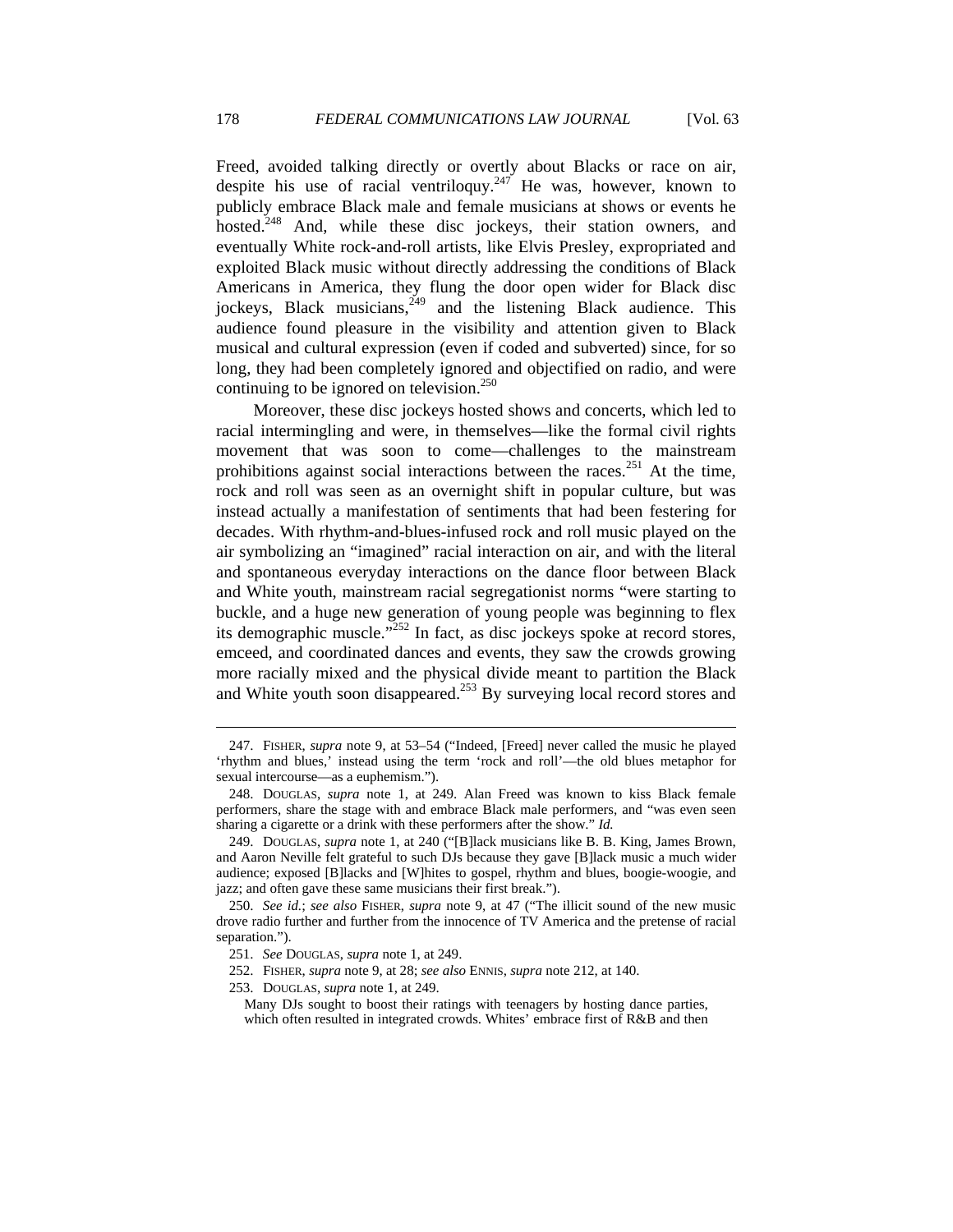interacting directly with his local audience, the DJ played what he thought his audience wanted to hear, an observation that ultimately led to the development of the Top  $\frac{1}{254}$   $\frac{1}{254}$   $\frac{1}{254}$   $\frac{1}{254}$   $\frac{1}{254}$   $\frac{1}{254}$   $\frac{1}{254}$   $\frac{1}{254}$   $\frac{1}{254}$   $\frac{1}{254}$   $\frac{1}{254}$   $\frac{1}{254}$   $\frac{1}{254}$   $\frac{1}{254}$   $\frac{1}{254}$   $\frac{1}{254}$   $\frac{1}{$ designed to reflect what had been widely accepted, not to showcase anything avant-garde."<sup>255</sup>

Therefore, the disc jockey helped to make visible the musical tastes and preferences of two formerly ignored segments of mainstream America. He also helped to make radio a center of business in the entertainment industry, at least as it related to rock and roll—the music genre that most influenced popular culture at the time and exemplified the intergenerational and interracial battle over identity and identity formation. With the growing connection between radio, disc jockeys, the small up-and-coming grassroots record labels, and the effect of radio airplay on a song's sales, radio became a serious site of contestation to self-appointed guardians of both old-guard segregationist ideology<sup>256</sup> and established business practices in radio.

#### 3. Commercializing White Youth Culture

In response, a campaign against rock and roll developed with the goal of beating back the wave of sociocultural change underlying the music's popularity. Rock-and-roll disc jockeys were targeted as the culprits for instigating and fueling the desires for such transformative cultural understandings, which, within a decade, advanced to a demand for change

of [B]lack rock and pop stars disrupted the old patterns of segregated shows, and this was especially revolutionary in the South, where segregated facilities were commonplace. Now [B]lacks and [W]hites would enter the same building to hear the same R&B group they had heard on the radio, but they were separated from each other by ropes or other dividers. Once everyone started dancing, however, these barricades often fell, and there they would be, dancing together.

*Id.* Popular movies such as *Hairspray*, *The Frankie Avalon Story*, *Ray*, and *Cadillac Records* touch on this American cultural phenomenon that was fueled by the radio airplay of such music.

 <sup>254.</sup> Rothenbuhler & McCourt, *supra* note 39, at 367, 370–71 ("[S]tations surveyed record stores for their most popular songs, and local interest, rather than national popularity, determined airplay . . . ."). Top 40, at the time, was not as scientific as it has come to be in terms of being based on national surveys and market research. The number forty originally represented "the approximate number of songs a deejay could play in a three-hour shift." FISHER, *supra* note 9, at 16. It reflected the music tastes and preferences of the local listening audiences as determined by the disc jockey, who surveyed what music and records were being bought in the local community record store, which, during this time, were primarily rhythm and blues and rock and roll records purchased by teenagers. *See* DOUGLAS, *supra* note 1, at 227–28.

 <sup>255.</sup> FISHER, *supra* note 9, at 28.

 <sup>256.</sup> *Id.* at 50–51. "When [W]hite deejays put [B]lack acts onstage in front of [W]hite audiences, and [W]hite deejays were buddies with [B]lack musicians, and [W]hite deejays went out of their way to talk and walk like [B]lack men, the reaction ranged from queasy discomfort to unchecked rage." *Id.* at 50.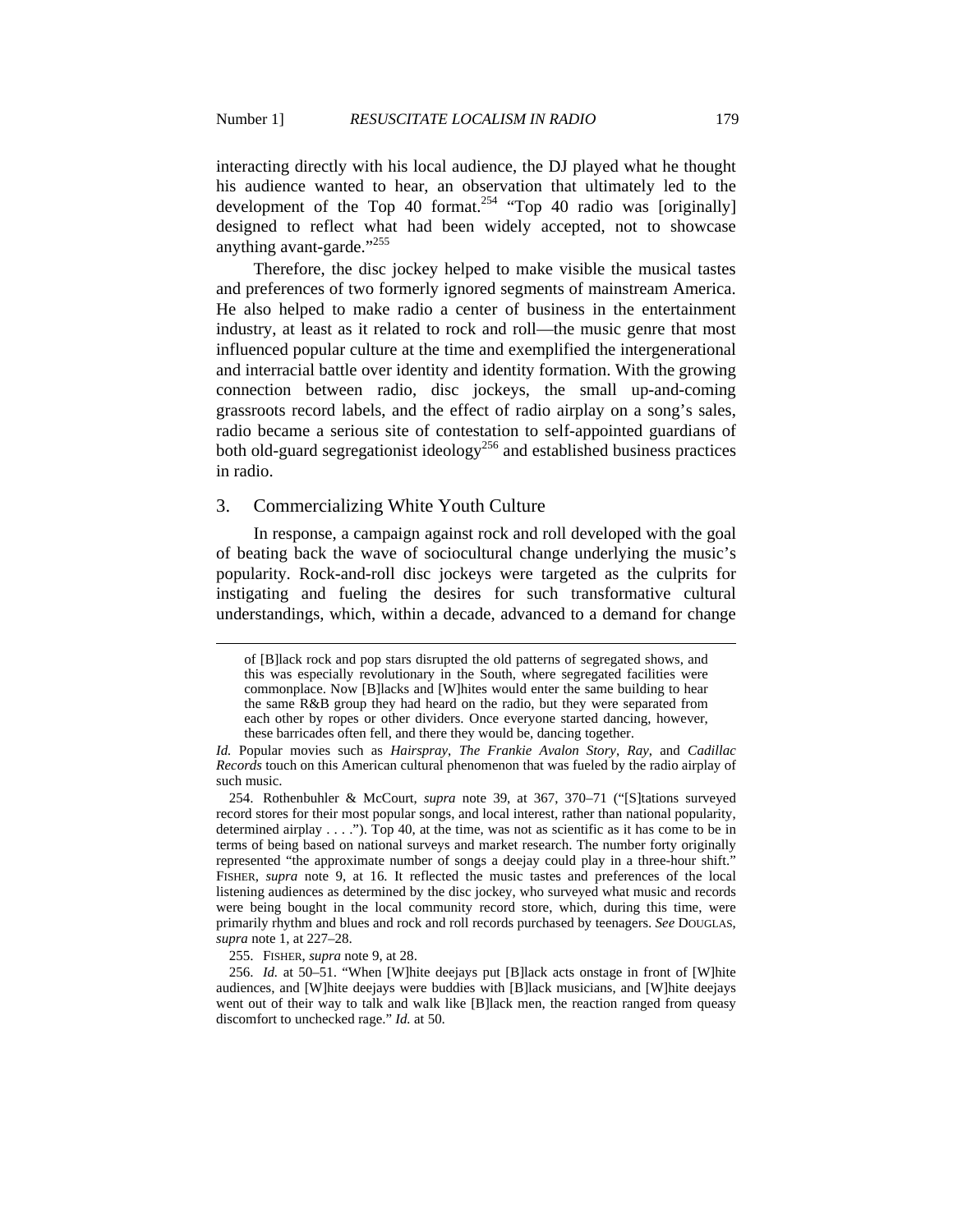by Black Americans via the civil rights movement and the 1960s protest movements.<sup>257</sup> In the 1950s, though, "[t]he enemy was not . . . the handful of . . . stations that appealed to [B]lack America, but rather the rebel deejays who breached the color line, bringing [B]lack music to [W]hite teens."<sup>258</sup> Local and city governments banned rock-and-roll concerts within their jurisdiction in an effort to prevent further racial intermixing, while churches and several civic organizations issued anti-rock statements on behalf of parents, and civic and religious leaders.<sup>259</sup>

The main assault, however, came in the early 1950s and ultimately led to the dethroning of the disc jockey and a dismantling of the threats to the then-established economic and racial hegemonies in the industry and society at large. Payola, "gifts and payments to deejays made as inducement for playing records[,]" while not illegal in the  $1950s$ ,<sup>260</sup> was the subject of a federal investigation into corruption in radio, due in large part to the lobbying efforts of ASCAP.<sup>261</sup> ASCAP's objective was to bring down the rock-and-roll DJ, who played primarily rock-and-roll and rhythm-and-blues music—both published by its competitor,  $BMI^{262}$  Due to the payola investigations, disc jockeys quit in droves, and stations fired many others.<sup>263</sup> To communications scholar Susan Douglas, the payola surge was the apex of

a massive fight over listening, over the barely articulated understanding that radio listening was playing a central role in shaping the identities of millions of young people. This was a recognition that despite the highly visual nature of American culture, especially with the ubiquity of television, radio was addressing and cultivating young people in a way that television didn't dare.<sup>26</sup>

 $\overline{a}$ 

261. *See* DOUGLAS, *supra* note 1, at 251.

 262. *Id.* The stage was set for a national inquiry determined to bring Top 40 radio back within the control of corporate leaders.

 <sup>257.</sup> *Id.* at 50–51.

 <sup>258.</sup> *Id.* at 50.

 <sup>259.</sup> *See* DOUGLAS, *supra* note 1, at 249; FISHER, *supra* note 9, at 52.

 <sup>260.</sup> FISHER, *supra* note 9, at 79. *Accord* 47 U.S.C.A. § 508 (2006). In fact, payola dated back to the 1930s in one form or another to when songwriters offered band leaders certain incentives to play one of their songs in a set or performance on radio. Devin Kosar, Note, *Payola—Can Pay-for-Play Be Practically Enforced?*, 23 ST. JOHN'S J. LEGAL COMMENT 211, 217 (2008). As disc jockeys gained in popularity and control over the content that was aired on the radio, they began to receive paid incentives from an endorsing record company to play a particular record. *Id.*

 <sup>263.</sup> FISHER, *supra* note 9, at 91.

 <sup>264.</sup> DOUGLAS, *supra* note 1, at 251; *see also* FISHER, *supra* note 9, at 89.

Those who lived through the payola scandal came to see the purging of rock radio as the older generation's desperate effort to hold on to what they knew, to their ideas of how parents and children should relate to one another, to their concept of race in America, to their sense of respect and propriety.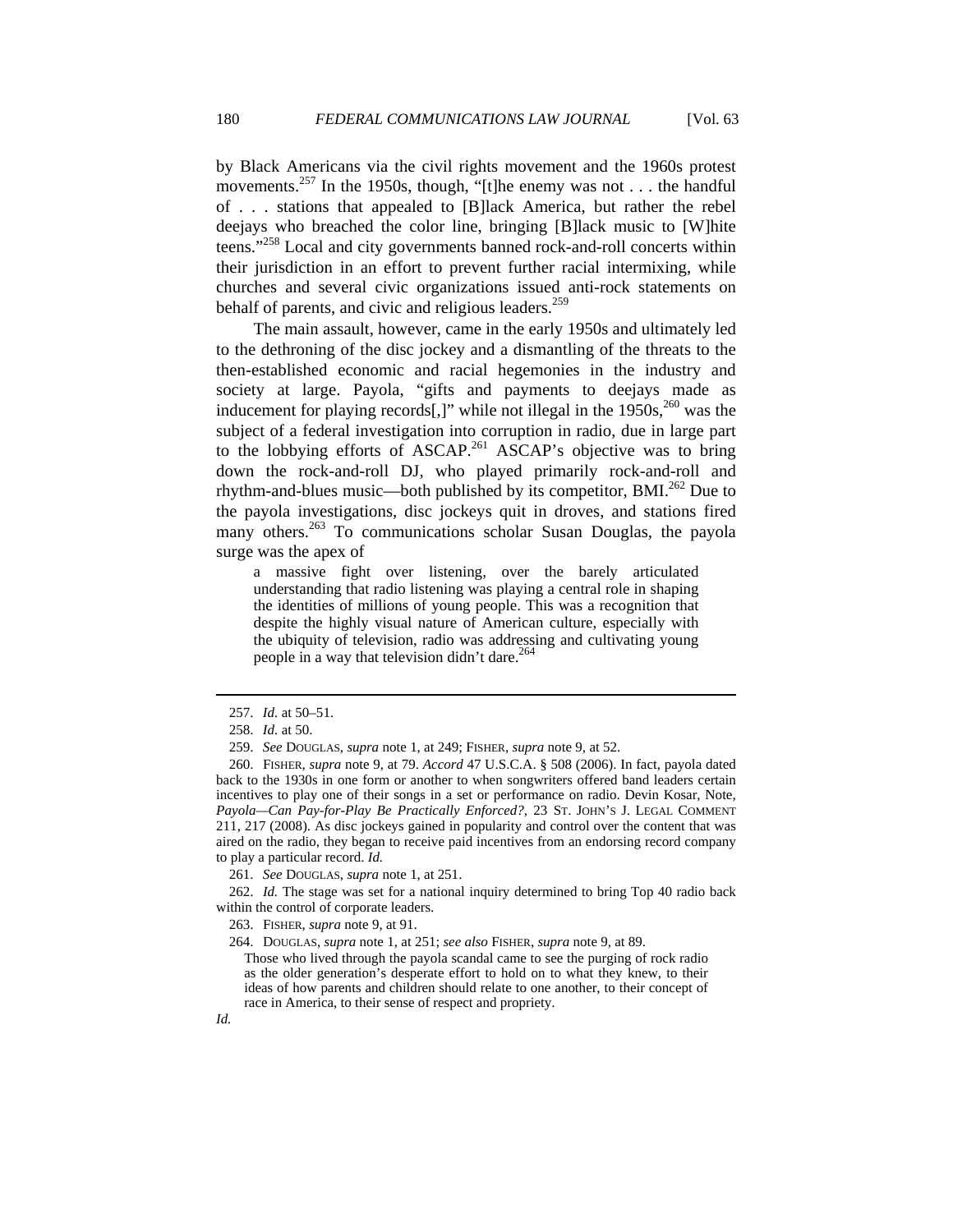In the end, after the payola surge, the disc jockey's autonomy was eroded.<sup>265</sup> Stations turned to national surveys to give an appearance of a scientific methodology of choosing playlists, which ultimately served as "the first big step away from the localism of the 1950s," and led to the resurfacing of the "blandness" and homogeneity of the network era.<sup>266</sup> Developing AM programming formats soon favored management selections over the DJs and often "gave DJs even less time to talk and made them hew to a thirty-record playlist.  $\ldots$  [with] rotations emphasiz[ing] the top six to eight records, playing the hits over and over and over."<sup>267</sup> While rock and roll on the air continued and the disc jockey personality remained, racial ventriloquy and music with overt identifications with Black culture did not. They were replaced instead with "more generic youth slang like 'sockin' it to you' and 'groovy'"268 and "crossover music that was clearly [B]lack, but not threatening, and very danceable."<sup>269</sup> AM radio became highly "predictable and routinized," and filled with "so many jingles, ads, and promos to tune out."<sup>270</sup>

In essence, the youth rebellion was commercialized and harnessed by a controlled and predictable playlist. Youth began to turn away and tune out of AM radio, especially as the youth rebellion became overtly politicized in the years to come.271 But even prior to Congress' payola

 $\overline{a}$ 

268. DOUGLAS, *supra* note 1, at 252.

269. *Id.* (internal quotation marks omitted).

 <sup>265.</sup> Kielbowicz & Lawson, *supra* note 187, at 352 ("Station managers reined in deejays by imposing more centralized control over programming, which led, according to some observers, to the rise of formula play lists such as Top 40 formats."). Indeed, "payola would never really go away; it merely changed direction. Now it was music directors and station managers, rather than deejays, who made deals with record companies and their distributors." FISHER, *supra* note 9, at 91.

 <sup>266.</sup> FISHER, *supra* note 9, at 91.

<sup>267</sup>*.* DOUGLAS, *supra* note 1, at 252; *see also* BILL BREWSTER & FRANK BROUGHTON, LAST NIGHT A DJ SAVED MY LIFE: THE HISTORY OF THE DISC JOCKEY 40 (2000). Moreover, smaller independent record labels would be hurt considerably with fewer opportunities for their songs to get airplay due to the subsequent development of Top 40 music play lists which were based on national surveys, including music listings in *Billboard* magazine—and to a reduction in the number of songs played on the radio airwaves, an increase in advertising jingles, and rapid-fire disc jockey talk. DOUGLAS, *supra* note 1, at 251–52.

 <sup>270.</sup> *Id.* at 254; *see also* FORNATALE & MILLS, *supra* note 181, at 26 (stating that Top 40 has come to mean the playing of the best selling records over and over in what industry calls rotation).

 <sup>271.</sup> They would turn to FM radio, *see* DOUGLAS, *supra* note 1, at 256–59, a phenomenon, which while fascinating in its own right and which provides yet another example of radio's subversive capabilities, is beyond the scope of this Article. This exodus played out repeatedly on broadcast radio as different subversive voices on radio found their way onto the airwaves only to be eventually commercialized or co-opted—a situation not too different from the current status of radio. Interestingly enough, when FM stations, too, became restricted by tight Top 40 playlists, those excluded or marginalized from the nation's radio airwaves turned to college radio and community radio. *See id.* at 282–83.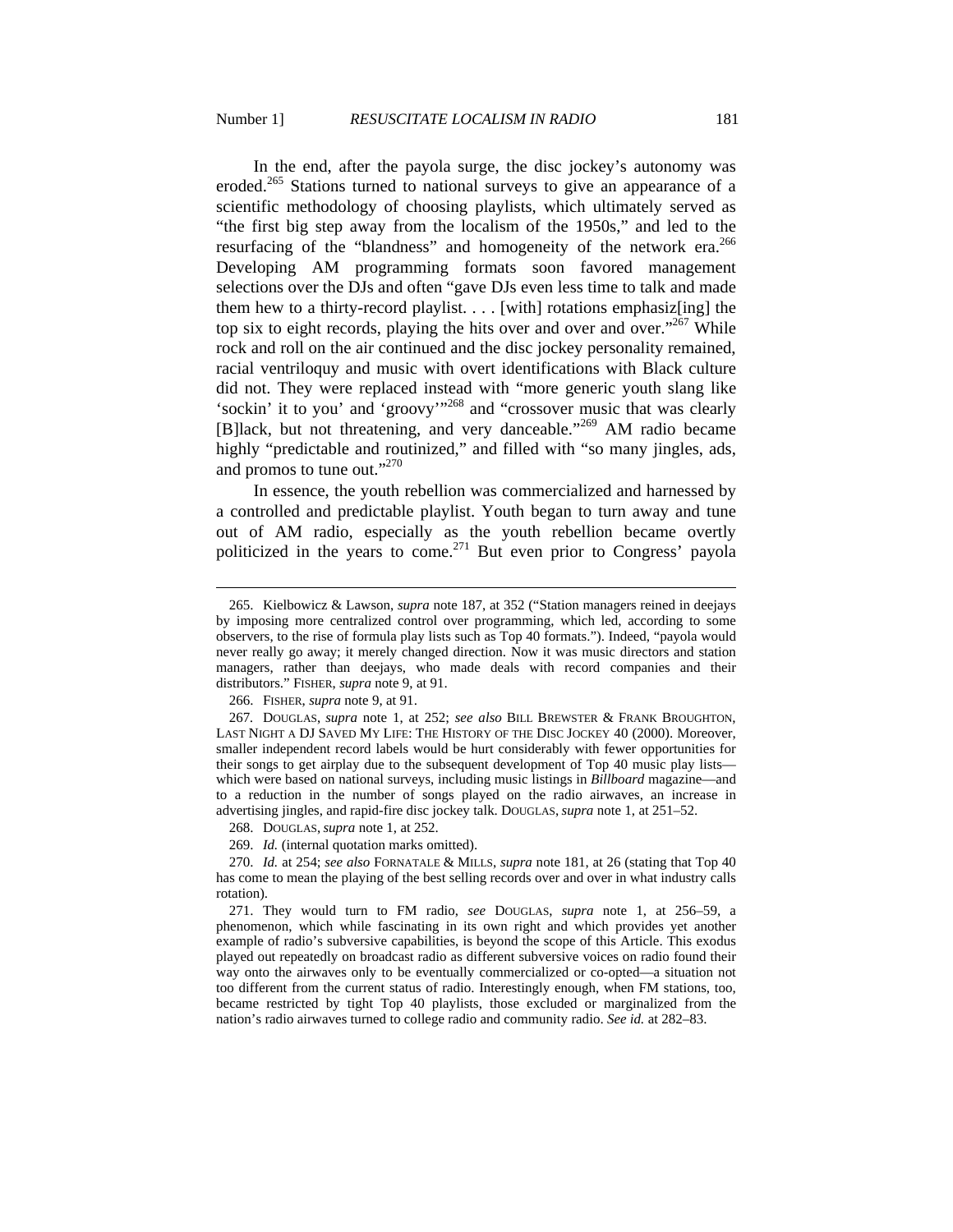surge that dethroned the DJ and initiated the move away from localism, FCC localism rules and policies up until the 1950s fell far short of facilitating the discursive struggle against mainstream norms related to identity and race that were occurring at the time.<sup>272</sup> Early on, the FCC did little to further the contesting voices of those in the Black community and, furthermore, was indifferent to those voices being given access to the radio airwaves. $273$  Indeed, the FCC failed to effectively adopt and enforce localism rules or policies that called for the inclusion of Black interests, local or otherwise, which were notoriously absent or objectified on radio pursuant to the firmly entrenched industry norm regarding the Whiteness of radio.

One could argue that what this trip down America's historic sociocultural legal lane shows is that the market, and not the law, was instrumental in the subversion and diversity that appeared on radio during the transition period. Despite all the FCC's calls for localism, this Article contends that the law implicitly endorsed the Whiteness ethos on radio, and it did little, if anything, to facilitate the discourse that ultimately surfaced, despite the law's indifference to the limited access to Blacks on radio or even to the mainstream American youth.<sup>274</sup> Both segments of the population remained invisible and did not gain access to the nation's radio airwaves until after their buying power increased and the market demanded their entry.275 But as this history has also shown, demographics and market demand were not the only factors, but two of many that led to the inclusion of these voices. These other factors are no longer present in the deregulated and ownership-consolidated radio (and music) industry in which radio now exists. Therefore, government intervention is clearly necessary. The government needs to reinvigorate a localism policy that ensures that radio, in particular, given its unique qualities, is more representative and inclusive of contesting voices, especially those of the underserved. Continued adherence to the predominant market-based analysis of the public interest obligations imposed on broadcasters, where buying power of a particular demographic is the dispositive force, will not lead to such inclusion, as evidenced by the current state of radio.

 <sup>272.</sup> *See supra* Part II.B.

 <sup>273.</sup> *See generally* LaVonda N. Reed-Huff, *Radio Regulation: The Effect of a Pro-Localism Agenda on Black Radio*, 12 WASH. & LEE. J. CIVIL RTS. & SOC. JUST. 97 (2006).

 <sup>274.</sup> *See* BLUE BOOK, *supra* note 76, at 15, 36; *see also* Lenthall, *supra* note 64, at 41, 53–54.

 <sup>275.</sup> *See* FISHER, *supra* note 9, at 45–47.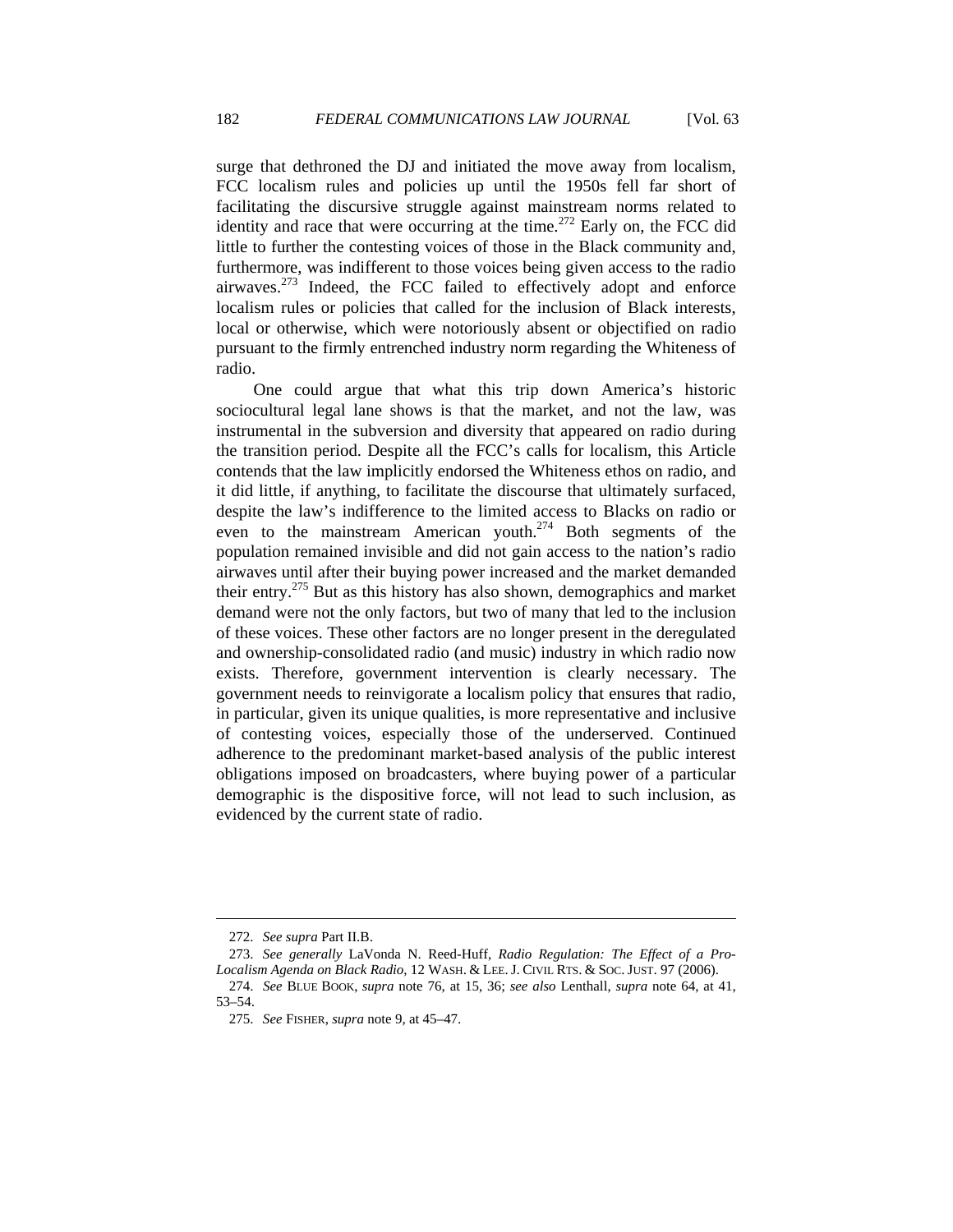### IV. REINVIGORATING LOCALISM

#### *A. Deregulation and Its Effect on Music Content on Radio*

The deregulatory efforts that began in the 1980s, and were cemented with the passage of the Telecommunications Act of 1996, have virtually eliminated many of the factors that were once present and relevant to the rise of rock and roll on radio. Specifically, as previously discussed in this Article, the countercultural sound of rock and roll made its way onto the airwaves, despite premature predictions of radio's demise, since fierce competition existed between local radio station owners and because radio stations were connected and responsive to local communities through their local DJs, musicians, and independent record labels. These factors considerably influenced the emergence of the local and contesting voices heard on radio in the 1940s and 1950s, which have been undermined due to the exclusive market-based deregulatory approach ultimately adopted by the FCC.<sup>276</sup> For nearly four decades, and up until the early 1980s, communications regulatory policies incorporated localism ideals and aimed "to restrict [media] ownership concentration."277 During that time, the "presumption was relentlessly against concentration and toward maximizing the number of independent media voices."<sup>278</sup> Although the FRC and FCC struggled to effectuate localism early on in light of the rising dominion of the networks, the FCC, through the *Chain Broadcasting Order*, encouraged the development of more nonnetwork, independent stations. In addition, the increased competition among these independent radio stations for content and a listening audience gave rise to a number of smaller, independent record labels that provided such content and to the rise of the local disc jockey, who was intimately connected with his listening audience.<sup>279</sup>

Now, radio has essentially become centralized in the hands of very few conglomerates that control the majority of what the nation hears. $280$ 

 <sup>276.</sup> *See, e.g.*, Amendment of Section 7.3555, [formerly Sections 73.35, 73.240, & 73.636] of the Commission's Rules Relating to Multiple Ownership of AM, FM, and TV Broadcast Stations, *Report and Order*, 100 F.C.C.2d 17, paras. 8–10 (1984).

 <sup>277.</sup> C. Edwin Baker, *Media Concentration: Giving Up on Democracy*, 54 FLA. L. REV. 839, 869 (2002).

<sup>278.</sup> *Id.*

 <sup>279.</sup> *See generally* DOUGLAS, *supra* note 1, at 227.

 <sup>280.</sup> Mark Anthony Neal, *Rhythm and Bullshit?: The Slow Decline of R&B, Part Three: Media Conglomeration, Label Consolidation and Payola*, POPMATTERS (June 30, 2005), http://popmatters.com/music/features/050630-randb3.shtml.

In the aftermath of the Telecommunications Reform [sic] Act, the massive consolidation in radio has left fewer people making the decisions about what music will be played. The ten largest radio conglomerates in the U.S. control more than two thirds of the national radio audience, with Clear Channel and Viacom . . .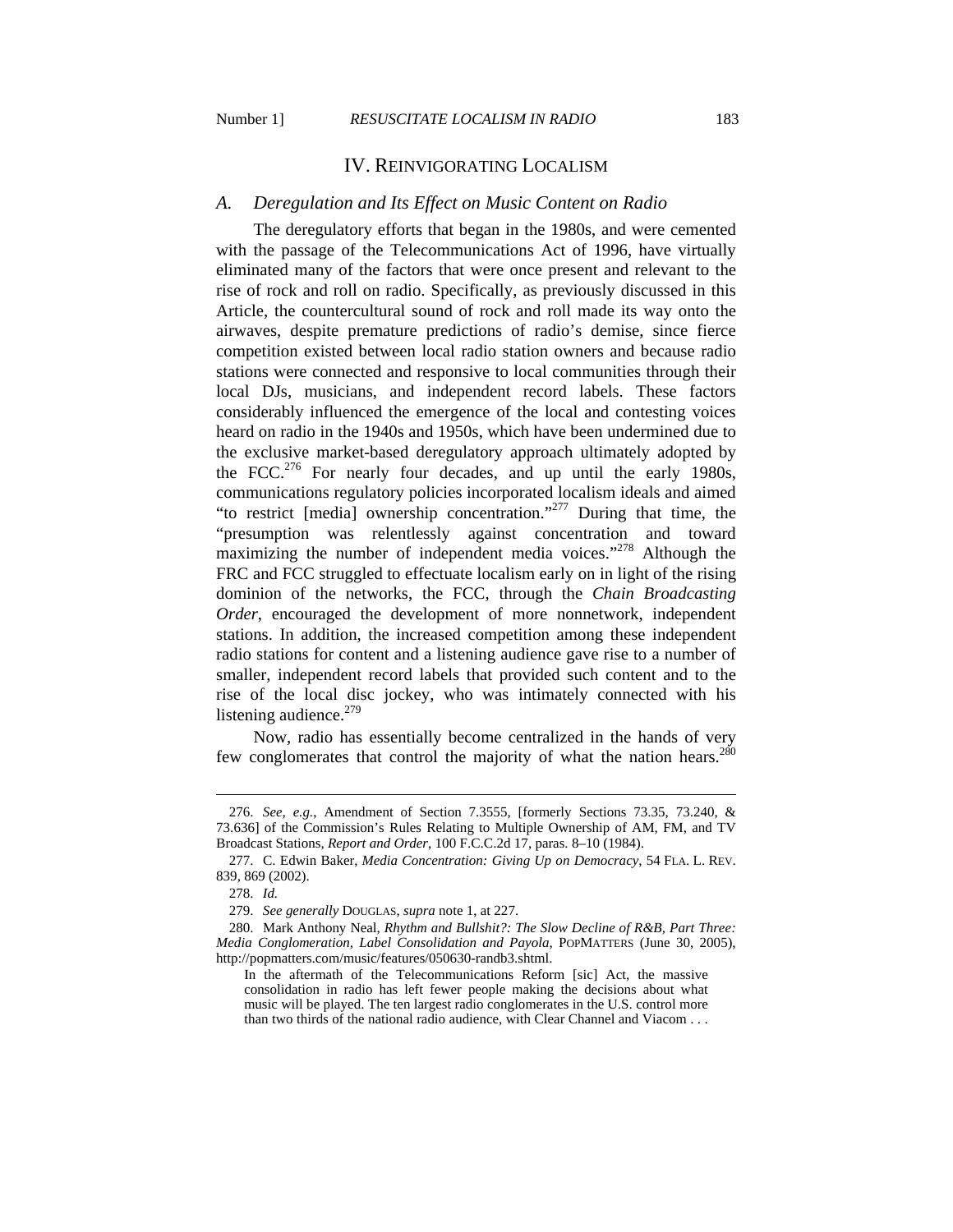Moreover, the public trusteeship interpretive standard applied to the public interest obligations imposed on broadcasters, from the outset, incorporated localism concepts. It, however, has been replaced with the marketplace interpretive standard, premised on the belief that the public interest requirement could best be met by market forces.<sup>281</sup> Marketplace ideology rejected the scarce-airwaves theory underlying the trusteeship standard because, in principle, all resources, including the airwaves, were scarce. Therefore, according to the marketplace model, the belief was that the efficient use of the airwaves (like other scarce resources) could best be determined by the market and the laws of supply and demand. $282$  Such demand turned primarily on buying demographics and consumption habits and in treating radio content as a consumer good. Gone by the wayside was the concern for local access to, and content on, the airwaves.

Moreover, pursuant to this market-based ideology, the Telecommunications Act of 1996 was ultimately enacted, removing ownership caps on local and, to some extent, national station ownership.<sup>283</sup> Immediately following its passage, media conglomerates bought and consolidated most local stations in order to decrease competition among them and thereby maximize profits.<sup>284</sup> "With media conglomerates having no commitment to the idea of the local interest, they 'laid off hundreds, decimated community programming and all but standardized play lists across the country  $\ldots$   $\ldots$   $\ldots$   $\ldots$   $\ldots$   $\ldots$  To increase profits, many stations soon

*Id.* 

 283. Telecommunications Act of 1996 § 202, Pub. L. No. 104-104, 110 Stat. 56 (codified at scattered sections of 47 U.S.C.).

 284. *See* Prindle, *supra* note 28, at 306. Originally, proponents of deregulating ownership in media opined that multiple ownership of radio would foster more diversity in content, given that an owner of multiple stations would seek to provide a more diverse array of content options on its differing sister stations to attract a differing listening demographic. Krotoszynski & Blaiklock, *supra* note 24, at 831–32. In that way, perhaps even niche markets could be served. *Id*. However, with common ownership, radio conglomerates found economies of scale much more appealing. Martens, *supra* note 43, at 311. This, in turn, cut short the goal of catering to niche or even local tastes. Today, conglomerates generate more advertising profits by marketing and selling to advertisers a well-studied and known commodity—a particular listening and buying demographic. Rather than appealing to the intricacies and nuances of a particular local listening audience, the content provided, then, is more national and mainstream in appeal. *Id.* at 311–12 (stating that radio has become more like a "McRadio" than the intimate connection to the local that it once was).

285. Folami, *supra* note 23, at 296 (quoting JEFF CHANG, CAN'T STOP WON'T STOP: A

controlling more than 40 percent of that.

 <sup>281.</sup> Mark S. Fowler & Daniel L. Brenner, *A Marketplace Approach to Broadcast Regulation*, 60 TEX. L. REV. 207, 233 (1982) (written by a former FCC Chairman, who was the first in history to advocate for abandonment of the public trustee model of broadcast regulation for the market-based approach).

 <sup>282.</sup> *See* R. Randall Rainey & William Rehg, *The Marketplace of Ideas, The Public Interest, and Federal Regulation of the Electronic Media: Implications of Habermas' Theory of Democracy*, 69 S. CAL. L. REV. 1923, 1937 (1996).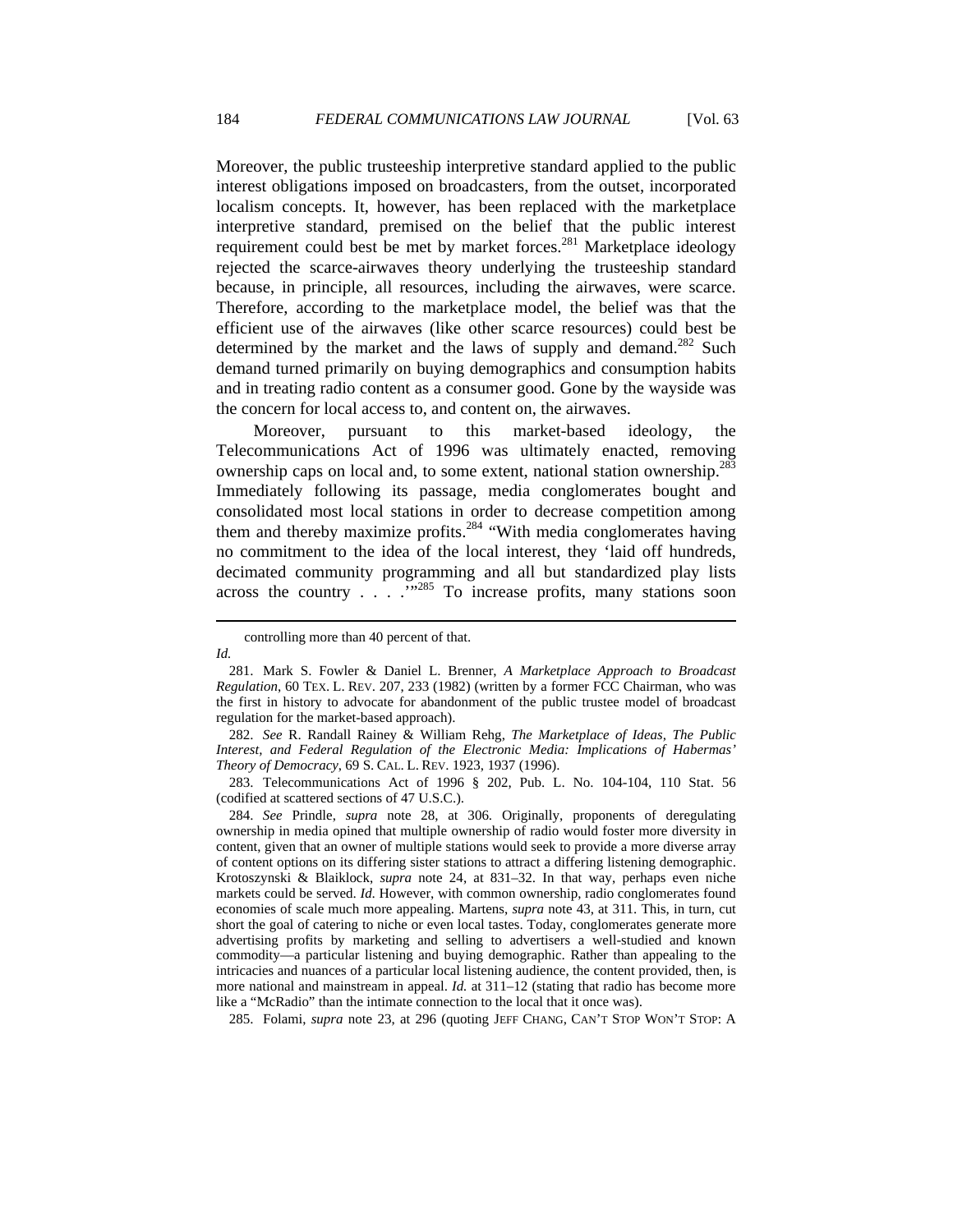replaced live disc jockeys, both Black and White, who "understood local tastes and intricacies"286 with prerecorded announcers. In addition, with the adoption of software that permitted disc jockeys to "voice track" or "cyberjock" their shows, $287$  disc jockeys became further removed from their local audience.

Shows were prerecorded with voice-tracking technology, which allowed disc jockeys to tape their shows with sound bites; other technological developments made it possible to patch in listener calls, songs, promos, and other commercials. Such shows were subsequently sent out to other conglomerate-owned stations in other local and regional areas.288 With cyberjocking and voice tracking, radio conglomerates "cut down the total number of disc jockeys and spotlight[ed] its top talents."<sup>289</sup> As a result, many DJ positions were eliminated "by simply having one company jock send out his or her show to dozens of sister stations. Thanks to clever digital editing, the shows still often sound[ed] local."<sup>290</sup> The nationally syndicated radio personality was soon to follow and was, by definition, further removed from the many communities that received the syndicated broadcast.<sup>291</sup> Although syndication of programming has benefits in that it can give national exposure to information or talent that might have otherwise remained local, syndicated programming is, however, a huge problem to the extent that it only (or primarily) recycles top-down, national content and contributes to erasing local access and expressivity on the airwaves.<sup>292</sup> There also exists a concern that calls for the recognition of local and particularized interests and tastes may lead to further fragmentation of the public sphere. However, attention to localized viewpoints, especially as they relate to radio access, is necessary to capture the concerns of those rendered voiceless in the mainstream discourse and to facilitate a more robust and inclusive democracy.

With consolidated radio and radio's continued ability to influence

HISTORY OF THE HIP-HOP GENERATION 441–42 (2005)).

 <sup>286.</sup> Adam J. van Alstyne, Note, *Clear Control: An Antitrust Analysis of Clear Channel's Radio and Concert Empire*, 88 MINN. L. REV. 627, 660 (2004).

 <sup>287.</sup> Randy Dotinga, *'Good Mornin' (Your Town Here)*,*'* WIRED NEWS (Aug. 6, 2002), http://www.wired.com/news/business/1,54037-0.html.

 <sup>288.</sup> *Id.*

 <sup>289.</sup> *Id.*

 <sup>290.</sup> Eric Boehlert, *Radio's Big Bully*, SALON.COM (Apr. 30, 2001), http://archive.salon.com/ent/feature/2001/04/30/clear\_channel/.

 <sup>291.</sup> *See* Dotinga, *supra* note 287.

 <sup>292.</sup> *See* Martens, *supra* note 43, at 315 (stating that post-consolidation, voice-tracking technology of the syndicated DJs on radio is not locally responsive). *See generally* Ortner, *supra* note 32 (arguing that, while syndicated programming allows some local issues to be heard nationally, it has generally led to a loss of radio's historically unique connection to the local community).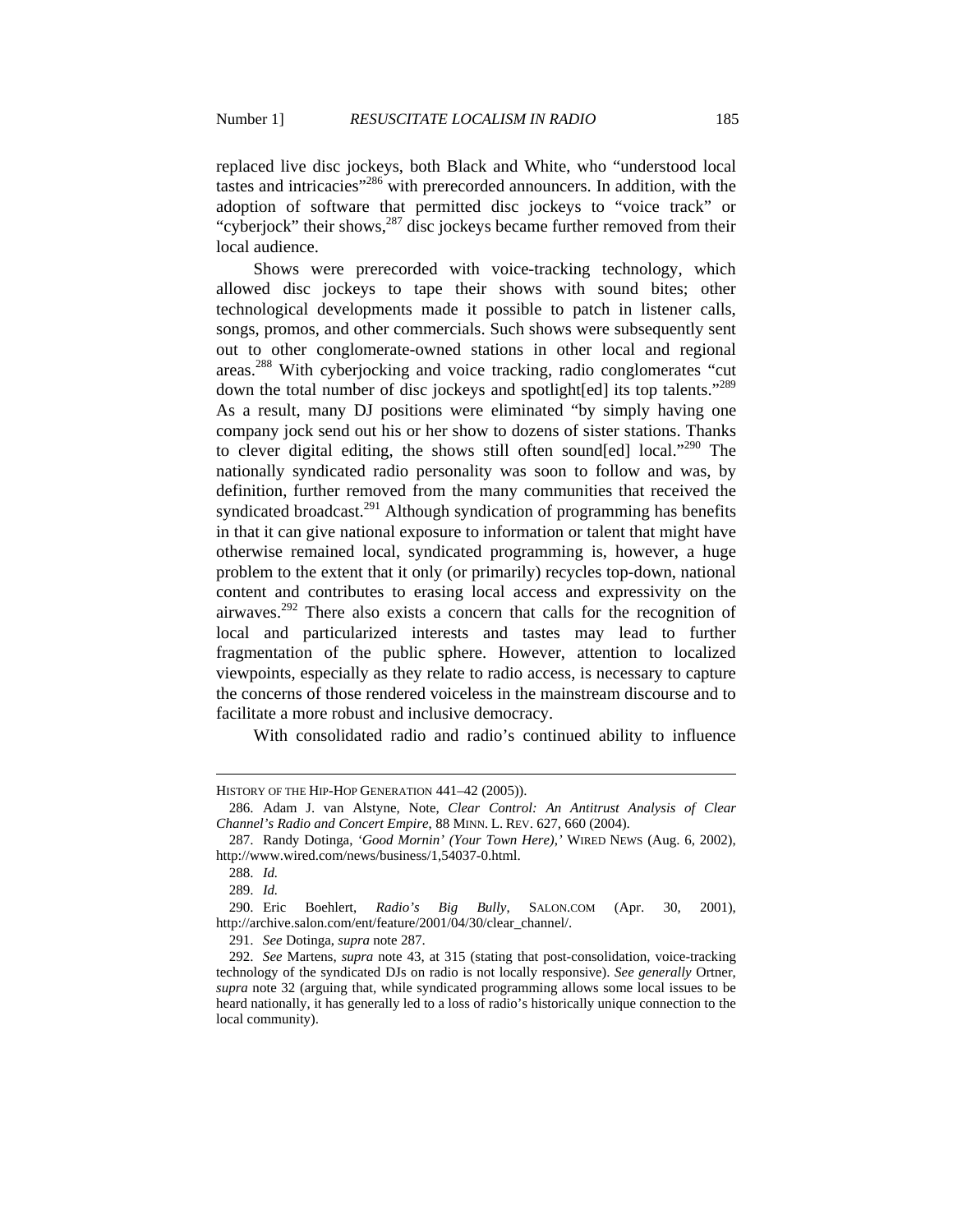consumer preferences, media conglomerates were soon positioned to generate more advertising fees and to ultimately enhance their control over what the public hears on the radio. For example, given their growing market power via station ownership, station owners knew that they could "leverage their access to the airwaves to coerce labels and artists in the form of pay-for-play . . . because [the labels and artists] ha[d] no comparable means to promote their material."293 Playlists were no longer determined by the local disc jockey, but by distant radio stations' regional managers and directors, and were played by the distant nationally syndicated disc jockey. Presumably, radio stations were also hesitant to introduce new talent or to vary from such nationally generated playlists for fear of offending advertisers concerned about upsetting the core listening demographic.<sup>294</sup> Therefore, "[w]ith few open spots for new music on tightly controlled play lists, it [became] increasingly difficult for new artists to enter the airwaves."295 Moreover, independent labels fared no better in the post-Telecommunications Act consolidated radio industry environment because "they simply were unable to compete with the expensive advertising costs for radio air play of their talent."<sup>296</sup> Radio programming, in the end, not only has become further removed from the local listening audience, but also has become devoid of social commentary and is filled with jingles, advertising, and feel-good music meant to entice listeners into buying and consuming. $297$ 

Because radio continues to influence the popularity of a particular song, it is still very relevant in shaping mass and popular culture<sup> $2\overline{98}$ </sup> and, by extension, societal perceptions, understandings, and constructions of identity. It is therefore imperative for a thriving and deliberating participatory democracy that such perceptions are not merely shaped or passed down from the top. Space must be provided to musicians (and their

<sup>293.</sup> Van Alstyne, *supra* note 286, at 653.

 <sup>294.</sup> Rachel M. Stillwell, *Which Public? Whose Interest? How the FCC's Deregulation of Radio Station Ownership Has Harmed the Public Interest, and How We Can Escape From the Swamp*, 26 LOY. L.A. ENT. L. REV. 369, 406 (2006) ("Programmers' decisions about music are driven by financial considerations, aimed at particular demographics for purposes of selling advertising.").

 <sup>295.</sup> Van Alstyne, *supra* note 286, at 659.

 <sup>296.</sup> Folami, *supra* note 23, at 300. The intense consolidation in radio, coupled with the subsequent consolidation in the record industry—where approximately four major record labels came to be responsible for more than eighty percent of what makes it on to commercial radio—practically squeezed out new artists that were not backed by one of the major labels. Neal, *supra* note 280.

 <sup>297.</sup> *See* DOUGLAS, *supra* note 1, at 356–57; *see also* Neal, *supra* note 280 (claiming that, on urban radio, in particular, the overarching message is buy, buy, buy).

 <sup>298.</sup> *See generally* Mezey & Niles, *supra* note 155. "Popular culture makes use of the mass cultural resources that capitalism provides, and mass culture often co-opts and markets pop cultural practices." *Id.* at 99.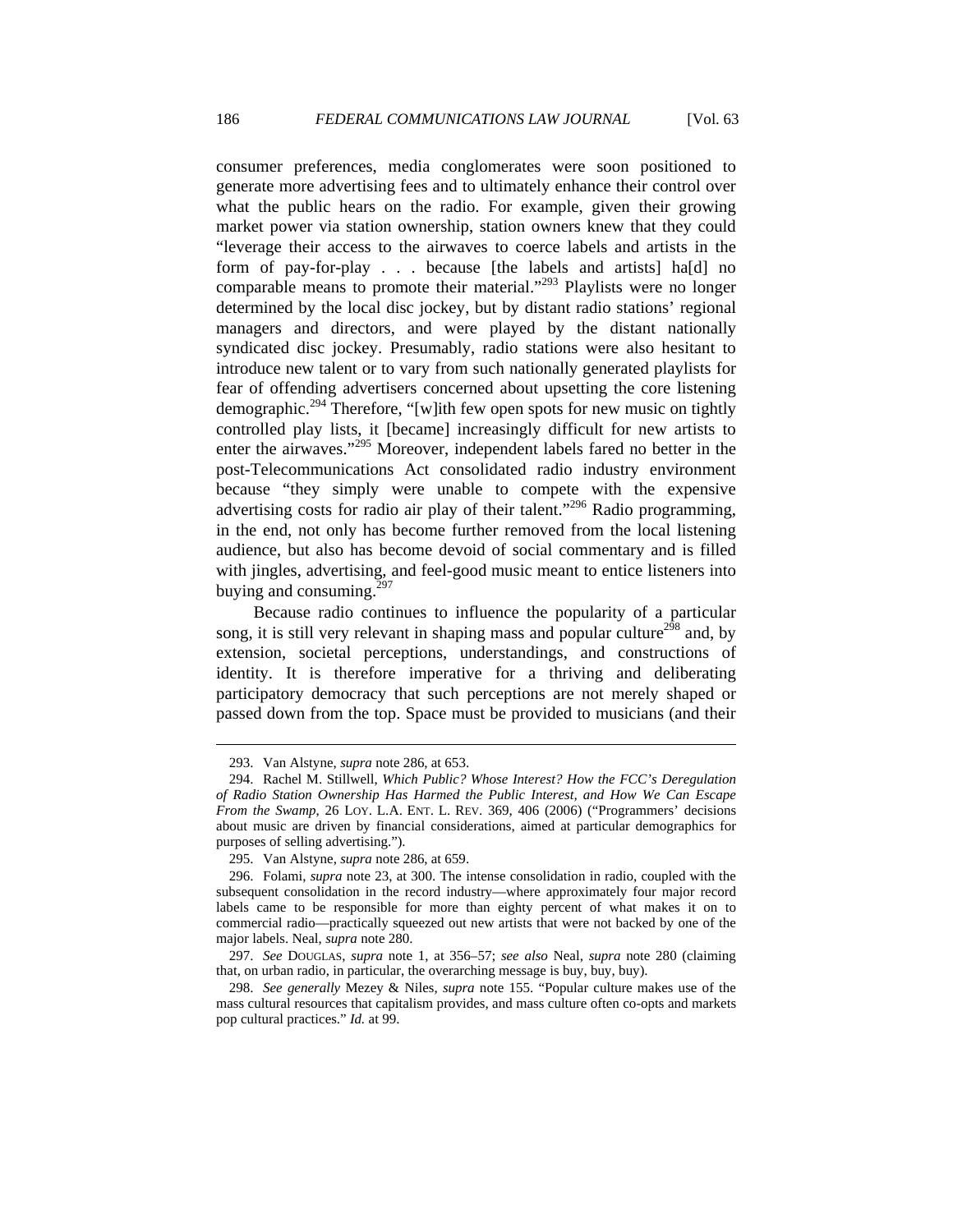listening audiences) who might contest the current cookie-cutter lyrical messages of consumption and frivolity that currently pervade the corporately controlled, market-driven radio airwaves. Given what seems like the exclusive application of the market-model approach to current media policies, and the disappearance now of most of the factors that were present during the period in which rock and roll emerged, it is difficult to see how contestatory voices would or could now find their way onto the conglomerate-controlled airwaves. Radio ownership consolidation by the major conglomerates of small and local radio stations has swallowed up competition such that there is no longer a competition for advertising dollars, an audience, or even content.<sup>299</sup>

Without government intervention, it is difficult to see how or why radio conglomerates would not continue with business as usual, maximizing advertising profits by maintaining predictable buying demographics. Indeed, the Third Circuit, in staying the 2003 *Report and Order* further deregulating the media industry, seemingly acknowledged as much by ordering the FCC to listen to the everyday concerns and conversations of the local public through a series of public hearings across the nation. $300$ 

#### *B. Opening Up Access: Suggested Approaches*

Radio ownership consolidation is more than likely here to stay, despite concerns raised by the current presidential administration.<sup>301</sup> Moreover, while concerned with the effects of consolidation on localism generally, the Third Circuit neither raised the issue of dissolving the current consolidation in broadcast to remedy its current status, nor required conglomerates to divest some of their consolidated holdings. $302$  Such divesting would more than likely only occur if media conglomerates, like the networks in the 1950s, decided to release some of their ownership holdings voluntarily. While the law, through localism rules and policies,

 <sup>299.</sup> *See* Prindle, *supra* note 28, at 299; *see also* DOUGLAS, *supra* note 1, at 350.

 <sup>300.</sup> Prometheus Radio Project v. FCC, 373 F.3d 372, 435 (3d Cir. 2004).

 <sup>301.</sup> President Barack Obama, while Senator and during his presidential campaign, stated his displeasure with the current consolidated and hyper-commercialized status of the media and has suggested possible remedies, including reinstituting a meaningful localism standard and adopting policies to pave the way for more low-power FM stations across the country. *See* John Eggerton, *Obama, Bush at Odds over Media-Ownership Vote*, BROADCASTING  $\&$  CABLE (May 16, 2008), http://www.broadcastingcable.com/article/113739Obama\_Bush\_at\_Odds\_Over\_Media\_Ow nership\_Vote.php; *see also* Associated Press, *Changed Media Landscape Awaits FCC Move*, **CBS** NEWS (June 20, 2010), http://www.cbsnews.com/stories/2010/06/20/ap/tech/main6600896.shtml (discussing FCC stance on issues confronting broadcast, including concentrated conglomerate ownership).

 <sup>302.</sup> *See Prometheus Radio Project*, 373 F.3d 372.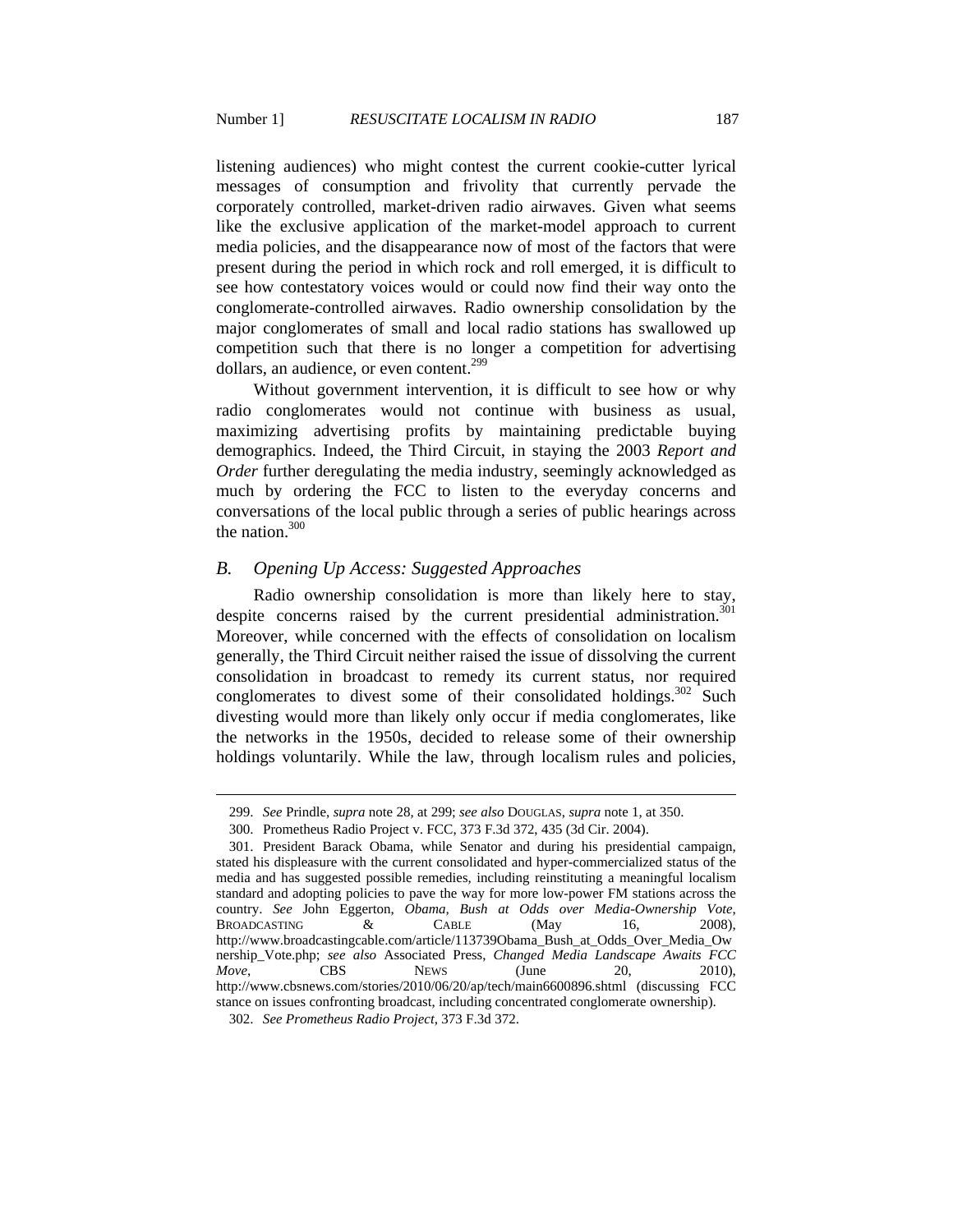was not particularly helpful historically in destabilizing the racial and economic status quo on the nation's airwaves during the transition period of the mid-1940s to early 1950s, there were a number of other factors at the time beyond market demand that contributed to bringing marginalized voices to the forefront. Now, however, many of those factors, such as the intense competition between local radio station owners and their intimate connections with their local listening audiences via the DJs, have disappeared, due to ownership consolidation in the industry.

Therefore, this Article proposes a few possible remedies for opening up access on the nation's radio airwaves *within* the context of ownership consolidation, which are informed by radio's subversive past explored herein. First, this Article calls for the continued imposition of public interest obligations on broadcasters, a return to the public-trusteeship interpretive standard, and a reinvigoration of localism as part of such obligations.<sup>303</sup> This Article also argues for a more expansive understanding of localism that would incorporate music and popular culture expressions, especially as expressed by those most marginalized in society. It also proposes that broadcasters be required to allot a specific amount of time to the airing of local music and that a more meaningful review process for broadcast license renewals be imposed to consider the extent to which broadcasters provide radio access to local musicians and content.<sup>304</sup>

With regard to the first suggestion on the continued imposition of public interest obligations on broadcasters and a return to the publictrusteeship interpretive model, such obligations should remain in force because, despite the motley of other media outlets available—Internet radio, satellite radio, cable and digital television, and the like—the reason underlying such obligations in the first place is still present: electromagnetic spectrum is still scarce. Despite the high demand for its use, spectrum is still finite and regulation of its use remains justified.<sup>305</sup>

 <sup>303.</sup> *See also* Folami, *supra* note 10 (discussing potential remedies—that do not include increased FCC regulatory oversight—for increasing public affairs and political news, rather than music and other cultural programming explored herein, on broadcast television within the context of its commercialization and consolidated control).

 <sup>304.</sup> Currently, pursuant to the deregulatory policies adopted via the passage of the Telecommunications Act of 1996, broadcaster licenses are, for the most part, presumptively renewed with nonrenewal relegated to the last punitive option should a licensee fail to meet renewal requirements. *See* Telecommunications Act of 1996 § 309, Pub. L. No. 104-104, 110 Stat. 56 (codified at scattered sections of 47 U.S.C.).

 <sup>305.</sup> Krotoszynski & Blaiklock, *supra* note 24, at 817–18 ("Because physical constraints limit the number of broadcast licenses that the Commission may issue, government regulation of the airwaves . . . . [is] necessary to ensure that those granted the privilege of broadcasting do not abuse that privilege by failing to operate their stations in the public interest."); *see* Varona, *supra* note 72, at 153 (asserting that the scarcity doctrine is still applicable and justifiable despite the increase in other media outlets). *See generally* FCC, SPECTRUM POLICY TASK FORCE: REPORT OF THE SPECTRUM RIGHTS AND RESPONSIBILITIES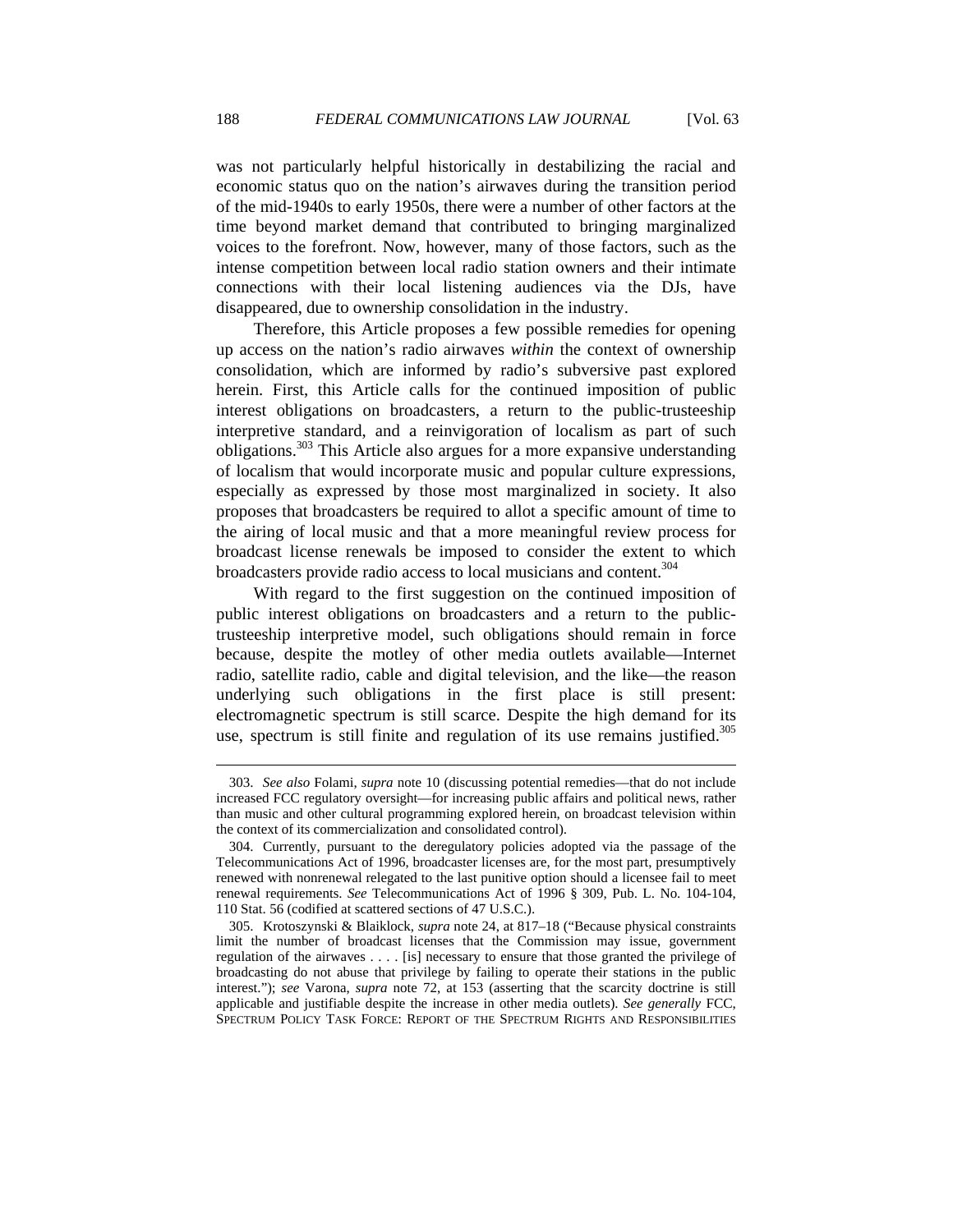Moreover, unlike many other scarce resources, radio is still a pervasive medium, and its uniqueness continues to rest in its ability to facilitate deliberative discourse. The Supreme Court, nearly forty years ago, acknowledged the unique status of broadcast as a deliberative tool and established as its primary goal exposing listeners to a marketplace of ideas and diversified viewpoints.<sup>306</sup> With such deliberative goals of radio still firmly in place, the governing public-trusteeship interpretive standard and localism policies (and related localism dictates), which were in place for well over three decades, should be resurrected. Relying solely on the market model and on demand in the market to determine the public's interest (especially when public demand turns narrowly on a particular buying demographic) is the equivalent of turning a public resource over to private interests for their own self-regulation. Such self-regulation diametrically conflicts with the foundational principles underlying radio's regulation, with the interests of the listening audience significantly sacrificed as a result. Therefore, not only should the public trusteeship standard be reapplied to the public interest standard as a part of FCC policy and regulatory authority, but localism requirements must also be read back into the public-trusteeship model of the public interest standard.

Indeed, almost from the inception of radio's regulation, localism requirements have been part of such public interest obligations, with due weight given to them in facilitating the articulation of community norms and interests. These regulations and policies, like the Blue Book and *Chain Broadcasting Order*, implemented during the network era, were aimed at ensuring that radio was a medium representative of the interests of those in the local listening audience of a radio broadcast station. Most attempts at increasing localism were abandoned, however, by the FCC during the deregulatory process, which began in the 1980s. The market-model approach to broadcasting has, for the sake of efficiency, not only set aside local interests generally, but has also reinforced demographic inequalities that tend to further marginalize and render invisible the socioeconomically vulnerable.<sup>307</sup> Therefore, some type of regulation, requiring a broadcaster to consider and address the preferences of its local community, may be necessary to reverse the tide of the mass-produced and rarely local, top-

306. Red Lion Brdcst. Co. v. FCC, 395 U.S. 367, 390 (1969).

WORKING GROUP (2002), *available at* http://www.fcc.gov/sptf/files/SRRWGFinalReport.doc (discussing potential methods of allocating spectrum and the typical rights and responsibilities the FCC assigns to licensees).

 <sup>307.</sup> Randall Rainey and William Rehg argue that, while an unregulated media grounded in market-based ideology may be more economically efficient (via costs and economies of scale), deliberation on radio is sacrificed. Rainey & Rehg, *supra* note 282, at 1937. Moreover, radio and the facilitation of such public discourse cannot be reduced to a consumer good. *Id.* The net result of such approach is the elevation of the interests of those with more wealth and buying power above those with less. *Id.* at 1943.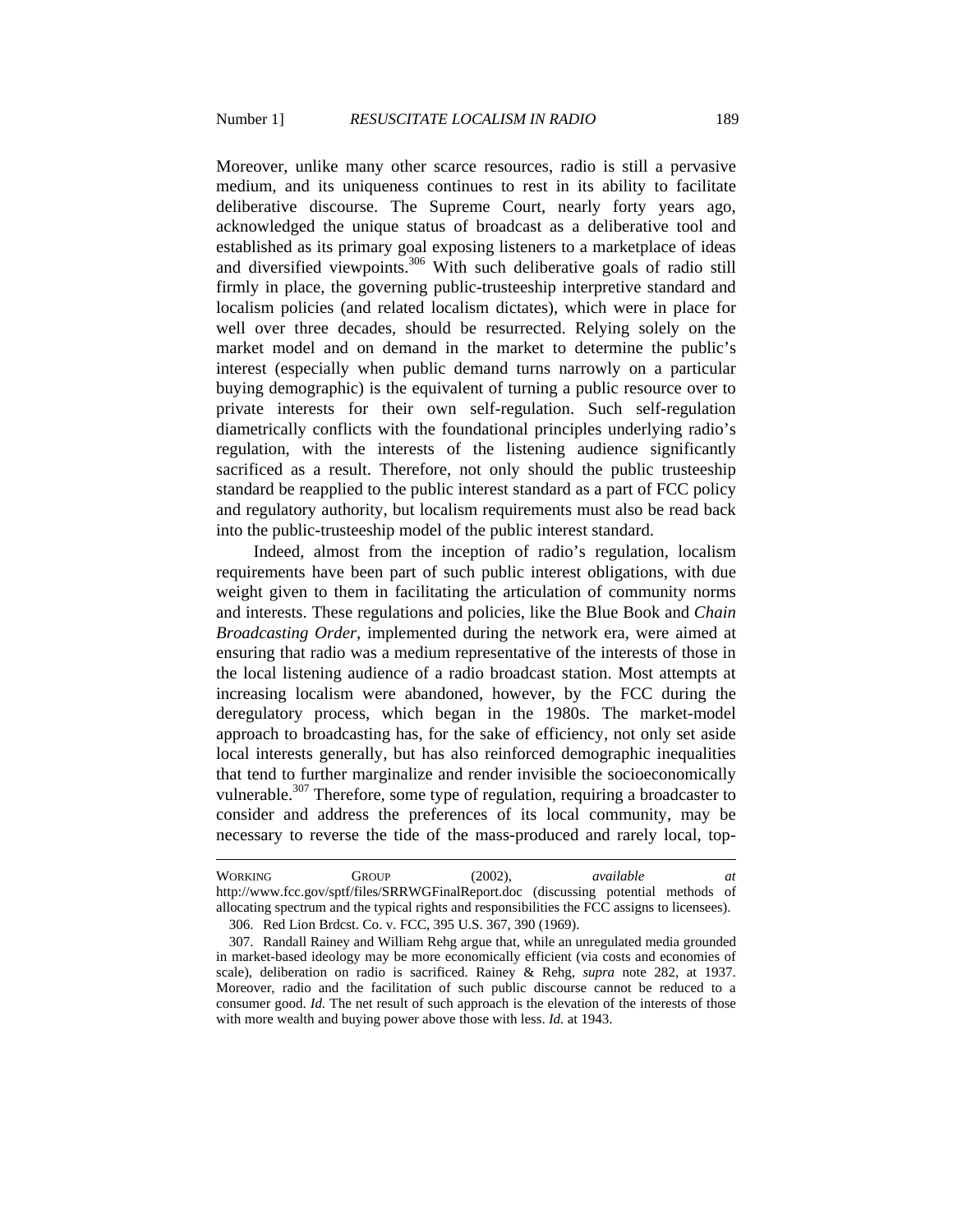down basis upon which radio content is currently provided.

Specifically, in reinvigorating localism, the FCC should do so with a particular eye toward ensuring that members of the local listening audience in the lower economic order are granted access to the nation's radio airwaves and are provided with culturally expressive content, including music, which reflects their particular interests—and perhaps subversive discourse.<sup>308</sup> As has been discussed, cultural expression has proved to be essential in helping an individual process, accept, challenge, or reformulate community norms and related constructions of identity and social order: localism principles have been built on culture's processing function.<sup>309</sup> Radio's importance on this front cannot be underestimated despite the availability of other outlets in the media landscape because radio—unlike the other media outlets that might also have the ability to encourage discourse—is still relatively inexpensive, without a premium attached for access. As a result of such costs, a significant portion of America's population, constrained by socioeconomic limitations, cannot perhaps afford the price tag of these other media options. There is growing and continued digital divide between America's poorer communities and mainstream America.<sup>310</sup> Moreover, continuing to follow primarily a market-based approach to media policy has led, and will continue to lead, to the creation of technology "'haves' and 'have nots,'" resulting in an increased marginalization of the socioeconomically vulnerable.<sup>311</sup>

In order to fulfill localism objectives and, thereby, radio's deliberative aspirations, radio stations, at a minimum, must be required to reach out and reconnect to the local community by hiring local personnel that could, in turn, directly affect the representation of local voices.<sup>312</sup> Since this Article

311. *Id.*

 <sup>308.</sup> This Article contends that, by directly targeting an increase in the representation on radio, in particular, of those on the lower socioeconomic ladder, the FCC may diversify the airwaves with minority voices in a way that more than likely will not face as many constitutional challenges, given *Adarand Constructors, Inc. v. Pena*, 515 U.S. 200 (1995). *See* Miller v. Johnson, 515 U.S. 900, 916 (1995) (decided a few weeks after *Adarand* and establishing that targeting of a socioeconomic community is not an impermissible racial distinction, provided that race was not the predominate factor motivating the government's decision).

 <sup>309.</sup> Cowling, *supra* note 3, at 312.

 <sup>310.</sup> *See, e.g.*, Krotoszynski & Blaiklock, *supra* note 24, at 864 (discussing how government intervention in media access allocation is needed due to imperfect market conditions).

 <sup>312.</sup> While a return to the programming logs and ascertainment rules are not specifically being proposed here, as there does seem to have been some value to the arguments that such requirements were unduly burdensome on smaller to mid-sized radio stations, something akin to it is in order. *See, e.g.*, Martens, *supra* note 43, at 304–05. The FCC has recently announced that radio stations must establish an advisory council that consults with local community and civic leaders to determine what local, news, and public affairs issues and programming would be of interest to their community; but many critics have found such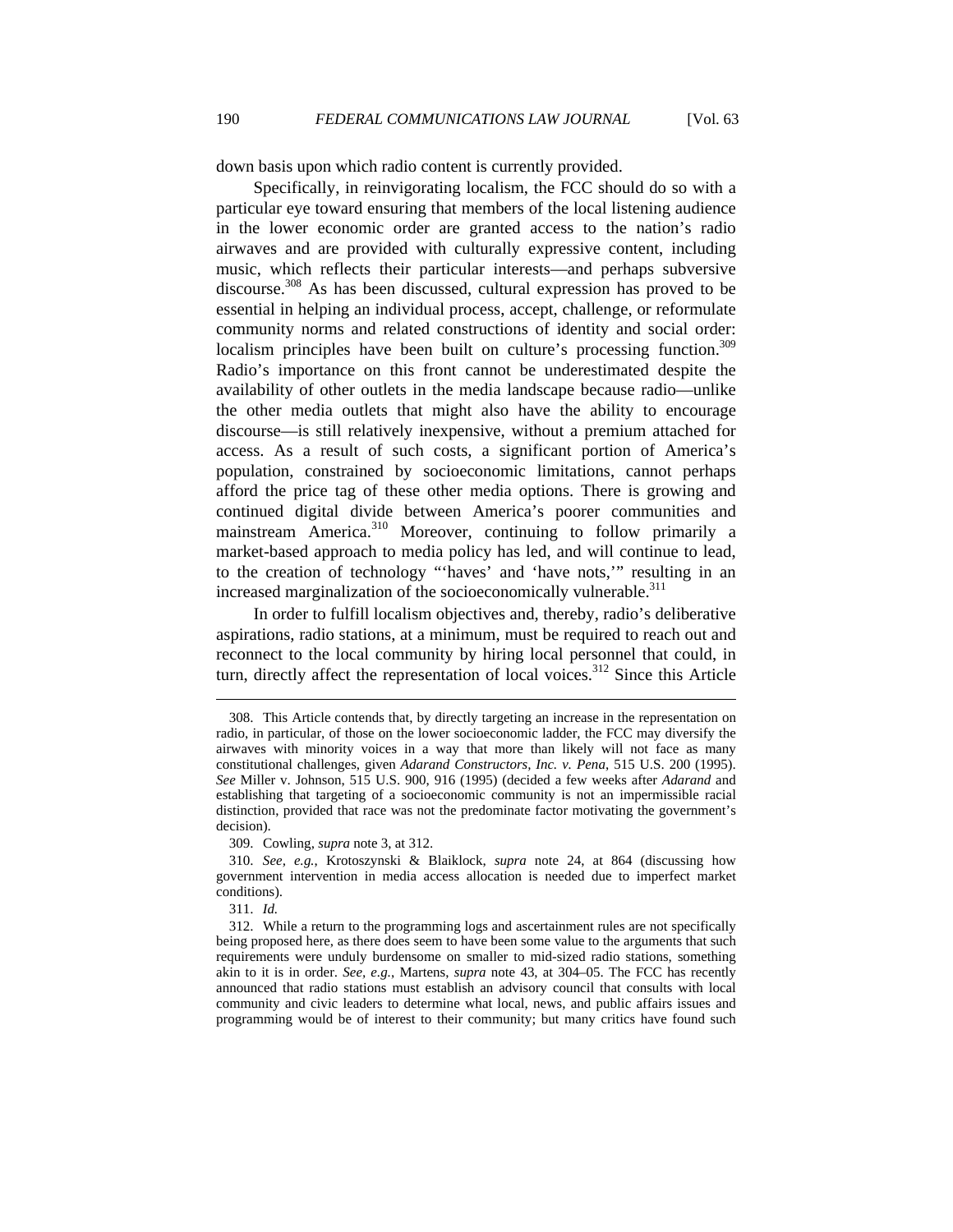$\overline{a}$ 

argues for a more expansive reading of localism that includes music and popular culture as reflective of local discursive interests and concerns, hiring local Black or White disc jockeys (or of other diverse ethnic backgrounds) might prove, as history has shown, quite beneficial to representing on the airwaves the cultural discourses, which necessarily might include music of the local community.<sup>313</sup>

With regard to the second suggestion on opening up access, this Article also calls for broadcasters to provide a specific portion of airtime to local musicians,  $3^{314}$  to provide space for voices that, by their very nature, might contest the top-down corporate-selected and -endorsed music that currently pervades the nation's airwaves. Admittedly, there are a few challenges to this time allotment requirement. One such challenge is that the allotment requirement assumes that local music will be different than that provided on a corporate-driven national level or that local music will contain social commentary or contestatory messages that challenge the status quo. Such replication is certainly a possibility given the effect radio has on consumer preferences, especially as it relates to music and popular cultural expression.<sup>315</sup> However, the main point here is to ensure that access is provided. While some of the music may simply be about frivolity and pure entertainment, the belief is that, even within the realm of

 314. This proposition has found support with other scholars albeit for different reasons related to general programming entertainment enhancement and not necessarily for deliberative purposes as this Article specifically endorses. *See, e.g.*, Krotoszynski & Blaiklock, *supra* note 24, at 857 n.310; *see also* Martens, *supra* note 43, at 313–14.

promulgation too vague to be effectual. *See id.* at 286 (citing Press Release, FCC, FCC Chairman Powell Launches "Localism in Broadcasting" Initiative (Aug. 20, 2003)). Moreover, the announcement for advisory council consultations also seems to focus primarily on local news and public affairs to the exclusion of local music.

 <sup>313.</sup> Such a policy would not run afoul of the ruling in *Bechtel v. Federal Communications Commission*, 10 F.3d 875 (D.C. Cir. 1993). The court in *Bechtel* struck down the FCC's owner-manager integration rule, which gave a preference to a prospective licensee applicant who committed to hire managers from the local community, on the grounds that the causal connection that the FCC drew between hiring local employees and granting licenses was arbitrary and capricious and without factual support. *Id.* at 887. As has been discussed in this Article, in terms of increasing local, culturally expressive content on radio, the local disc jockey has had, up until the massive industry consolidation and the implementation of economies of scale measures, a historically proven and far from arbitrary role in increasing local and diverse viewpoints on radio.

 <sup>315.</sup> *See* Cowling, *supra* note 3, at 349 ("Consumer choice is also constrained by '"gatekeepers,' 'chokepoints' and 'tastemakers"' deciding 'which products get shelf space and which will be excluded from audience consideration.' Consumers get what gatekeepers approve[,] . . . positing the pure consumer sovereignty/marketplace model as an illusory ideal.") (citing PETER S. GRANT & CHRIS WOOD, BLOCKBUSTERS AND TRADE WARS, POPULAR CULTURE IN A GLOBALIZED WORLD 51 (2004)). In the context of radio and music airplay, the gatekeepers are the record industry that pays a premium, often in the form of payola, to regional and corporate managers that then require DJs to play the paid-for song on air. *See* Folami, *supra* note 23, at 291–92; *see also* Kosar, *supra* note 260, at 214–15.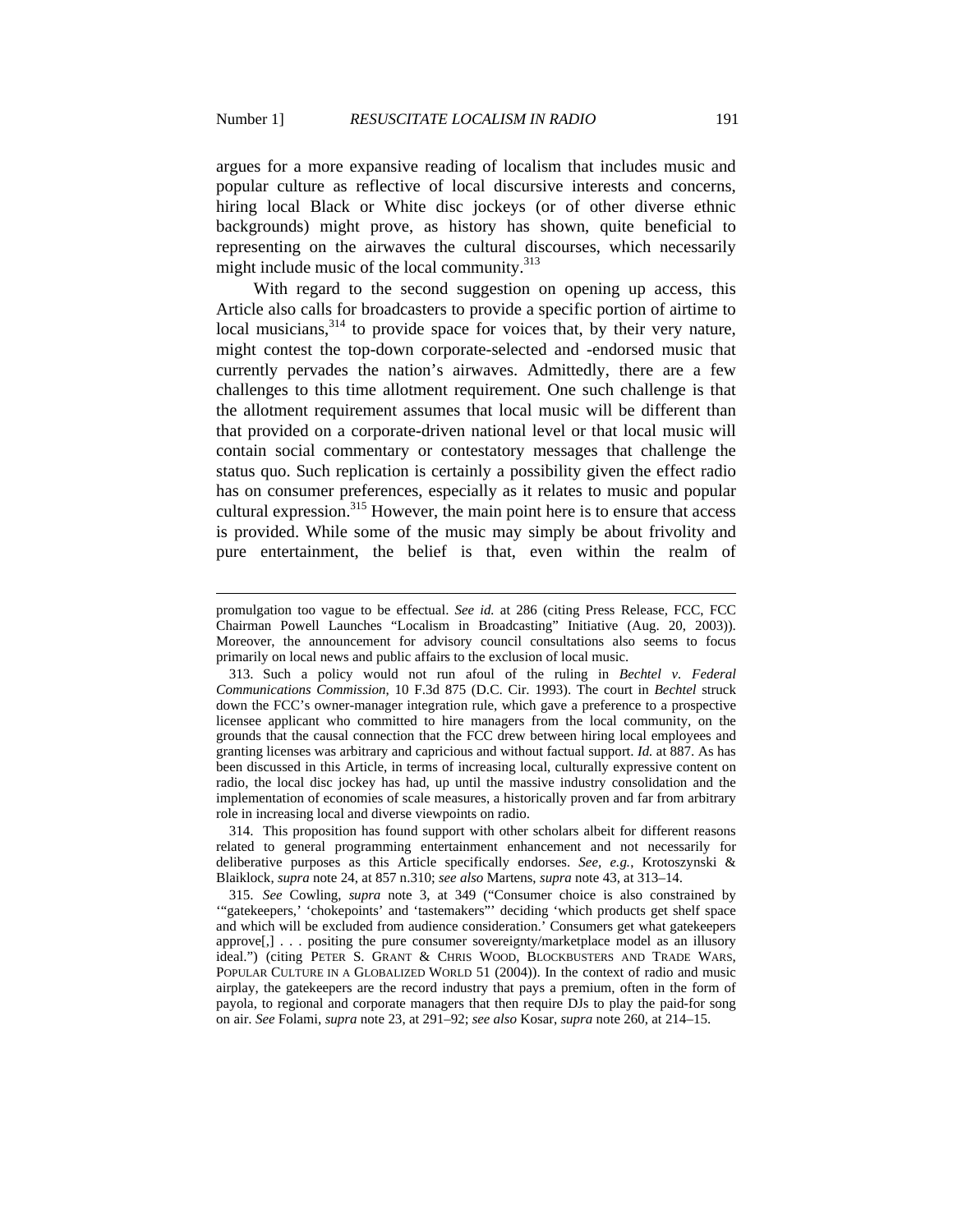entertainment, commercialization, and what some might call manufactured consent, voices of contestation (even if coded) can and will surface. For example, in his book, *Happy Slaves*, Don Herzog explored slave songs and other culturally expressive conduct in slave communities that, on the surface seemed to be solely entertaining and established that subversive messages of resistance were also often found in such expressivity.<sup>316</sup>

A different but related challenge to requiring an allocation of time to local musicians in hopes that subversive music might surface is that such exposure might, in the end, lead to the commercialization or co-optation of it, as was the case with jazz, rhythm and blues, rock and roll, and, even more recently, gangsta rap.<sup>317</sup> The answer to that challenge again is that only access is being called for here. The goal here is not to ensure that subversive music maintains its authenticity, but that continued spheres of musical contestation are given space to flourish continually and find expressive release in hopes of facilitating a discursive exchange or a "nudge"<sup>318</sup> toward such dialogue.

The question remains, however, as to why space for such contestation must be made on commercial radio when there are other broadcast options available, like low power stations, national public radio stations, and college radio. Part of the answer lies in the belief that such fights must occur within the very commercially saturated realm of entertainment and mass media. Indeed, in a highly commercialized and commodified society, contestation must, at least on some level and at some point, be staged right where the battle lines are being drawn—within the very site of commercialization where identities are being reinforced, constructed, and, in some ways, manufactured.<sup>319</sup> Moreover, even noncommercial, public, and college stations are beginning to feel the weight and pressure of commercialization due to their underfunded budgets.<sup>320</sup> In the end, there is evidence that even their radio programming is beginning to buckle under the commercial pressure, resulting to the solicitation of commercial advertisements on their websites and to tying of financial incentives to donation (e.g., offering consumer products at a discount with a donation). $321$ 

 <sup>316.</sup> DON HERZOG, HAPPY SLAVES: A CRITIQUE OF CONSENT THEORY (1989).

 <sup>317.</sup> *See generally* Folami, *supra* note 23, at 264, 274–75.

 <sup>318.</sup> *See generally* RICHARD H. THALER & CASS R. SUNSTEIN, NUDGE (2008) (discussing the ways in which regulation can encourage individuals to make certain choices relevant to their everyday lives).

 <sup>319.</sup> *See generally* David M. Skover & Kellye Y. Testy, *LesBiGay Identity as Commodity*, 90 CAL. L. REV. 223 (2002).

 <sup>320.</sup> *See* David Weir, *NPR, Newsweek Announce Layoffs*, BNET (Dec. 11, 2008), http://industry.bnet.com/media/1000490/npr-newsweek-announce-layoffs/ (discussing NPR layoffs and programming cuts to meet a \$23 million deficit, including axing shows targeted to attract youth and Blacks).

 <sup>321.</sup> *See, e.g.*, Reuters, *'Radio Bookmarks' a Hit with NPR Listeners*, PCMAG.COM (Jan. 29, 2009), http://www.pcmag.com/article2/0,2817,2339805, 00.asp ("It is important for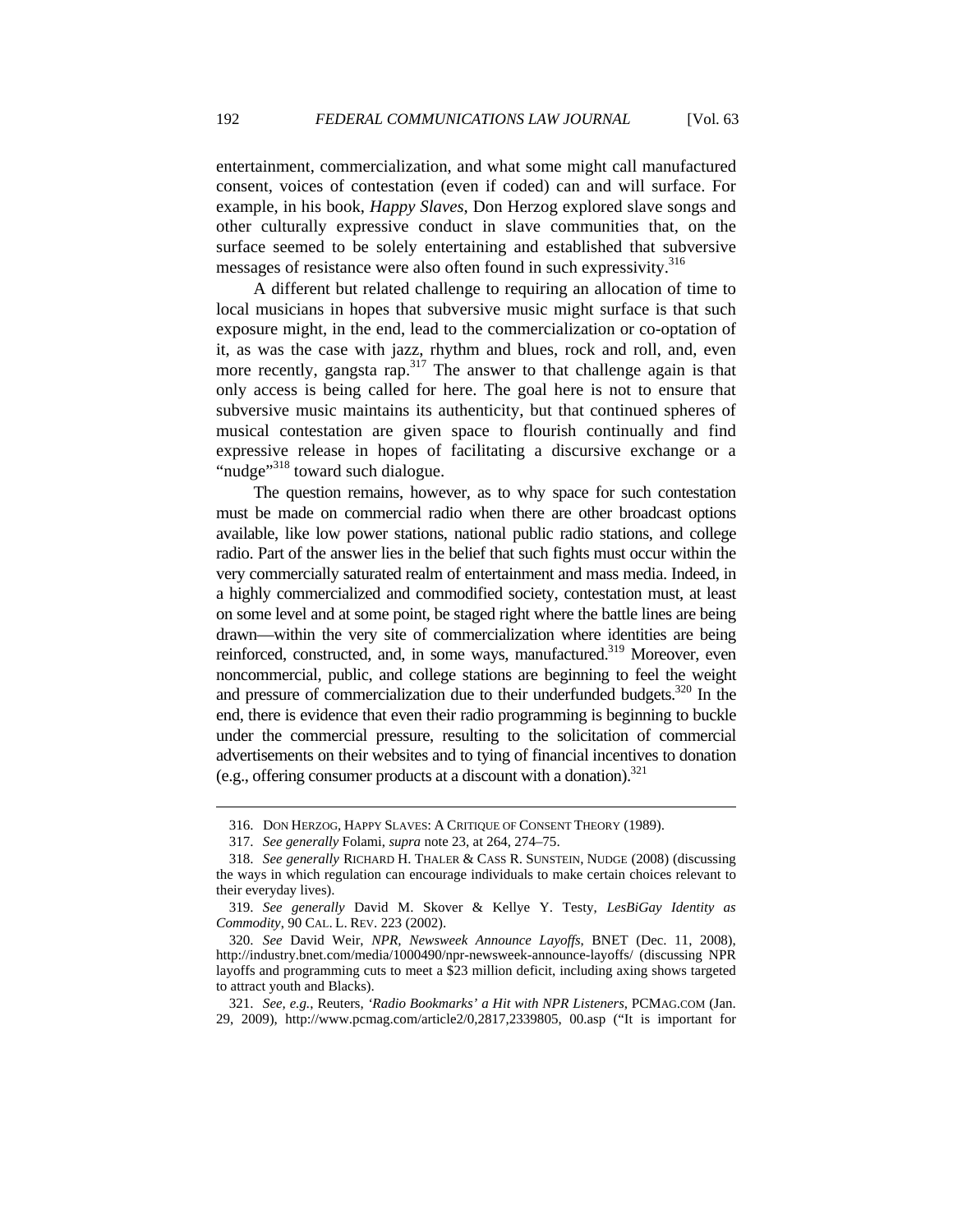And the final challenge to the required time allotment might come from broadcasters asserting First Amendment rights to control the radio content they wish to air on their own licensed stations. The Supreme Court, however, has established that the First Amendment rights of broadcasters are not absolute and take a back seat to the higher governmental interest in ensuring that the radio remains a medium through which a wide variety of ideas, perspectives, and viewpoints are presented.322 In doing so, the Court recognized a right of the listening audience to have access to a multiplicity of ideas over the airwaves, which as history has shown can include music.<sup>323</sup> Moreover, the First Amendment rights of broadcasters to provide the content they want has been and still continues to be limited pursuant to other FCC orders requiring broadcasters to provide (or not to provide) content the FCC deems valuable (or of lesser value) to the listening audience. For example, the FCC has prevented broadcasters from airing an unlimited amount of advertisements during children's viewing hours and has required broadcasters to provide children's educational programming.<sup>324</sup> In addition, Congress has established that cultural expression does have societal value by creating the National Endowment for the Arts and Humanities and the Corporation for Public Broadcasting, and by subsidizing the airing of such content.<sup>325</sup>

Finally, with regard to the third suggestion, this Article contends that, in order to provide incentives for broadcasters to consider and internalize the needs of their local listening communities, the FCC must reestablish a meaningful review process of each broadcaster's license renewal application. In determining whether a license should be renewed completely or partially, the FCC should consider the extent to which a licensee has provided, or plans to provide, content that is reflective of the needs, interests, and preferences of the local community, which are not

public radio stations to offer enticing premiums because they would not have enough money to keep broadcasting without support from their listeners.").

 <sup>322.</sup> *See* Nat'l. Brdcst. Co. v. Columbia Brdcst. Sys., 319 U.S. 190, 226–27 (1943).

 <sup>323.</sup> Despite its entertaining nature, music has been accorded First Amendment protections, even for lyrics deemed as not overtly political in nature. *See e.g.*, Jason Talerman, Note, *The Death of Tupac: Will Gangsta Rap Kill the First Amendment?*, 14 B.C. THIRD WORLD L.J. 117 (1994) (discussing how rap lyrics were challenged as unprotected speech that encouraged the murder of a police officer); Jeffrey B. Kahan, Note, *Bach, Beethoven and the (Home)boys: Censoring Violent Rap Music in America*, 66 S. CAL. L. REV. 2583 (1993) (discussing how rap lyrics were challenged as obscene and violent).

 <sup>324.</sup> *See, e.g.*, Children's TV Programming & Advertising Practices, *Report and Order*, 96 F.C.C.2d 634 (1984); *see also* Martens, *supra* note 43, at 314.

 <sup>325.</sup> *See* Rainey & Rehg, *supra* note 282, at 1984; *see also* 47 U.S.C.A. § 396 (2006); Daniel Reid, Note, *An American Vision of Federal Arts Subsidies: Why and How the U.S. Government Should Support Artistic Expression*, 21 Yale J.L. & Human. 361, 367–370 (2009).